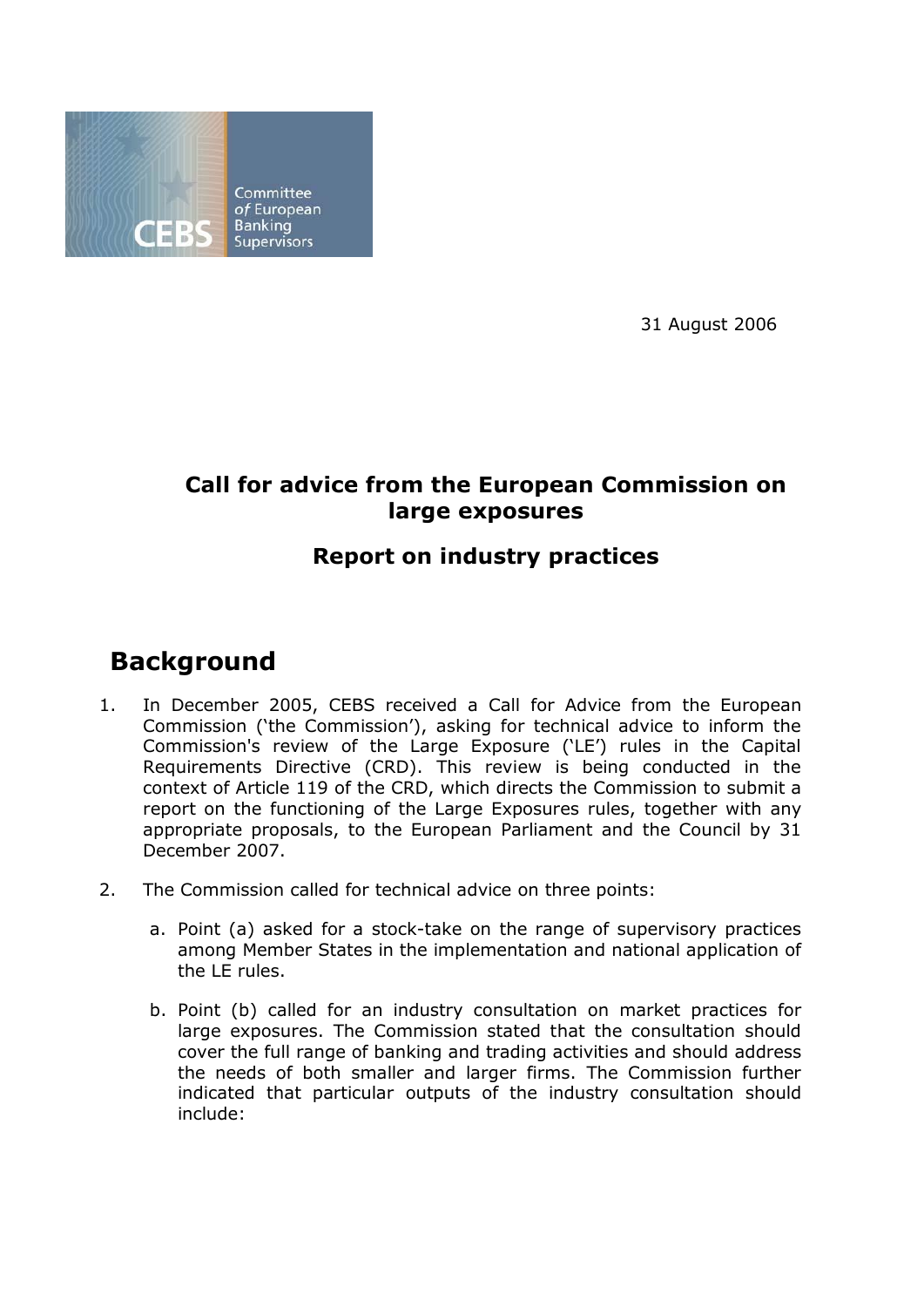- · An analysis of the measure(s) of exposure used by firms for monitoring concentration risk as well as the horizon over which this risk is assessed
- · An analysis of the manner in which firms address large exposures (e.g. specific capital reserves, use of credit risk mitigants, etc.)
- c. Point (c) requested an analysis of the types of credit risk mitigation products that impact on the calculation of what constitutes a large exposure. The Commission stated that this analysis should be both quantitative and qualitative in nature, contemplating credit risk mitigation techniques used in the banking and trading books of both smaller and larger firms.
- 3. In addition to calling for specific technical advice, the Commission welcomed advice from CEBS on two further areas of work that will form part of the Commission's LE review:
	- · Analysis of the fundamental prudential principles upon which LE monitoring methodologies and reporting requirements could be based, and
	- · Whether and to what extent good credit risk management should be recognised and/or rewarded within LE rules.
- 4. On 27 April 2006, in response to point (a), CEBS submitted to the Commission the results of its survey of current supervisory practices. The final report on supervisory practices is available on CEBS' website ( http://www.c-ebs.org/Advice/LE\_report.pdf).
- 5. The present document presents CEBS' report on points (b) and (c). It includes a significant section on industry practices in the use of credit risk mitigation (CRM) to manage large exposures (point (c)). The more fundamental analysis on how CRM modifies the calculation of what constitutes a large exposure is linked to, and indeed follows from, the analysis of the fundamental prudential principles which is also requested in the Call for Advice. Accordingly, the fundamental analysis of CRM will be covered when CEBS addresses fundamental prudential principles. CEBS is still considering what advice to submit on prudential principles and on the recognition of good credit risk management.
- 6. In the report on supervisory practices mentioned above, CEBS noted that the (then) forthcoming work on industry practices would facilitate an assessment of the gap between the regulatory framework and industry practices, and thus would provide a basis for considering how to improve the regulation of large exposures. The present report therefore also provides feedback on industry's earlier views on the current regulatory environment.
- 7. In response to industry concerns related to the original tight timeline, the Commission extended its deadline for submission of the technical advice, originally set at 30 June 2006, to 31 August 2006.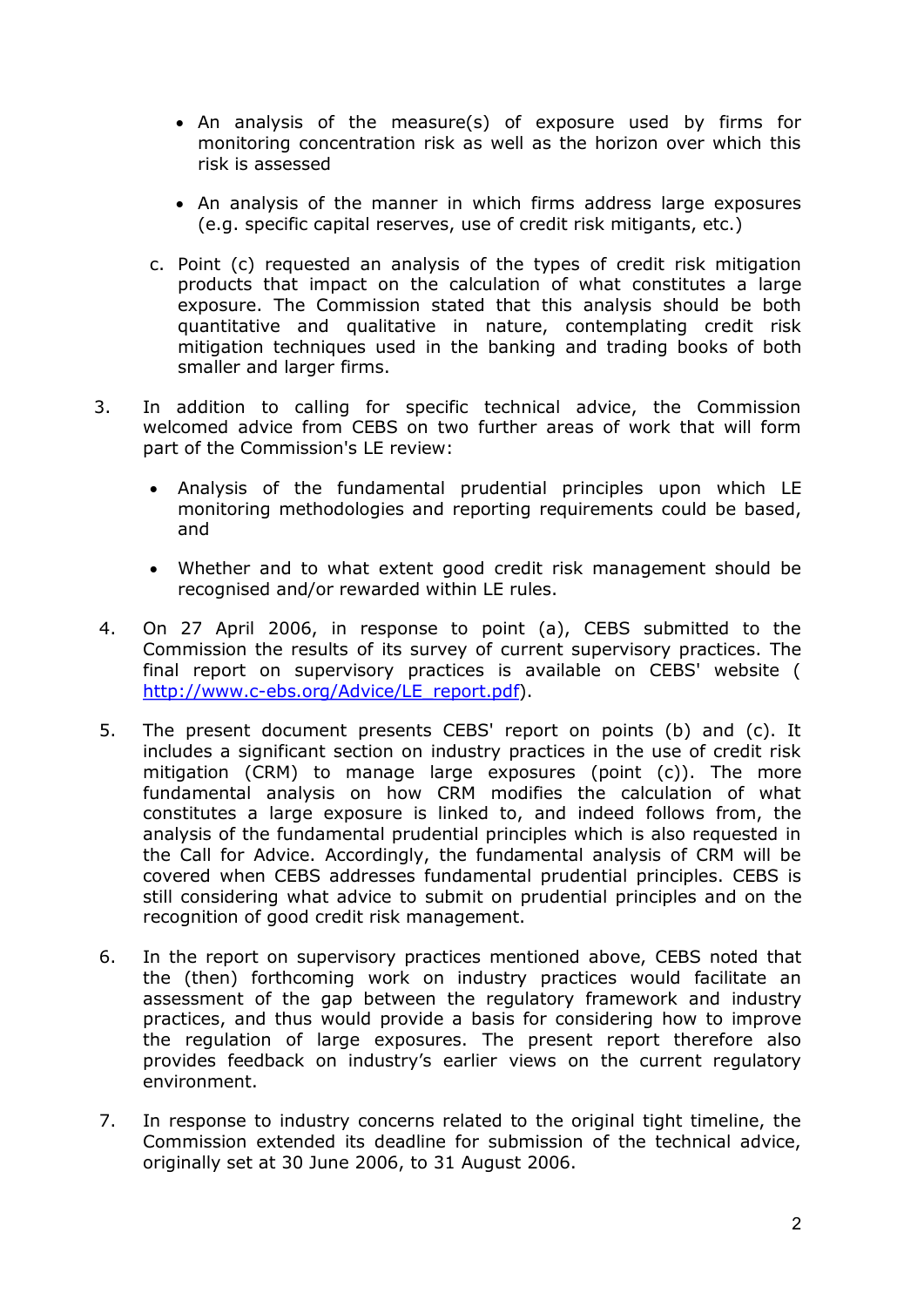# **Methodology**

- 8. The Call for Advice mentioned an "industry consultation" on current LE practices. However, it seems clear from the text of the Call for Advice that the Commission's intent was that CEBS should collect information on industry practices, as opposed to seeking industry reaction to a specific proposal (the usual meaning of "consultation"). Accordingly, CEBS has conducted a survey of market participants, using an on-line questionnaire that was posted on CEBS' website (http://www.c[ebs.org/Advice/LE\\_questionnaire.pdf\).](http://www.c-ebs.org/Advice/LE_questionnaire.pdf) The responses to the questionnaire have also been posted on CEBS' website (http://www.c[ebs.org/Advice/LE\\_response.htm\)](http://www.c-ebs.org/Advice/LE_response.htm)  unless the respondent requested otherwise.
- 9. While the central focus of the Call for Advice was on single-name concentration risk, the Commission stated that its review of LE rules is intended to be wide-ranging. CEBS took this to mean that the survey of industry practices should also be wide-ranging. CEBS therefore structured the questionnaire to cover concentration risk more generally (including sectoral and geographic concentrations as well as single-name concentration), with the goal of gaining a better understanding of the relationship between these two areas in industry practice.
- 10. The questionnaire was designed to give market participants the opportunity to provide as full and detailed descriptions and explanations of their practices as possible. Respondents were asked to frame their responses and comments from the perspective of the individual institution, while also highlighting any differences that may exist at group level.
- 11. The questionnaire covered the following topics:
	- (i) Approaches to measuring and managing single-name concentration risk,
	- (ii) Approaches to measuring and managing 'other' concentration risk (sectoral, geographic),
	- (iii) Approaches to calculating large exposures,
	- (iv) the assessment of connectedness of exposures,
	- $(v)$  the group-level issues,
	- (vi) The use of credit risk mitigation techniques to reduce single-name concentration risk
	- (vii) Internal governance and reporting practices, and
	- (viii) The respondent's views of the current large exposures regulatory regime.
- 12. In addition to conducting its own on-line survey, CEBS encouraged competent national authorities in CEBS member countries to engage a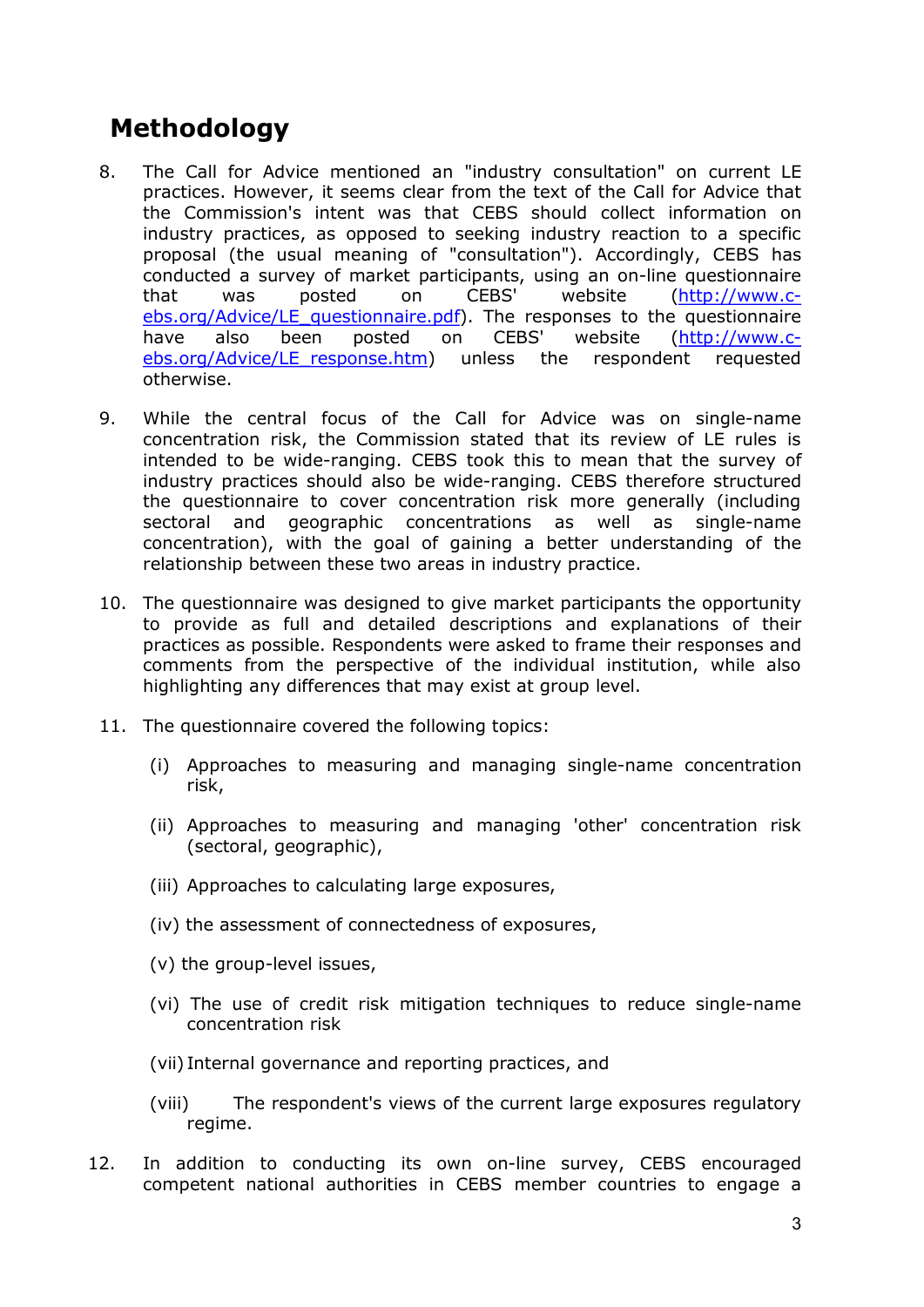representative sample<sup>1</sup> of institutions within their jurisdiction in a dialogue on LE practices and to forward the results to CEBS. The information collected in this process is summarised in country reports attached to this report. In order to maintain the confidentiality of the information provided by individual institutions, the country reports have been edited by CEBS members so as to make the references to institutions anonymous.

13. CEBS conducted an informal dialogue with experts designated by the CEBS Consultative Panel and with representatives of the main European banking groups, to get early views on the main findings of the survey and on the wider issues raised in the review of the LE regime.

# **Scope**

- 14. In addition to the information provided by banking associations, CEBS has collected information from more than one hundred credit institutions and investment firms located in nineteen EU Member States.<sup>2</sup>
- 15. Information has been collected from small, medium-sized, and large institutions, either on an individual basis, through contacts with their national supervisors, or both. Broadly speaking, a quarter of the participants were Group 1 institutions and the rest of them Group 2 institutions as those terms are used in QIS 5. $^3$
- 16. Participants included universal banks involved in a wide range of banking activities, as well as banks specialised in specific activities such as mortgage lending, commodities trading, factoring, and investment funds management.
- 17. Information was also collected from investment firms specialising in structured finance, institutions active in public sector credit and capital market activities or debt derivative trading, and cooperative and savings banks.
- 18. Information was collected from both banking groups and stand-alone institutions, providing insight in to the group and individual firm perspective of concentration risk management. Similarly, the information provided by internationally-active institutions provides insight on the challenges posed by concentration risk management in a cross-border environment.

 $<sup>1</sup>$  Representative both in terns of their position in the market and of the large exposures practices in</sup> that country.

 $2$  Austria, Belgium, Cyprus, Czech Republic, Denmark, Finland, France, Germany, Greece, Hungary, Ireland, Italy, Lithuania, Luxembourg, Portugal, Slovenia, Spain, Sweden, the United Kingdom

 $3$  Group 1 banks are banks which fulfil the following three criteria: the bank is internationally active, it is diversified, and it has original own funds in excess of €3 billion. Group 2 banks are all other banks. These criteria have been used to get an idea of the representativeness of the participating institutions. It does not mean that these institutions participated in the QIS 5 exercise.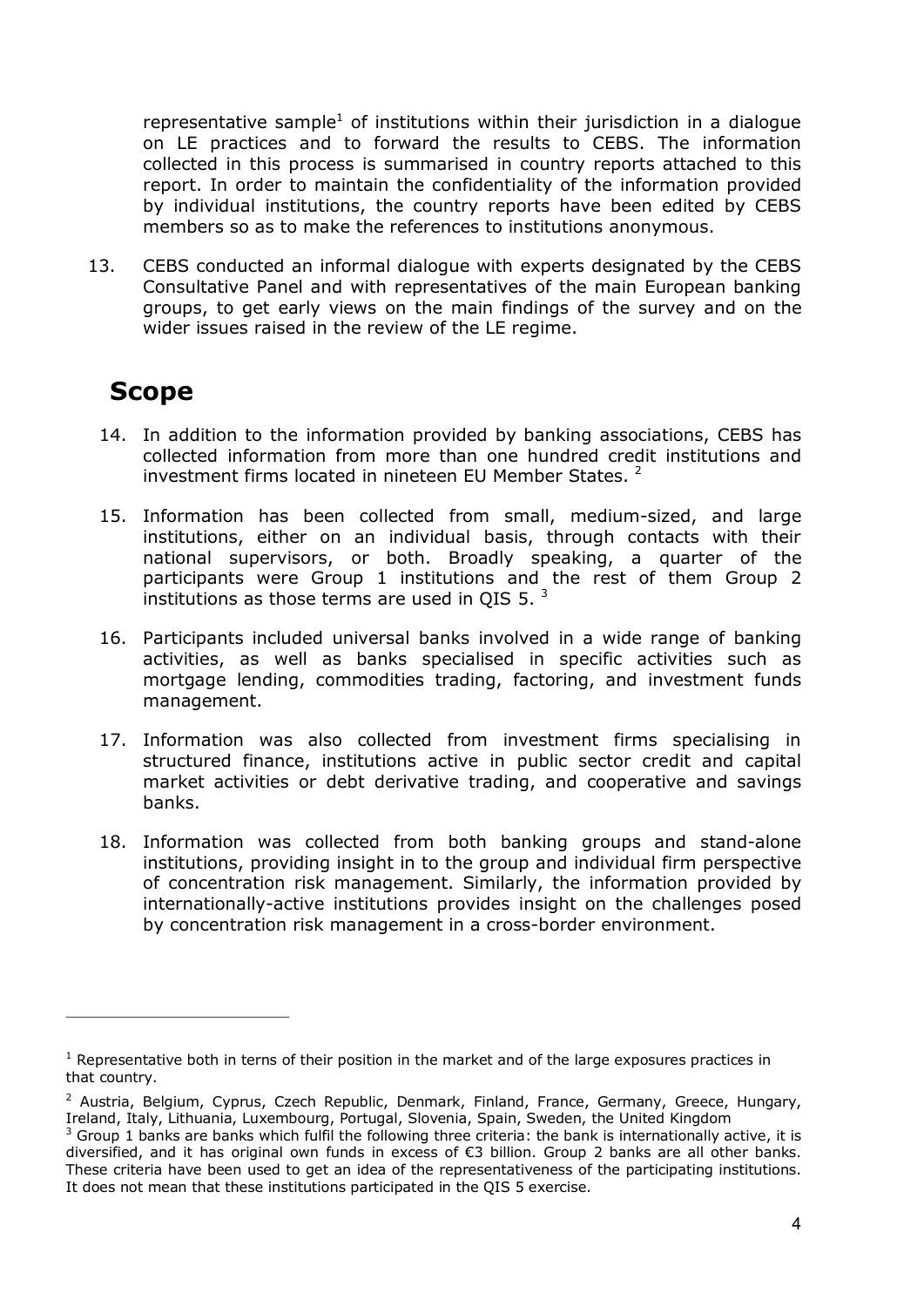- 19. The level of details provided was broadly satisfactory, although detailed descriptions on, for example, economic capital models, the methods of calculation, or stress tests were not always provided.
- 20. On the basis of the information collected, CEBS gives a factual snapshot of the industry practices currently used in Europe. It is not the purpose or the intention of this report to give any judgment on its main findings.

# **Executive summary**

- 21. Measuring and managing concentration risk is an important, if not the most important, part and prime objective of the credit risk management framework of the surveyed institutions. Institutions appear to share substantial core commonalities with regard to their approach to measurement and management of concentration risks. The survey also shows that there is a wide range of industry practices, the key differences lying more in the area of the (i) the sophistication of the methods of calculation, (ii) the nature, size, and riskiness of the activity and (iii) risk strategy.
- 22. The main detailed findings of the survey are:

#### **Part 1. Approaches to the measurement and management of single name concentration risk**

- 23. Single name concentration risk is generally defined as a single exposure or group of closely related exposures that has the potential to produce large losses relative to an institution's capital, total assets, or earnings, or that threatens the institution's ability to maintain core operations.
- 24. Almost all respondents use an approach based on notional/nominal exposure limits. A significant number of respondents – mostly but not exclusively larger or more sophisticated institutions – indicated that they also use approaches based on economic capital models.
- 25. A number of tools are used to manage single-name concentration risk:
	- Internal limits: many institutions, particularly smaller ones, set internal limits that are identical to or derived from regulatory limits. However, most large institutions, as well as some smaller institutions, set internal limits for single names that differ significantly, in metric, as well as magnitude, from regulatory requirements. Many of these institutions stated that their internal concentration risk limits were more conservative and more risk-sensitive than those set by national regulators. Creditworthiness is a key factor for many institutions in setting limits.
	- · Stress testing: is conducted at a number of institutions throughout the  $EU - predominantly large or medium-sized institutions, often in only$ some markets, and even there not in all cases.
- 26. In a number of institutions, single-name concentration risk is managed alongside the measurement and management of 'other' concentration risk,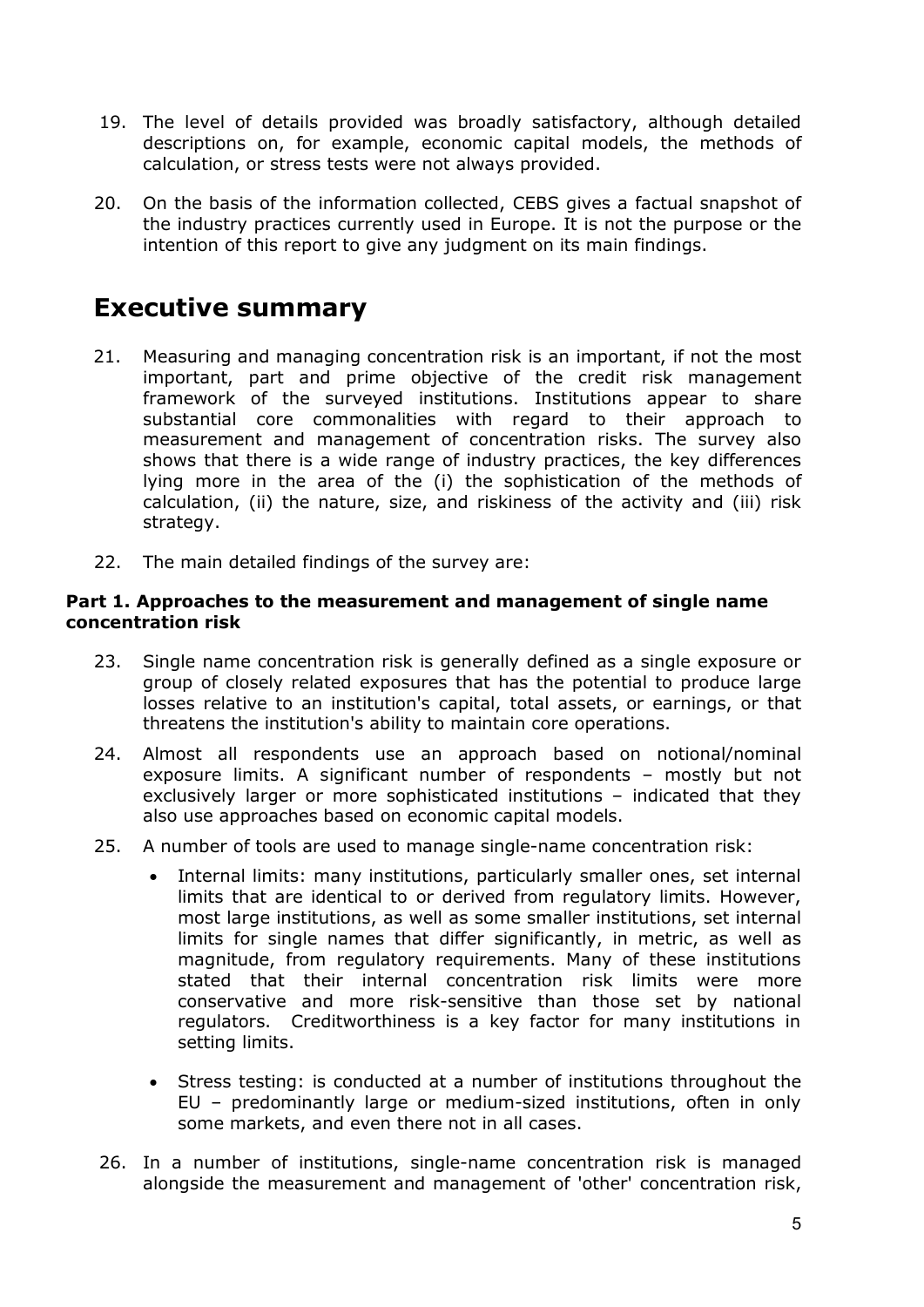such as sectoral and geographic risk. Accordingly, a sharp distinction is not always apparent in the management of single-name concentration risk and "other" concentration risk.

#### **Part 2. Approaches to the measurement and management of "other" (sectoral, geographic) concentration risk**

- 27. 'Other concentration risk' is generally understood to be the risk arising from a group of exposures that share the same underlying risk factors (exposures in the same sector or the same geographical region) such that a deterioration in the common risk factors could affect the ability of all the counterparties to service their debt.
- 28. Defining the relevant sectors and geographical areas is one of the first steps in managing concentration risk. While institutions seem to identify the country risk mainly with objective/factual indicators, delineating a 'sector' seems to prove more judgmental.
- 29. Institutions reported a mixture of tools and approaches to addressing 'other concentration risk,' including limits, distribution charts by sectors, reporting, judgemental considerations around high-risk areas. Some of the more sophisticated institutions use methodologies based on internal economic capital or VaR models. The most sophisticated institutions conduct stress tests using capital models. When using stress tests, less sophisticated institutions also take different scenarios into account in their analysis, but using simpler methods. It was noted that stress tests are a tool adopted to help identify and manage a broad spectrum of risks, not always specifically concentration risks.

#### **Part 3. Exposure calculations**

- 30. Nearly all institutions define exposures in conformity with the large exposure provisions of the CRD: i.e., as on and off-balance sheet items (banking book) and settlement and delivery risk (trading book). However, institutions have different approaches to calculating the value of exposures.
- 31. Only a few respondents explained their calculation methods in detail, making it difficult to characterize industry practice. Based on the responses received, it appears that:
	- a. Some smaller institutions use an approach closely aligned with the regulatory approach.
	- b. Larger institutions, while adhering to regulatory requirements, reported using more sophisticated approaches. These include internal models calculating peak potential future exposure, value at risk models, and Monte Carlo simulation.
- 32. There appear to be a variety of calculation methods in use across the EU for almost all types of transactions: derivatives, settlement exposures, intra day exposures, structured transactions, securities financing transactions, etc.

#### **Part 4. 'Connected' Counterparties**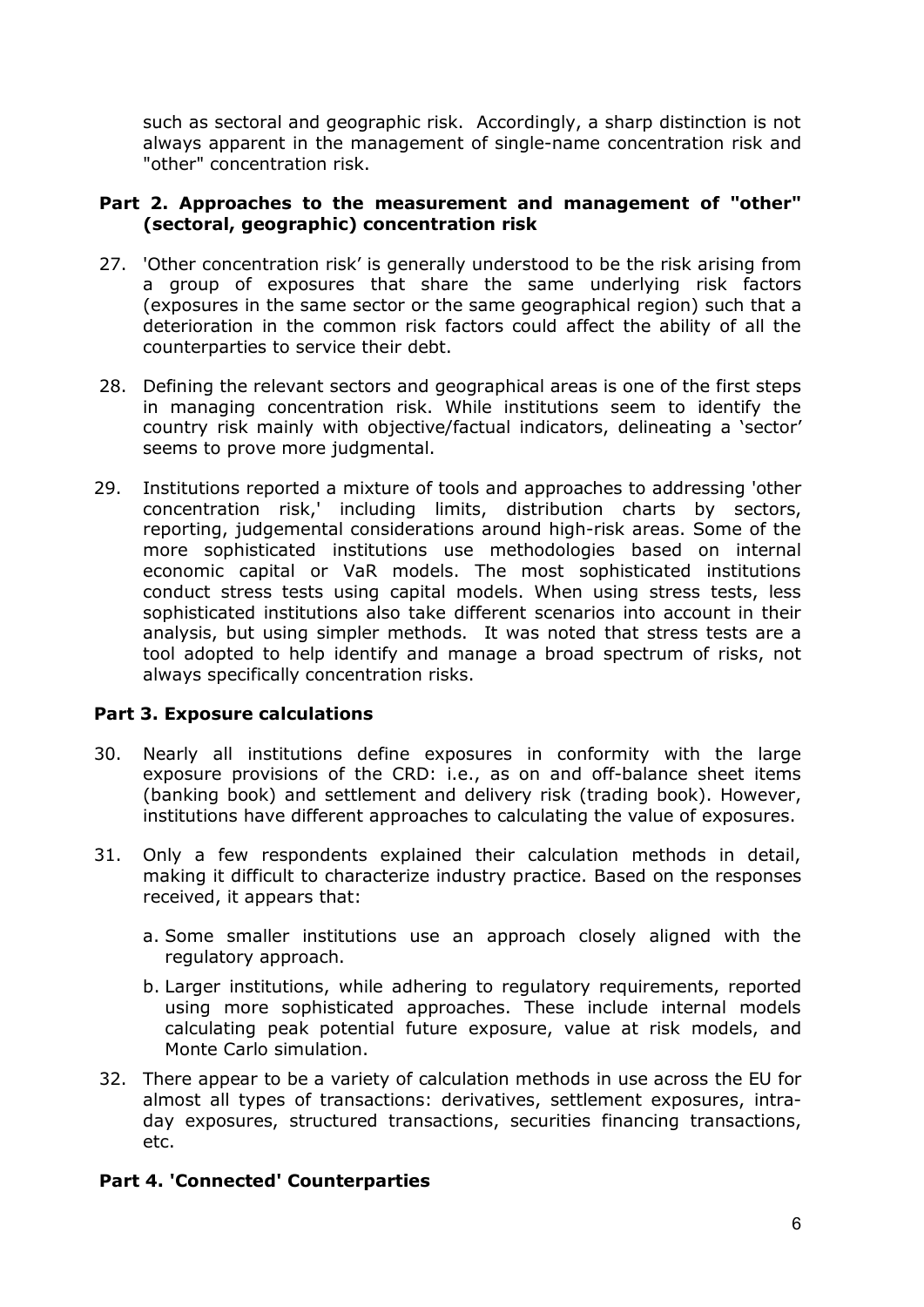33. Connectedness of counterparties is often determined on the basis of common/legal direct or indirect ownership, management control, or financial dependencies. As connectedness is often not easy to determine, many institutions, of all sizes, determine connectedness on a case-by-case basis, using a range of information sources and indicators varying in importance coupled with expert judgements.

#### **Part 5. Group-level issues**

- 34. Most institutions measure and manage concentration risks both at group and single-entity level, where applicable. However, it appears to be common practice for large institutions to manage and set limits only at group level. These limits are often allocated to different business lines and legal entities. At many large institutions, policies for measuring and managing concentration risks are determined by the senior management at the top level of the group.
- 35. Some of the respondents reported that they include intra-group exposures in their measurement and management of concentration risks, often in almost the same way as for other concentrations. But in many institutions, intra-group exposures commonly lie outside the scope of the credit risk function. Many large groups do not appear to set limits on intra-group exposures as part of their credit risk management - instead they manage intra-group exposures as part of their overall management of resource allocation within the group.

#### **Part 6. Credit Risk Mitigation**

- 36. Many respondents reported that they use credit risk mitigation to reduce their concentration risk. The sophistication of the methods used varies depending on the size of the institution. Some respondents flagged that there is a gap between the range of credit risk mitigation techniques developed by part of the industry and the credit risk mitigation techniques eligible for regulatory purposes laid down in the Capital Requirements Directive.
- 37. The treatment of indirect concentration risk (single-name or other concentration risk arising from indirect exposures to the issuers of collateral or the providers of unfunded credit protection) varies widely across institutions. In general, only larger institutions measure and monitor indirect concentration risk.

#### **Part 7. Governance and Reporting**

- 38. There is a wide range of internal policies for reporting large exposures, depending on the type of institution and the type of exposure:
	- a. Almost all institutions use ceilings or limits, which for smaller institutions tend to be identical to regulatory limits.
	- b. Most respondents indicated that they have formal policies and procedures requiring committee review and/or delegated authority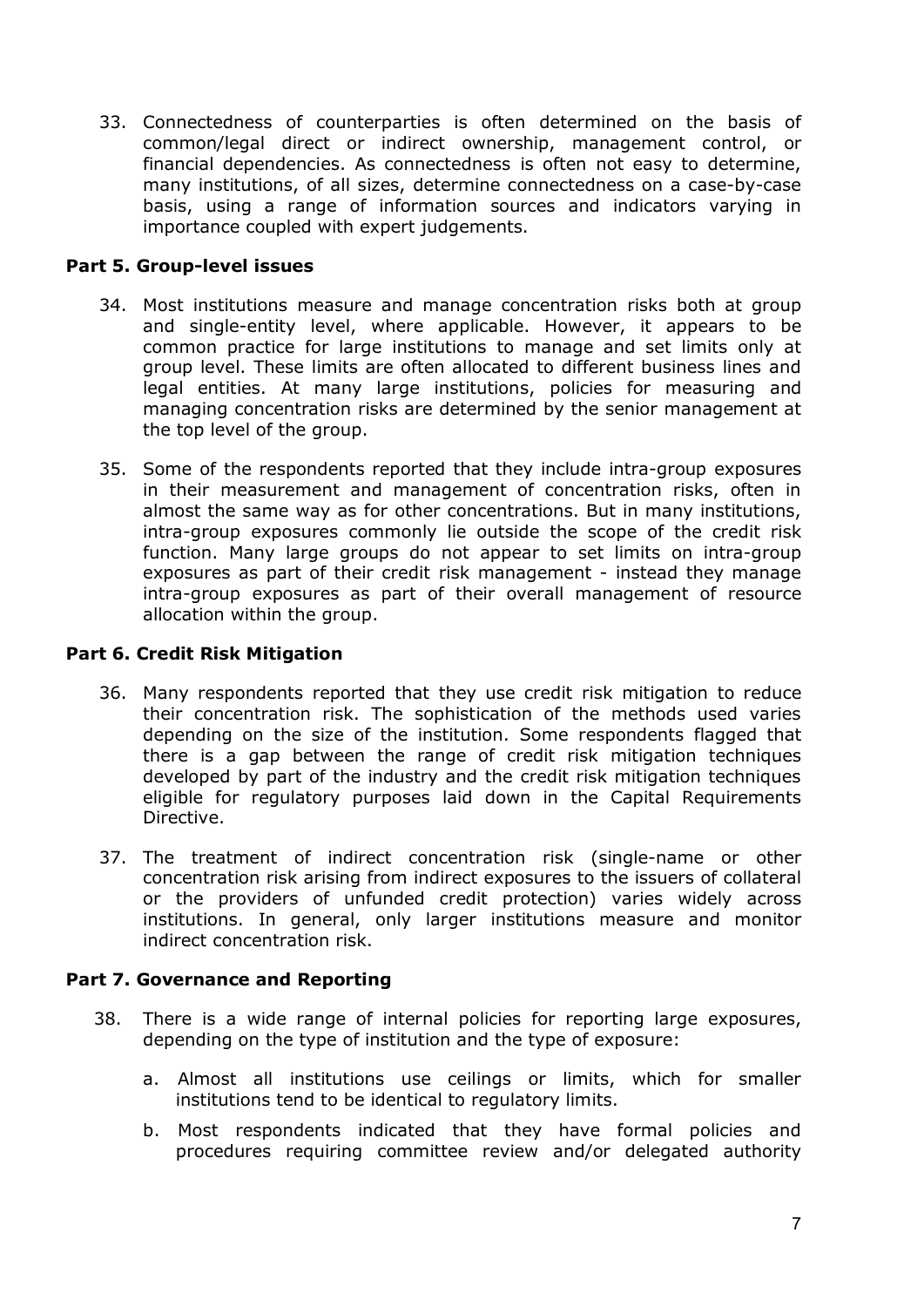approved by the Board of Directors prior to granting of loans that could breach large exposure limits - particularly single-name limits.

- c. Counterparty exposures are reported to the management hierarchy on a regular basis: weekly, monthly, quarterly, or, for smaller institutions, according to regulatory requirements. The frequency can vary according to the type and level of the exposure and the speed of business. The reporting requirements tend to be accelerated in the event of breaches of internal limits.
- d. Large and medium-sized institutions tend to have formal policies and procedures for monitoring and reporting large exposures and concentration risks. Limits are usually set by an executive body. Often an audit committee examines the larger counterparty exposures, country and sector exposures, and exposures that have changed significantly or defaulted.
- e. Particularly at the smaller institutions, there are few formal approaches to monitoring sectoral or geographic concentrations.
- f. Most respondents indicated that breaches of internal limits must be reported immediately to the responsible committee or management designated at that institution.

#### **Part 8. Regulatory Environment**

- 39. The survey of market practices included a section which asked for respondents' views on the current LE regime. Respondents comments included the following:
	- a. Most smaller respondents indicated that they feel the current regulatory regime is sufficient and a number of these expressed a certain degree of ambivalence for change.
	- b. There appears to be a general consensus among banking groups and larger institutions that the risk weights for the large exposures regime should be tied to the risk weights used in the capital regime and, in particular, should take into account the counterparty creditworthiness and transaction maturity.
	- c. Particularly at larger institutions, there appears to be a gap between the measurement, management, and reporting of concentration risks for internal purposes and the limits and reporting requirements contained in the CRD and national regulations.
	- d. Some respondents questioned the appropriateness of applying the LE regime to their business. These included investment management firms, energy trading firms, commodity trading firms, money market funds, and factoring companies.
	- e. Some of the respondents felt that the current LE regime does not adequately address the treatment of derivatives, trading book activities, investment management and fund operations, other modern financial instruments, and obligors' creditworthiness.
	- f. There was a general sense that intra-group exposure limits are unduly constraining, given that risk management is conducted at the group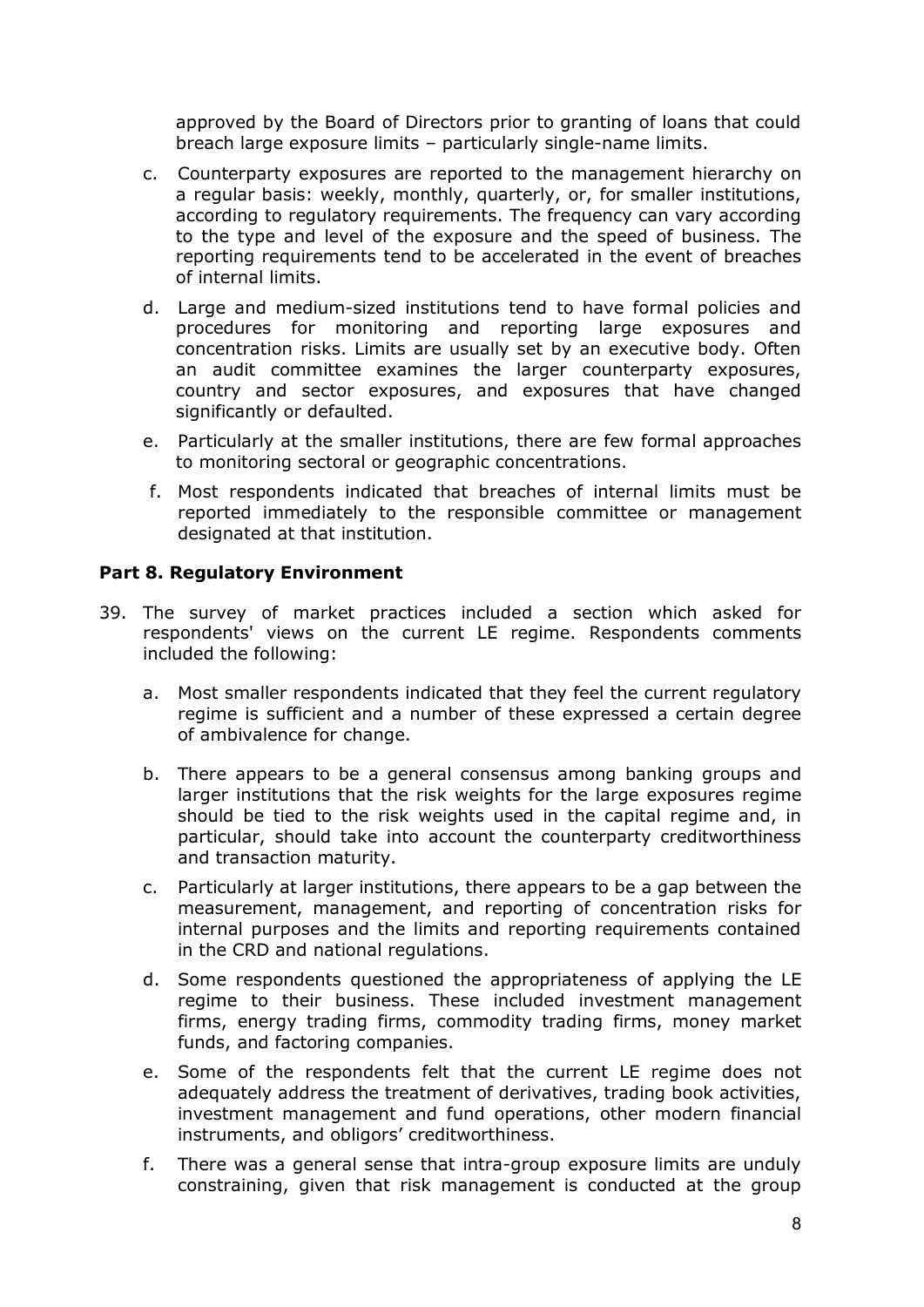level. A number of institutions stated that the inflexible nature of the LE limits conflicts with their internal risk standards.

- g. A number of respondents expressed a general sense of a lack of harmonisation in LE rules across the European countries in which they operate. This was thought to increase administrative costs and complicate cross-border business.
- 40. Among the expectations put forward by market participants, were:
	- a. Harmonisation of how each member state treats breaches of limits,
	- b. Preference, at least on the part of large institutions, for integration of the LE scheme into the Pillar 2 framework for concentration risks, without the need for a detailed regulation because it would be fully integrated into the ICAAP process,
	- c. Should the LE regime be maintained, it ought be more risk-sensitive and more closely aligned with institutions' internal approaches.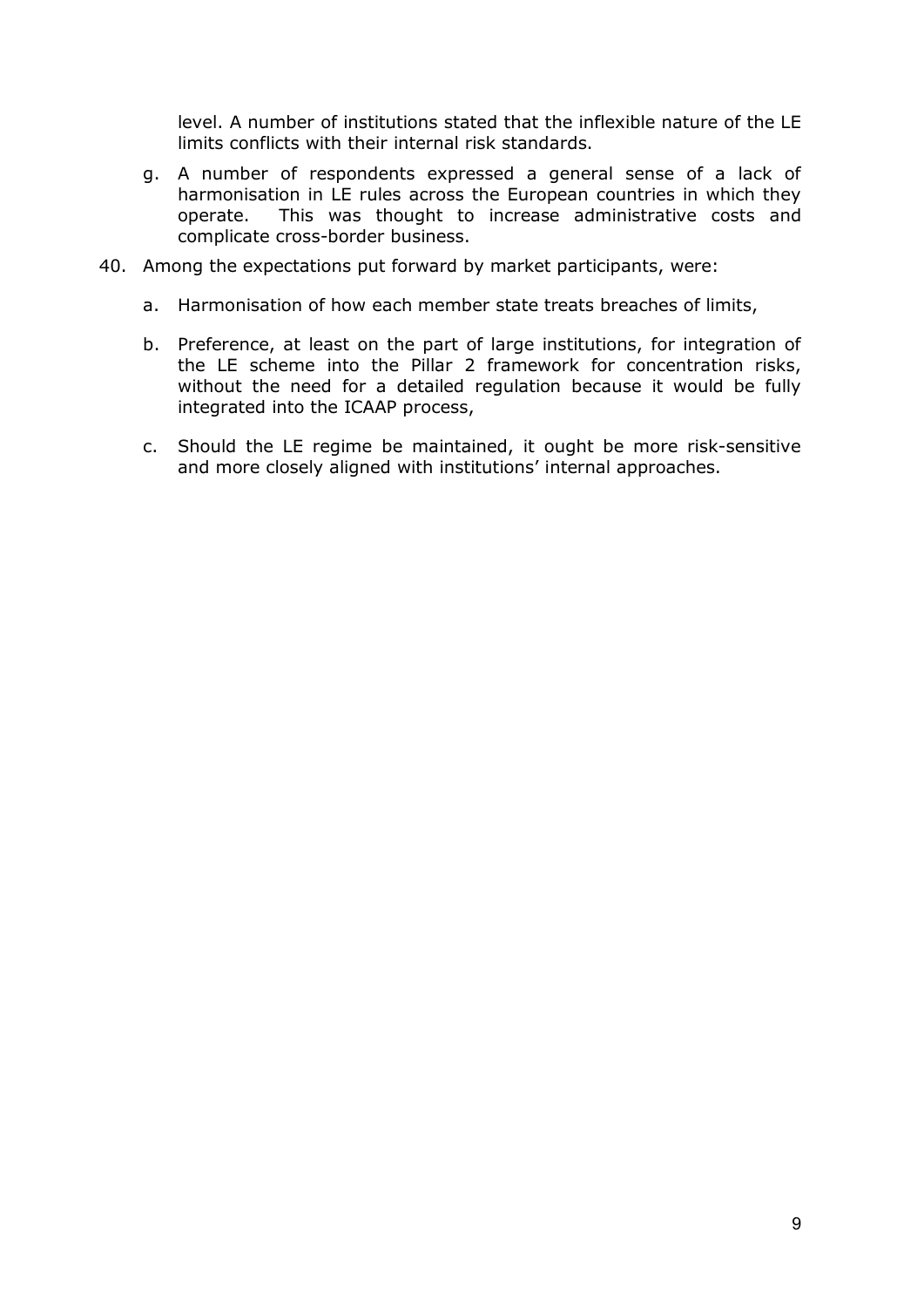# **Table of Contents**

| Part 1. Approaches to the measurement and management of single-                     |
|-------------------------------------------------------------------------------------|
| 1. How is single-name concentration risk conceptualised?13                          |
|                                                                                     |
|                                                                                     |
|                                                                                     |
|                                                                                     |
|                                                                                     |
|                                                                                     |
|                                                                                     |
|                                                                                     |
|                                                                                     |
| Specificities of the measurement of concentration risks in some other categories of |
| Investment management firms and small private-client investment managers/stock-     |
|                                                                                     |
|                                                                                     |
| Part 2. Approaches to the measurement and management of 'other'                     |
|                                                                                     |
|                                                                                     |
|                                                                                     |
|                                                                                     |
|                                                                                     |
|                                                                                     |
|                                                                                     |
|                                                                                     |
| 5. The measurement and management of Geographical Risk31                            |
|                                                                                     |

#### **Part 3. Exposure calculations: includes (for trading book and non**  trading book) off-balance-sheet items, derivative exposures, security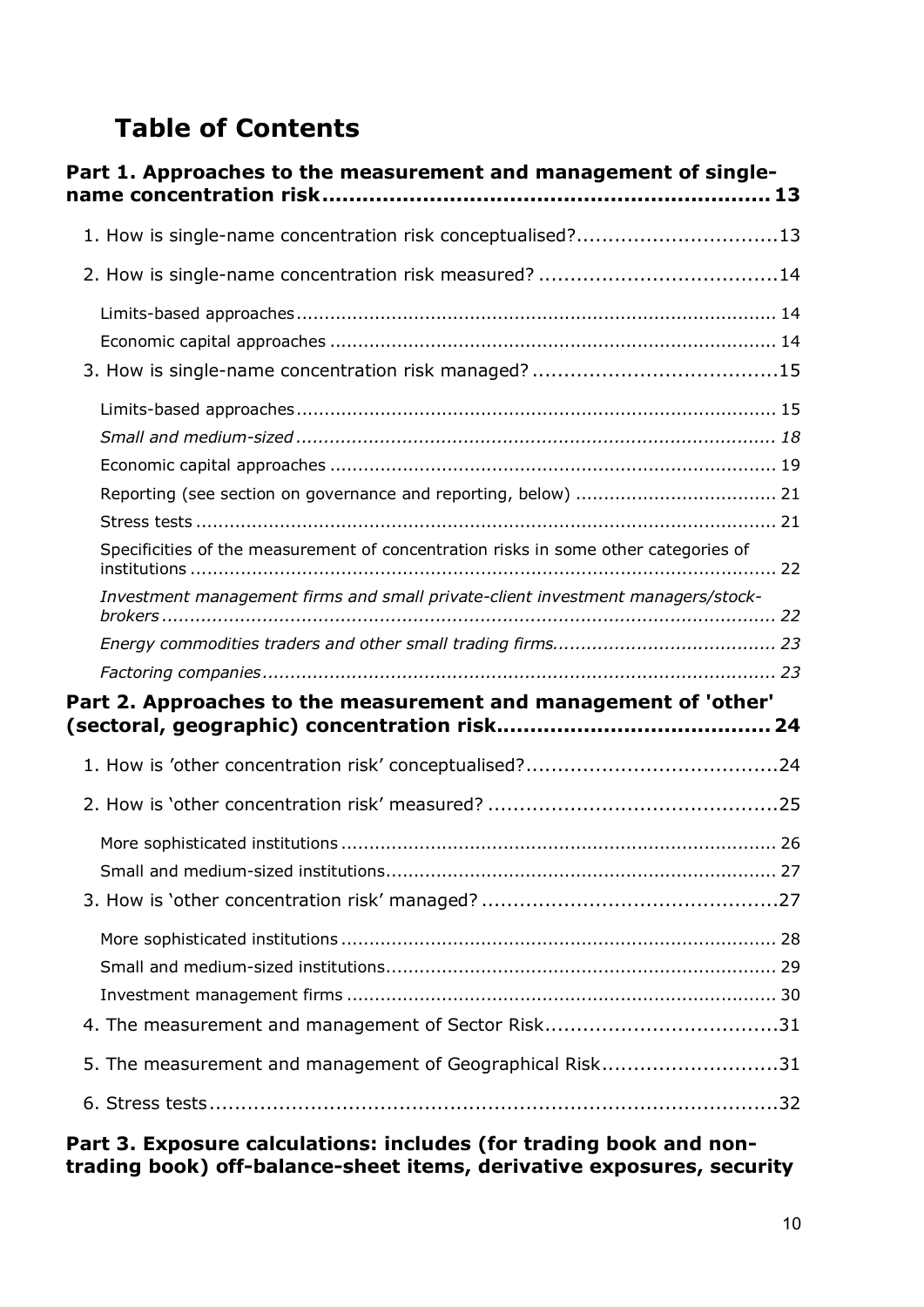| finance transactions, structured transactions, intra-day and<br>settlement exposures, and 'look-through' approaches 33 |  |  |  |
|------------------------------------------------------------------------------------------------------------------------|--|--|--|
|                                                                                                                        |  |  |  |
|                                                                                                                        |  |  |  |
|                                                                                                                        |  |  |  |
|                                                                                                                        |  |  |  |
|                                                                                                                        |  |  |  |
|                                                                                                                        |  |  |  |
|                                                                                                                        |  |  |  |
|                                                                                                                        |  |  |  |
| 1. How do institutions define 'connectedness' of counterparties?41                                                     |  |  |  |
| 2. How do they determine connectiveness?  Error! Bookmark not defined.                                                 |  |  |  |
| 3. What procedures do institutions use to monitor connectedness? 42                                                    |  |  |  |
|                                                                                                                        |  |  |  |
| 1. Measurement and management of concentration risks within the group 43                                               |  |  |  |
| 2. Approaches taken by institutions to intra group exposures44                                                         |  |  |  |
|                                                                                                                        |  |  |  |
|                                                                                                                        |  |  |  |
|                                                                                                                        |  |  |  |
|                                                                                                                        |  |  |  |
|                                                                                                                        |  |  |  |
|                                                                                                                        |  |  |  |
|                                                                                                                        |  |  |  |
|                                                                                                                        |  |  |  |
|                                                                                                                        |  |  |  |
|                                                                                                                        |  |  |  |
|                                                                                                                        |  |  |  |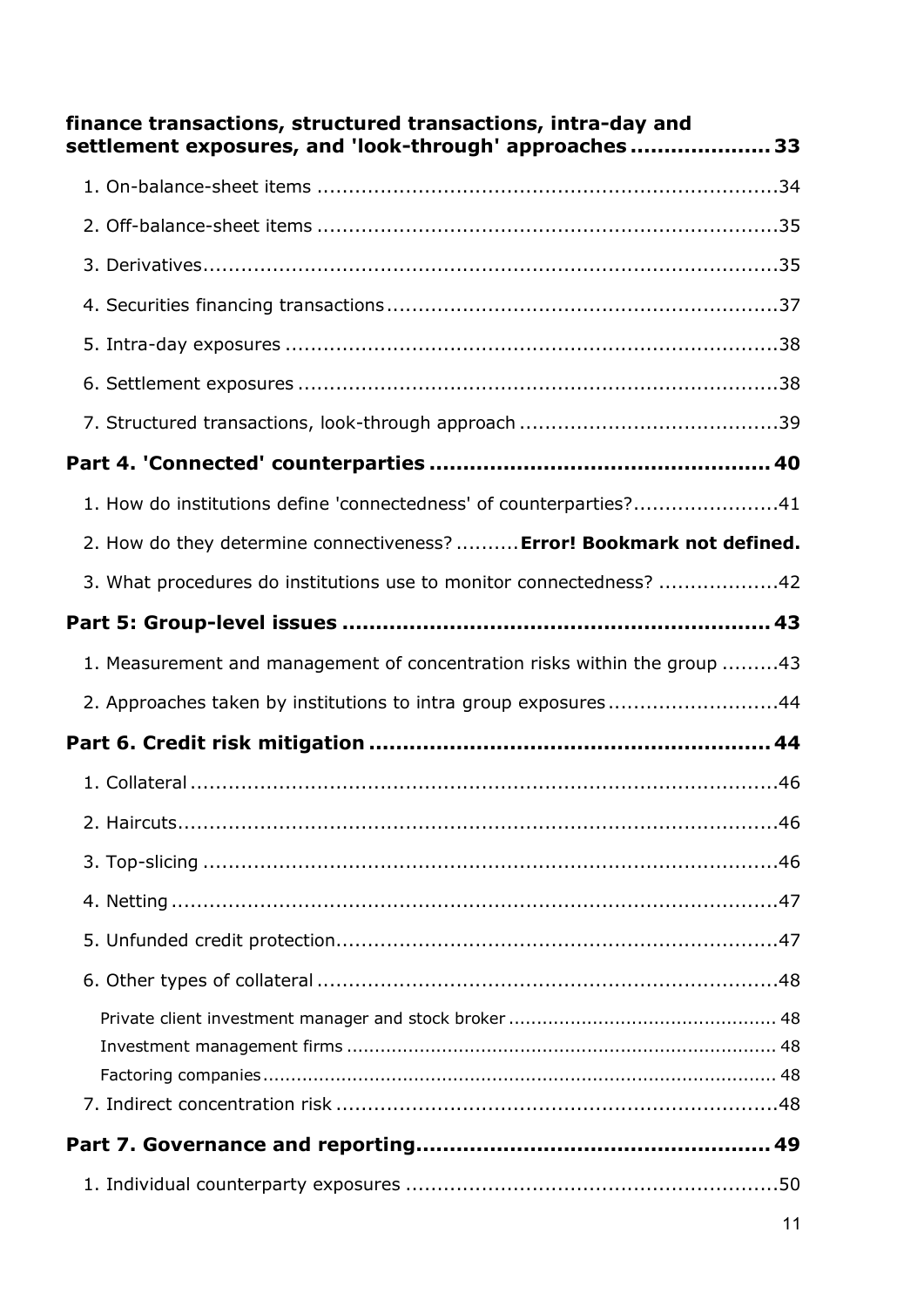| 2. Appropriateness of applicability of LE regime to certain groups 55            |  |
|----------------------------------------------------------------------------------|--|
|                                                                                  |  |
|                                                                                  |  |
|                                                                                  |  |
|                                                                                  |  |
|                                                                                  |  |
| 3. Application and consistency of the LE regime across different member states57 |  |

**Annex:**  National summary reports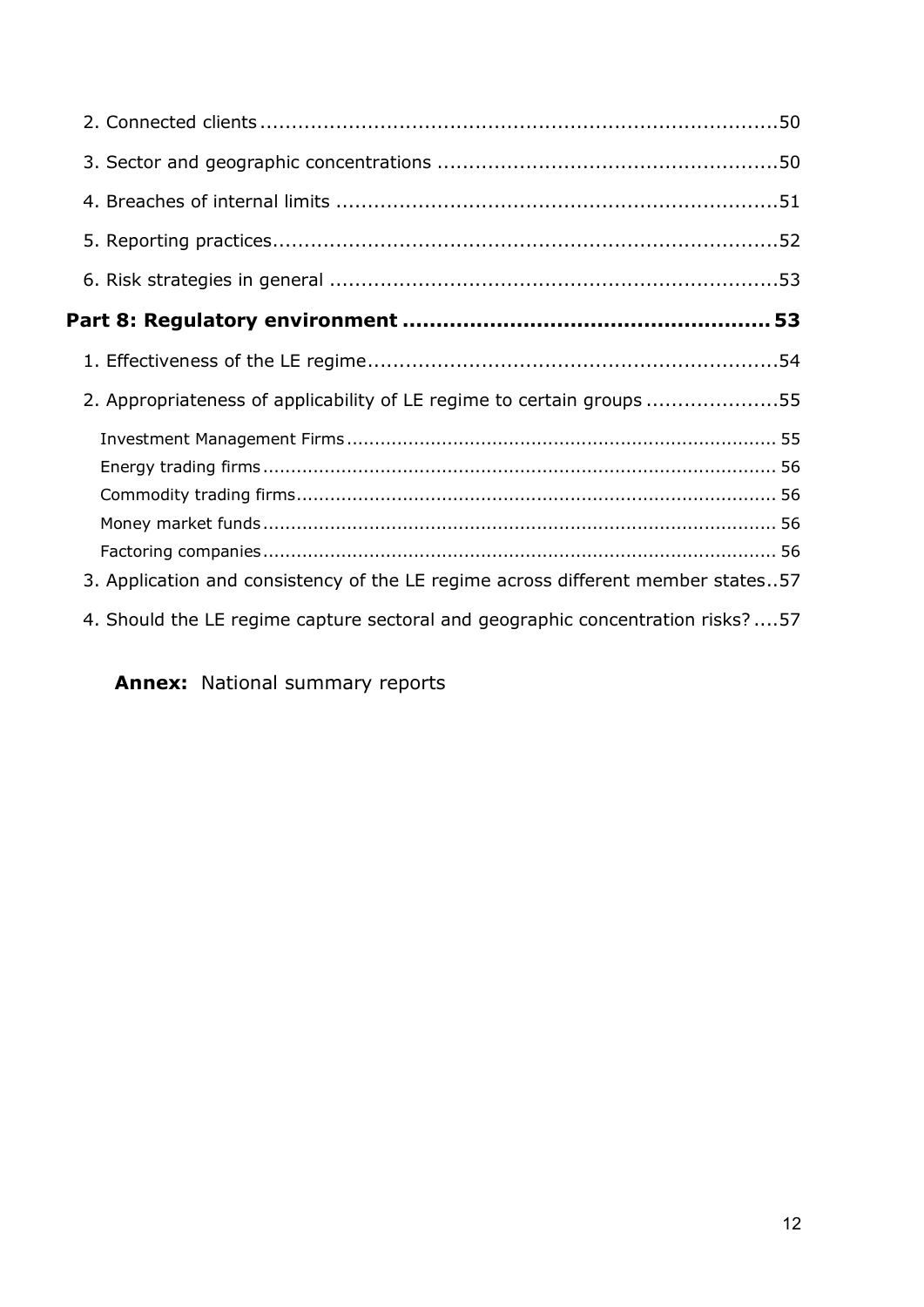# <span id="page-12-0"></span>**Part 1. Approaches to the measurement and management of single-name concentration risk**

## <span id="page-12-1"></span>*1. How is single-name concentration risk conceptualised?*

- 1. Single-name concentration risk is generally defined as the potential for an individual exposure or a group of closely related exposures to produce losses that are large relative to an institution's capital, total assets, or earnings, or that could threaten the institution's ability to maintain core operations. In a number of institutions, singlename concentration risk is managed along side the measurement and management of 'other' concentration risk, such as sectoral and geographic (see Part 2). Accordingly, a sharp distinction is not always apparent in the management of single-name concentration risk and "other" concentration risk.
- 2. Examples of definitions provided by respondents include:
	- $\triangleright$  "The risk is related to the loss of a significant part of capital due to the bankruptcy or failure to pay of a single borrower or borrower group."
	- $\triangleright$  "The risk of suffering high losses in the event of default by one or more large customers."
	- $\triangleright$  "A single exposure, or a group of exposures, with the potential to generate losses that would impact very significantly bank's income (beyond market expectations). This impact can be due to exposure's size, its level of risk, and/or its correlation with the credit risk portfolio."
	- $\triangleright$  "Single-name risk can be considered to be a particular case of concentration risk and is defined as the risk that the default of a single customer or connected group of customers results in impairment in a given period that is out of line with external expectations causing a disproportionate reduction in market capitalisation or in extreme cases that is large enough to threaten the [institution's] health or ability to maintain its core operations."
- 3. Many institutions particularly larger, more sophisticated ones appear to have a dual conceptualisation of single-name concentration risk. They regard it:
	- a. First, as the risk of severe loss to the institution resulting from the default of a single counterparty. This risk is addressed mainly through the imposition of limits on large exposures.
	- b. And second, as the unexpected portfolio loss attributable to large exposures, measured at a given confidence interval using an economic capital or Value at Risk (VaR) model which may or may not take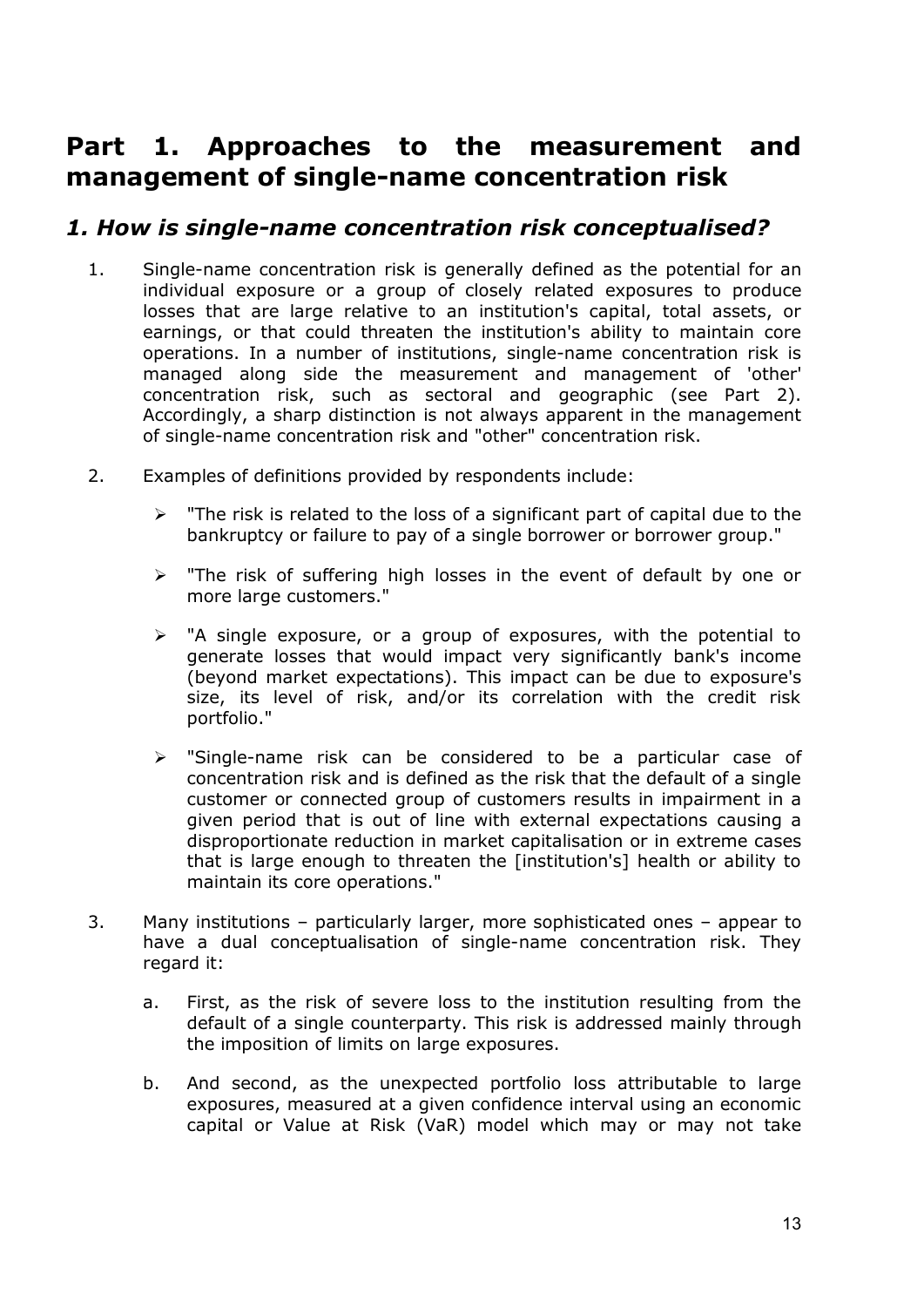undiversified idiosyncratic risk $^4$  into account. Institutions incorporating this second aspect into their risk management systems address it by allocating capital to cover the unexpected loss.

4. One large regional banking group expressed the view that concentration risk is not a well-defined concept, and noted that the group does not have a clear definition for internal purposes.

## <span id="page-13-0"></span>**2. How is single-name concentration risk measured?**

- 5. There are two distinct approaches to measuring single-name concentration risk, corresponding to the two conceptual perspectives mentioned above.
	- $\triangleright$  The first approach measures single-name concentrations in terms of the institution's total exposure to a given counterparty (and sets internal limits on their size, as described in the next section).
	- $\triangleright$  The second approach measures single-name concentrations in terms of their impact on the riskiness of the institution's overall credit portfolio, using an economic capital or VaR model to estimate the magnitude of unexpected portfolio losses at a specified confidence interval.

#### <span id="page-13-1"></span>**Limits-based approaches**

- 6. The great majority of institutions use limits-based approaches, either alone or in combination with economic capital models.
- 7. Institutions generally consider all exposures to the same counterparty, both on- and off-balance sheet. Some institutions include indirect exposures (such as exposures to the issuers of collateral or the providers of unfunded credit protection) as well as direct exposures. Some include settlement and delivery risk. Some apply limits to counterparty credit exposures in the trading book.
- 8. Most institutions take linked or related customers into account when managing concentration risk. Accordingly, internal limits apply to single names, groups, or related parties (see discussion below on 'connected counterparties').

#### <span id="page-13-2"></span>**Economic capital approaches**

9. A significant number of respondents – mostly but not exclusively larger or more sophisticated institutions  $-$  reported that, in addition to limits-based approaches, they use approaches based on economic capital. However, many respondents who indicated that they use economic capital models did not make it clear how and to what extent their models actually capture

<sup>4</sup> Idiosyncratic risk is risk that is uncorrelated to the overall market. In other words, it is risk that is counterparty-specific.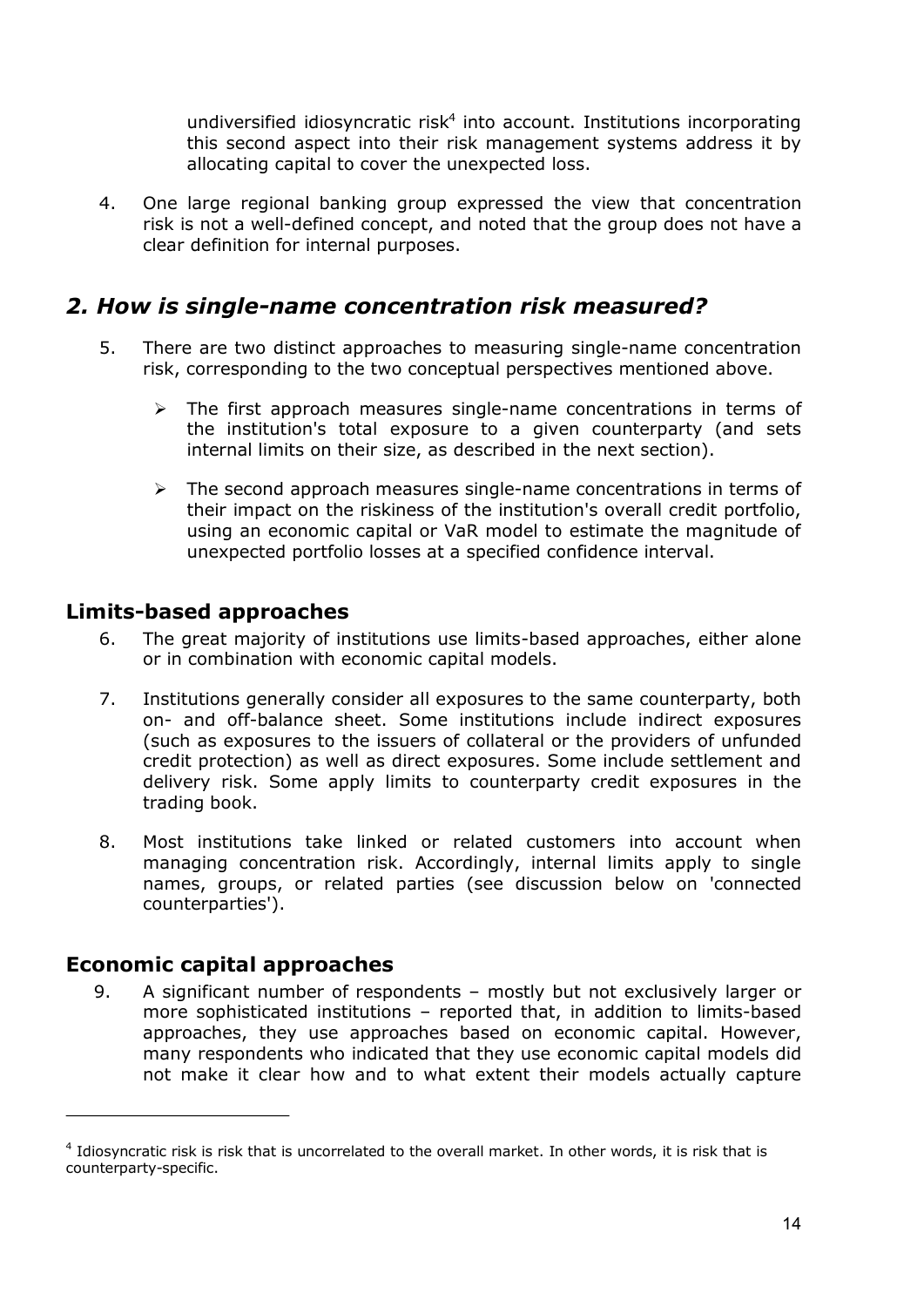idiosyncratic risk. Generally, detailed descriptions of economic capital models were not received from respondents.

10. In economic capital approaches, the institution uses an economic capital or VaR model both to estimate unexpected losses at a specified confidence interval and to calculate the amount of economic capital needed to cover those unexpected losses. In this approach, risk measurement and risk management are closely intertwined. Economic capital approaches are described in more detail in the section on single-name concentration risk management, below.

## <span id="page-14-0"></span>**3. How is single-name concentration risk managed?**

- 11. Respondents reported two distinct approaches (mirroring the two approaches to measuring risk):
	- $\triangleright$  The first approach sets limits on the institution's total exposure to a given counterparty.
	- $\triangleright$  The second approach allocates economic capital to cover the unexpected portfolio losses estimated by the institution's economic capital or VaR model.

Single-name concentration risk management is also discussed in Section 7 – governance and reporting.

#### <span id="page-14-1"></span>**Limits-based approaches**

- 12. The institution monitors its credit portfolios for compliance with established internal limits, generally both when new credit is extended and on an ongoing basis. Limits may be 'hard' (the institution's policy is not to extend credit if that would breach a limit) or 'soft' (breaches must obtain the approval of senior management or a delegated review committee.)
- 13. The most common practice is to express these limits as a fraction of total capital (i.e., the institution's own funds). Some institutions express limits in terms of total assets. A few use limits based on the capital or assets of the counterparty, either in addition to or as alternative to limits based on the institution's own capital or assets.
- 14. Many institutions, particularly smaller ones, set internal limits that are identical to or derived from regulatory limits on large exposures. However, most large institutions, as well as some smaller institutions, set internal limits that differ significantly - in metric, as well as magnitude - from regulatory requirements. Many of these institutions stated that their internal concentration risk limits were more conservative than those set by national regulators.
- 15. Some respondents reported that they apply limits at more than one level. For example, they might set counterparty limits within a product or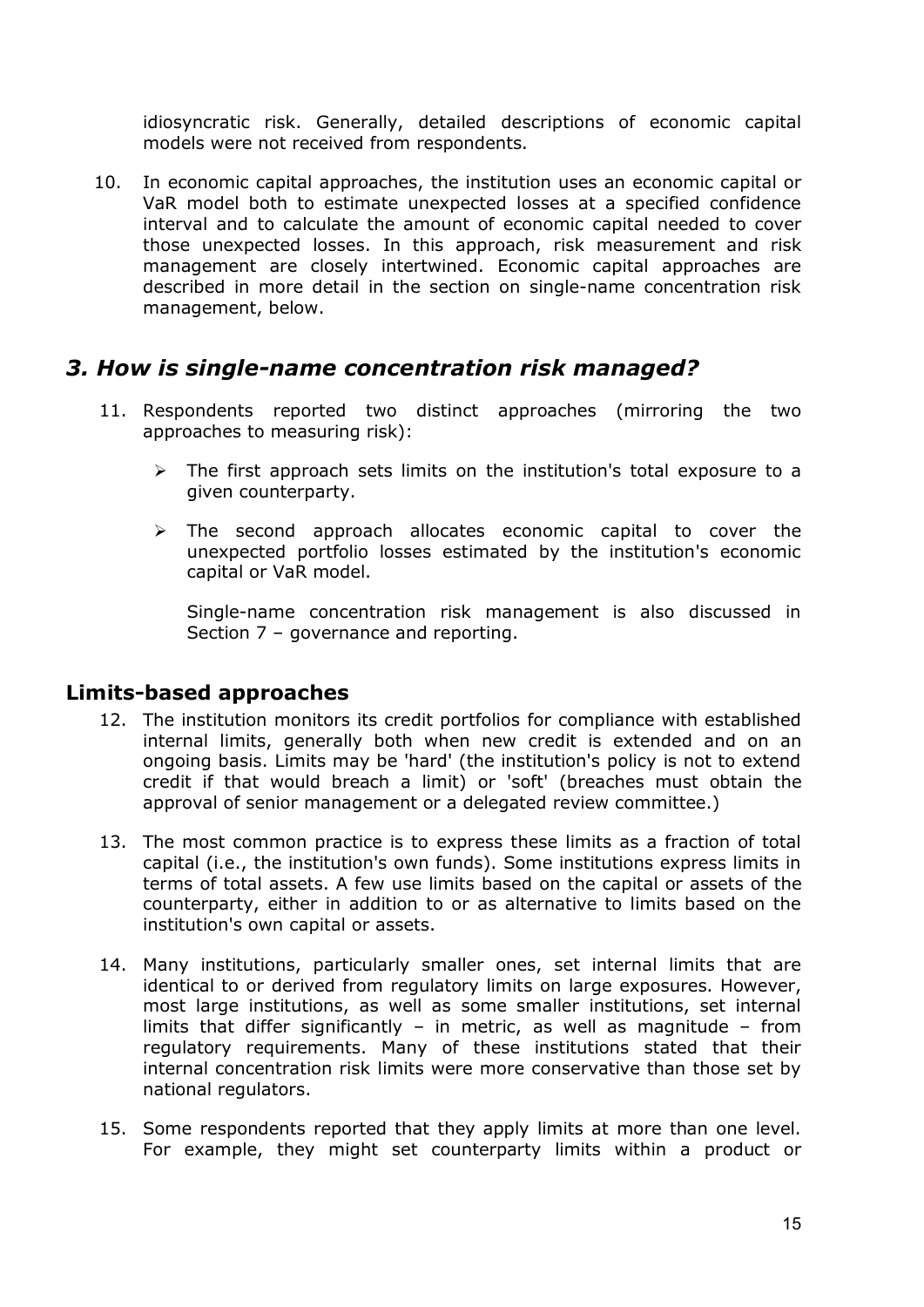instrument category, business area, currency, or counterparty rating band, combined with an overall appetite for the counterparty.

16. Some institutions use maturity as a further concentration risk management tool, setting distinct counterparty limits for different time-bands (for example, 0 to 3 months, 3 months to 1 year, 1 to 5 years, 5 to 10 years).

#### *Factors taken into account when setting the limits*

- 17. Creditworthiness is a key factor for many institutions in setting internal limits on total exposures to a counterparty. The maximum exposure to a corporate counterparty is related to the counterparty's rating or rating class, whether generated internally, obtained from external rating agencies, or a combination of the two.
- 18. The assessment of creditworthiness may be based on a combination of obligor grades, rating agency ratings, IRB parameters such as PD, EAD, LGD and EL, and other qualitative and quantitative factors. Counterparty ratings are intended to indicate the probability of default for an exposure over a defined time horizon.
- 19. Some respondents indicated that they take a variety of factors other than creditworthiness into account to a greater or lesser extent when setting limits. These may include the nature of the product (including, in some cases, correlations with the counterparty's operating environment), maturity/tenor, the purpose of the credit, and the sources of repayment.
- 20. One respondent indicated that it uses an LGD concept in setting limits. It described its approach as follows: "The creditworthiness of the counterparty is a key consideration in setting individual customer limits, which are set in absolute values." A range of qualitative and quantitative factors are taken into account, including:
	- $\triangleright$  Purpose of credit and sources of repayment
	- $\triangleright$  Customer risk profile
	- $\triangleright$  Sensitivity to market and economic developments
	- $\triangleright$  Repayment history
	- $\triangleright$  For business customers, the customer's position within a sector and the outlook for the sector
	- $\triangleright$  Proposed terms and conditions of the credit
	- $\triangleright$  Credit risk measures appropriate for the type of customer such as credit grade, Probability of Default (PD), Loss Given Default (LGD), and Expected Loss (EL)
	- $\triangleright$  Risk-adjusted return
	- $\triangleright$  Adequacy and enforceability of any risk mitigation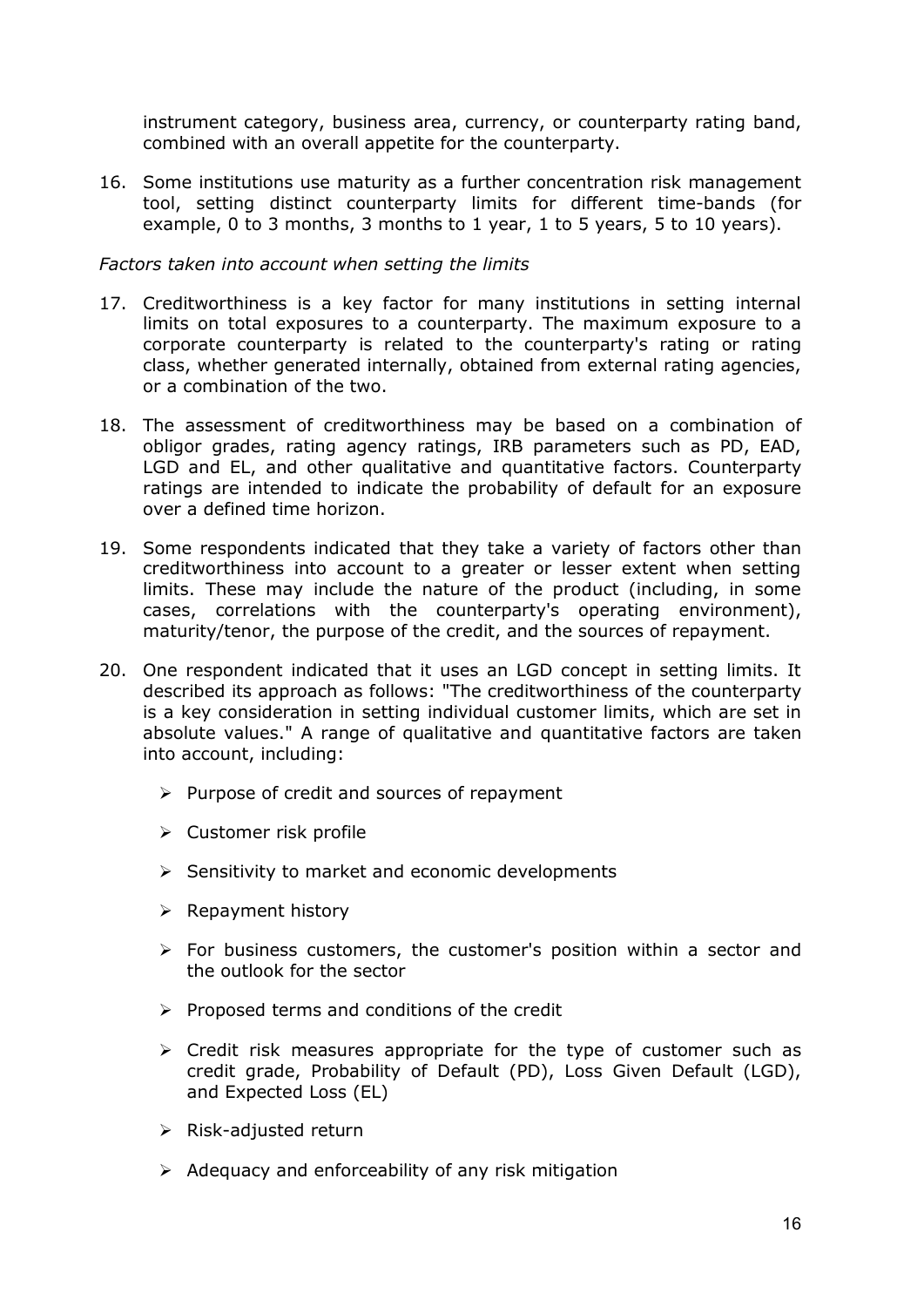- $\triangleright$  The legal and reputational risks associated with the proposed facility/relationship
- $\triangleright$  Credit risk mitigation (see Section 6)
- 21. Another respondent stated that it defines exposure to a given counterparty as the sum of direct exposure, indirect exposure, and settlement and delivery risk. Single-name concentration risk is measured at client group level by the Senior Unsecured Equivalent Exposure (SUE), which consists of translating all exposures to a client group to their senior unsecured equivalents based on Loss Given Default characteristics. Since 2003, general management has set a warning concentration grid, in the form of a SUE euro-denominated threshold grid, per obligor rating and maturity. This grid captures all the elements of an economic capital model except correlation, and expresses the bank's credit appetite (or maximum acceptable losses amount) for a given borrower at all points on the grid. Name concentration is measured based on credit authorisations and commitments. When a name limit is established, it is defined in commitments based on 'SUE' equivalent and average maturity of transactions.
- 22. Another respondent indicated that it uses an approach based on limits that depend on the creditworthiness of the counterparty, with consumptions in real time and daily controls. The guarantees are an important factor in both the operation and the authorization of limits. The respondent does not operate with companies below investment grade. It is developing a new limit structure based on limits in terms of capital as a function of the creditworthiness of the counterparty.
- 23. Many respondents provided only a general description of the approach they have adopted, which did not permit CEBS to obtain a clear view of precisely what factors are considered, how they interact to produce an internal limit, or what the relative sizes of those limits are – other than that in many cases they were stated to be more stringent than the national regulatory limits.
- 24. Some examples of specific definitions of large exposures for internal purposes included:
	- $\triangleright$  Large exposure = 5 percent of capital
	- $\geq$  Limit of large exposure = 20 percent of capital
	- $\geq$  Limit for all designated large exposures = 4 times own funds
- 25. In another country, limits at an institution are applied as follows
	- $\geq$  Limit of large exposure = 12.5 percent of net own funds (NOF)
	- $\triangleright$  Total exposures exceeding ten percent of NOF not to exceed 150 percent of NOF.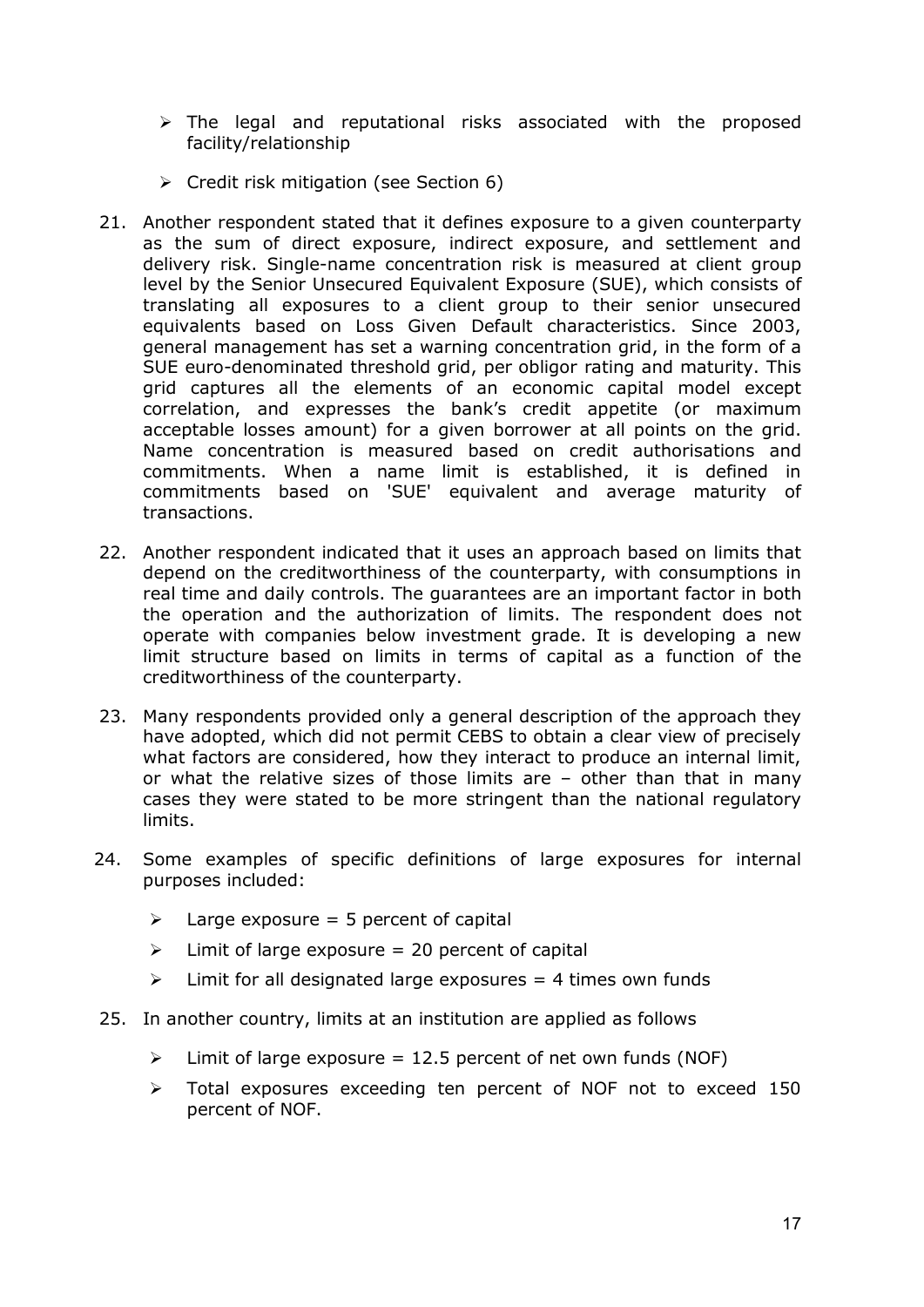- 26. Another country reported a variety of approaches in different institutions. One institution has internal limits, expressed in terms of capital, which are stricter than the regulatory limits:
	- $\triangleright$  Definition of large exposure: 5 percent
	- $\geq$  Limit of each individual exposure: 20 percent
	- $\geq$  Limit for aggregate large exposures: four times own funds.
- 27. Another institution monitors single-name concentration risk for exposures exceeding two percent of capital. At yet another bank in the same country, exposures over €30 million (which represents less than one percent of own funds) are monitored.
- 28. As mentioned above, although limits are often expressed in terms of capital, some banks in member countries limit exposure in terms of assets. Examples of such limits include:
	- $\triangleright$  One percent of total assets for exposures to public corporations
	- $\geq 0.5$  percent of total assets for exposures to private counterparties

#### *Limits and procedures for exceeding limits*

- 29. It was not always clear from the responses what the nature of the limits was ('hard' versus 'soft'), or what the procedures were for approving exposures that exceeded the limits. Some respondents described their limits as 'absolute.' However, the internal limits at most institutions appear to be 'soft' – in the sense that they may be exceeded subject to compliance with certain procedures or approval processes - while regulatory limits are regarded as 'hard.'
- 30. In general, respondents have adopted a 'multi-level' approach to setting and applying limits, reviewing and monitoring limits, approving excesses over the limits, and reporting single-name risk concentrations.
- 31. Most respondents have processes for determining and reviewing when a limit may be exceeded. Some respondents indicated that the limits may be exceeded up to a certain level subject to designated approval or review processes. Other exemptions might need to be cleared at a global head level.

<span id="page-17-0"></span>*Small and mediumsized institutions*

- 32. As noted above, many small banks base their approach to single-name concentration risk on regulatory limits, or on something derived from regulatory limits. However, this picture is by no means uniform.
- 33. One national association of small cooperative banks indicated that many of its members focus on the fulfilment of regulatory requirements.
- 34. In another country, one institution indicated that its limits in terms of capital are the same as regulatory limits, but that it also has limits expressed in terms of assets. Those limits were one percent of total assets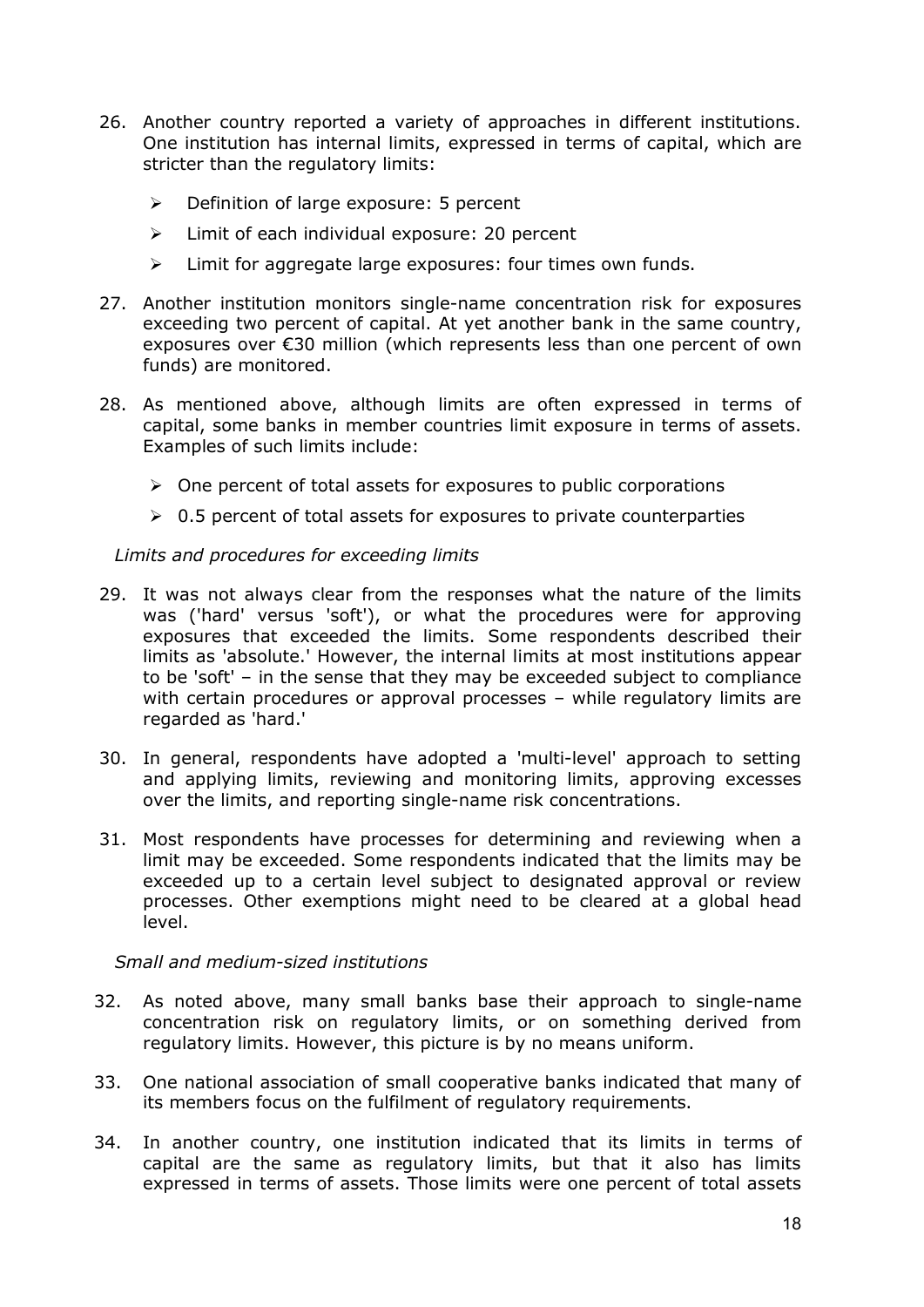for public corporations and guaranteed credits, and 0.5 percent for private counterparties without guarantees. Another institution indicated that its internal limits for certain segments or clients were stricter than the regulatory limits. Another institution stated that it had no internal limits apart from those established by regulation.

- 35. In another country (with a mixture of small and medium-sized institutions), "most of the institutions advised that their approaches are aligned with regulatory approaches. Most respondents advised that their own internal concentration limits are set below regulatory limits…"
- 36. Another country with institutions of mixed sizes reported that "in general terms, for internal purposes, institutions have adopted an approach to concentration risk measurement and management which is closely linked to the limits established in the current national regulatory regime."
- 37. As mentioned above, some small or medium-sized institutions particularly those that are members of associations providing or supporting such risk measurement tools  $-$  indicated that they have adopted VAR-based measurement or management methodologies.
- 38. It should be noted that some countries impose additional LE limits in national regulations. For example, in one country single-name LE should not exceed de minimis level of at least Euro 500,000.
- 39. It is probably fair to conclude that there is a spectrum of approaches running from a simple focus on the regulatory requirements, through modifications (tightening) of the regulatory limits for internal purposes (including monitoring, reporting, excess approval, etc.), to more distinct limits-based approaches.

#### <span id="page-18-0"></span>**Economic capital approaches**

- 40. As indicated above, a significant number of institutions use economic capital models to manage their exposure to idiosyncratic risk. Some respondents reported that they use tools such as CreditMetrics to measure and manage concentration risk. Others indicated more generally that they use VaR models. Different institutions use various confidence levels in their calculations.
- 41. VaR models estimate unexpected credit losses and the economic capital needed to cover them at a specified confidence level. The inputs to the model include counterparty default and transition probabilities implied by the institution's internal credit ratings, and the estimated loss given default. Some examples of the descriptions that respondents provided of their models include the following:
	- $\triangleright$  Single-name concentration is considered in simulating the default/no default event. The number of defaults occurring for each cluster is simulated (from a Bernoulli distribution) on the basis of a parameter that is computed using a 'diversity score' approach to take into account intra-cluster concentration: the total number of exposures in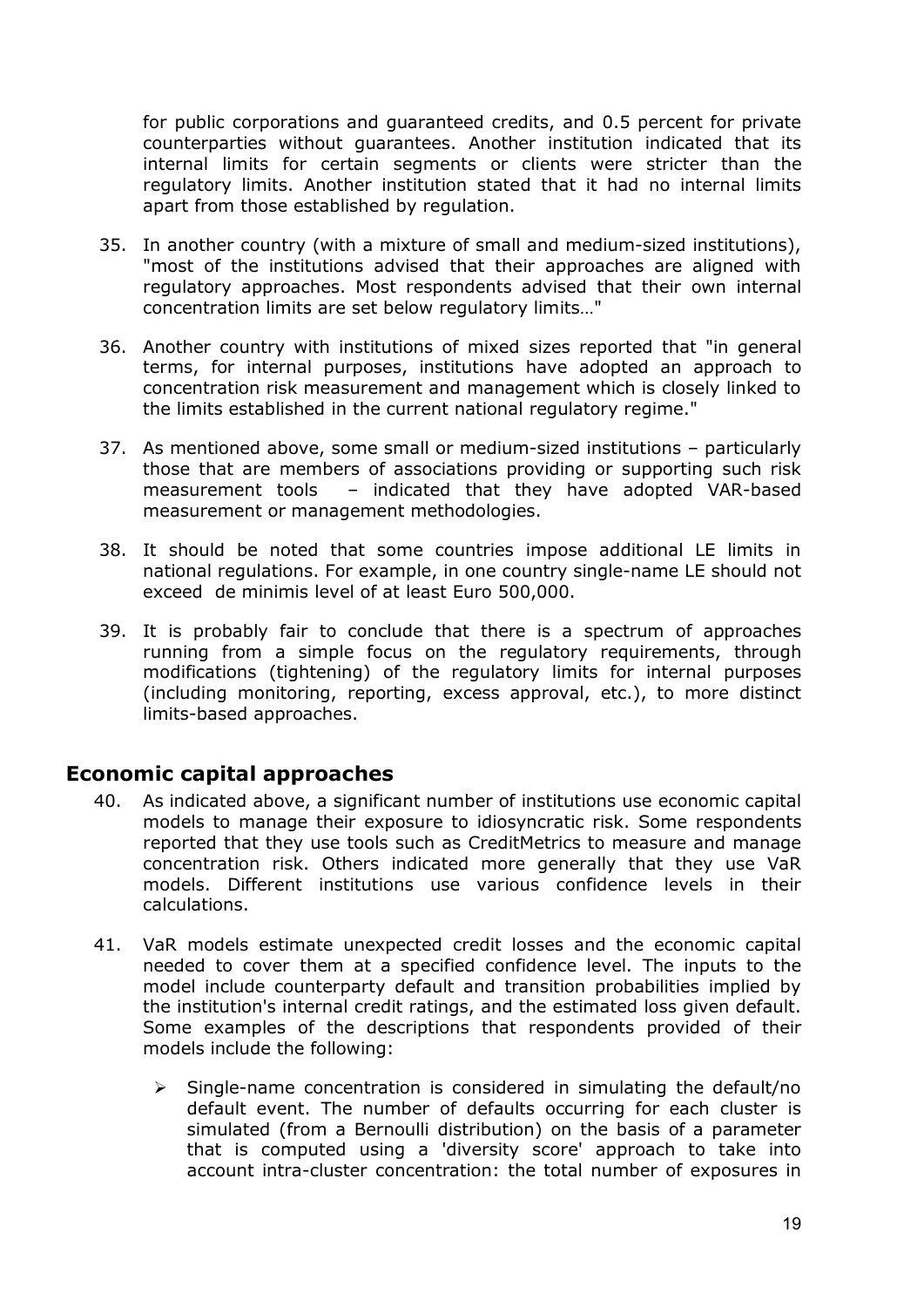the cluster is set at the reciprocal of the Herfindahl-Hirschman concentration index, which takes into account the actual exposure of the bank towards the various counterparties. Perfect diversification corresponds to the infinite granularity hypothesis: in the model framework, this can be obtained by simulating the Expected Loss distribution instead of the Actual Loss distribution.

- $\triangleright$  Single-name concentration risk is measured by calculating a concentration ratio which captures the negative effect on Capital at Risk (CAR) of the different distribution of an ideal, infinitesimally granular portfolio, compared with the actual portfolio of the bank. Capital is allocated among sub-portfolios to take into account the effect of concentration, particularly for significant exposures to the largest groups of borrowers.
- $\triangleright$  The concentration ratio is calculated only on a consolidated basis and not for every single counterparty, and takes into account the risk of contagion from one counterparty to another in the same group. The concentration ratio is calculated as the difference between the Component CAR and the Granular CAR of every sub-portfolio divided by the Granular CAR of the whole portfolio (it is equal to the sum of all Granular CAR of every sub-portfolio). The ratio is equal to zero if there is a total absence of concentration (infinite granularity hypothesis).
- $\triangleright$  The institution performs economic capital calculations on a regular basis to ensure it has sufficient capital to absorb unexpected losses for the entire portfolio at the 99.97 percent confidence interval (equivalent to an external rating of AA) The economic capital calculation uses Monte Carlo simulations and takes into account risk drivers (PD, LGD, Maturity). This is one example where it was not clear whether or how idiosyncratic risk is captured in the economic capital calculation.
- $\triangleright$  The approach is based on a combination of exposure amounts and economic capital amounts. Creditworthiness of the counterparty is embedded in its internal counterparty credit ratings, which is one of the inputs to economic capital calculations. Soft limits (authorisations) are defined in notional amount, at the counterparty legal entity and group levels alike. These limits are set by a credit committee. Concentration risk management is based on a coherent set of indicators, of which economic capital is the most important. Its quantification is based on Monte Carlo simulations taking into account full portfolio effects. This is another example where it was not made clear whether or how idiosyncratic risk is captured in the economic capital calculation.
- 42. While the majority of smaller institutions have not adopted more sophisticated risk measurement approaches, some – particularly those that are members of associations providing or supporting such risk measurement tools - appear to have adopted VAR-based measurement or management methodologies.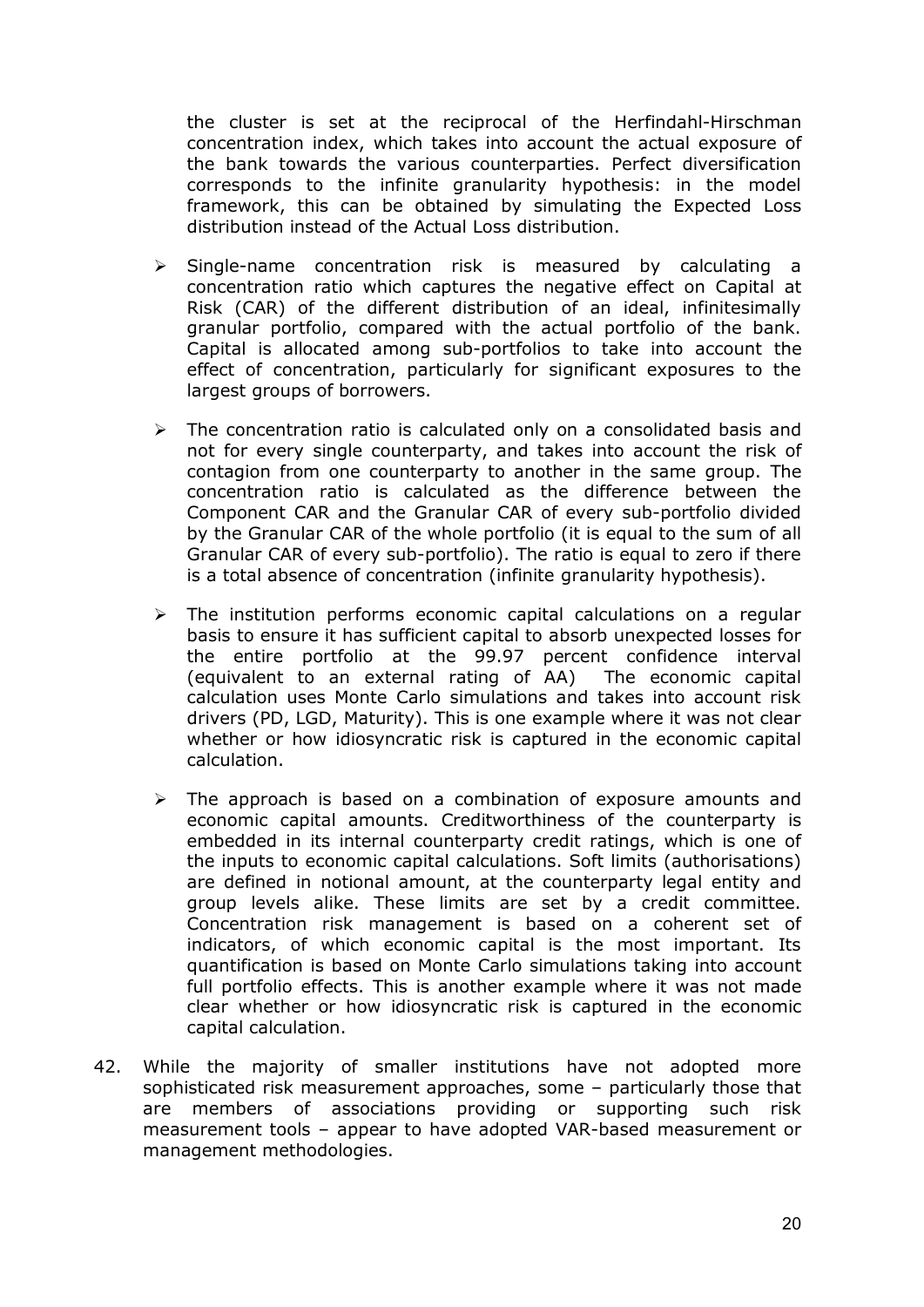#### <span id="page-20-0"></span>**Reporting (see section on governance and reporting, below)**

43. In addition to reporting single-name concentration risk and large exposures to regulators, institutions generally have internal reporting policies and procedures designed to ensure that the institution does not assume excessive concentration risk. The nature, frequency, and extent of this internal checking and monitoring vary from one institution to the next.

#### <span id="page-20-1"></span>**Stress tests**

- 44. Stress testing of single-name concentration risk is conducted at a number of institutions throughout the EU  $-$  predominantly large or medium-sized institutions, often in only some markets, and even there not in all cases.
- 45. One country indicated that stress testing techniques are used only by the largest banks, and not according to a regular testing program. Stress tests are usually performed whenever events or situations occur that could have a negative impact in term of losses to the bank.
- 46. Another country indicated that the extent and nature of stress testing of single-name concentration risk appears to vary among respondents.
- 47. A significant number of institutions appear not to be conducting any form of stress testing at present. Some respondents reported that stress testing in their markets is still in the development stage. One respondent indicated that while it does not currently stress-test single-name concentration risk, it is undertaking work to introducing the stress testing required in connection with the implementation of the CRD. A few respondents expressed the opinion that the use of economic capital or VaR approaches in itself amounts to a form of stress analysis. One respondent expressed the view that large exposure limits in themselves represent a 'stress concept.'
- 48. It was difficult for CEBS to form a clear picture of stress-testing practices, since most respondents that stated they used stress tests did not provide any details on the approach that they use. The descriptions provided by the few respondents that did provide details should therefore probably be regarded as anecdotal.
- 49. One bank reported that it stress tests a ten percent decline in the value of collateral, a loss of the ten largest exposures, a loss of the unsecured portion of the ten largest exposures, and a loss on loans in the 'potentially vulnerable to default' category. Another institution conducts a quarterly risk-analysis calculation of its loss-bearing capacity, in which the targeted seven percent Tier 1 level is challenged. Another conducts stress tests based on the deterioration by one rating class of the entire corporate portfolio.
- 50. One respondent indicated that it conducts routine stress tests "as part of the suite of stress testing procedures, our monitoring of 95<sup>th</sup> and higher percentile exposures and our 'economic capital model'" and through the efforts of a scenario analysis team which has responsibility for identifying potential risks and scenarios for further analysis at single-name and portfolio levels. Another indicated that it continually monitors 'jumbo' clients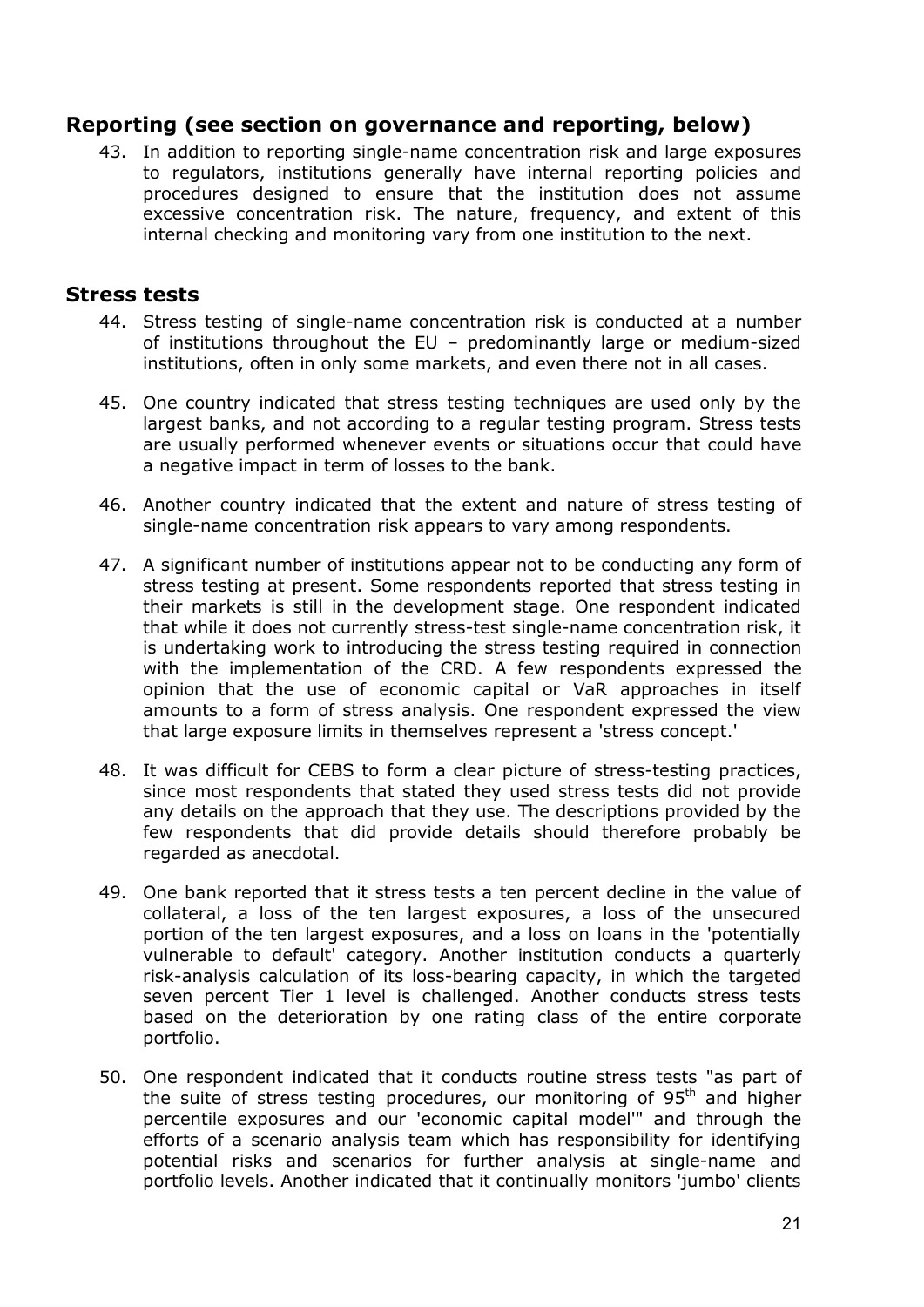both for marketing opportunities and for risk, using "simple ad hoc 'what if' tests [as] one of the various methods used to that end," and also conducts group-wide annual stress tests incorporating large name risks. Another respondent indicated that it runs scenario exposure reports on a monthly basis, highlighting the top 25 investment grade and non-investment grade exposures in each region based on a defined set of scenarios. Other respondents appear to conduct limited stress-testing of single-name exposures.

#### <span id="page-21-0"></span>**Specificities of the measurement of concentration risks in some other categories of institutions**

<span id="page-21-1"></span>Investment management firms and small private-client investment managers/stock*brokers*

- 51. Investment managers and private client investment managers/stock brokers responding to the survey noted that they do not engage in activities that present significant credit risk, or that their credit risk is limited to one particular type, such as settlement risk. They use relatively simple aggregation methodologies to ensure that they do not breach regulatory limits. One respondent (a private-client firm) indicated that it holds sufficient regulatory capital for large exposures not to become an issue; it considers this to be an adequate approach to managing its settlement risk. This respondent indicated that, for it, the management of single-name concentration risk flows automatically from good day-to-day management of all settlement risk, regardless of its distribution among counterparties.
- 52. An investment management association noted that credit risk is not considered to be a business risk of any significance to its members. It noted that those 'concentration' aspects that are of significance to a particular institution – such as fees owing, the concentration of assets under management, or the concentration of clients in a particular market, sector, or geographical region – are carefully monitored. It suggested that even smaller investment management firms regularly undertake 'what if' exercises on the value of assets under management, to see how the business would perform under different assumptions. Their approach to credit risk concentration limits is driven (unduly, they argue) by regulatory requirements. Responses from individual asset management companies supported this view. Exposures to a concentrated number of clients or markets are considered to be a strategic risk. According to one respondent, "the most effective way to assess and manage this risk is to determine the impact of adverse scenarios on the business…" One small investment firm reported that the nature of the services it provides (investment advice, portfolio management) makes it well acquainted with the financial circumstances of its clients. This firm does not anticipate any defaults as a result of poor creditworthiness, but rather as a result of the risk that clients may not be willing to pay agreed fees.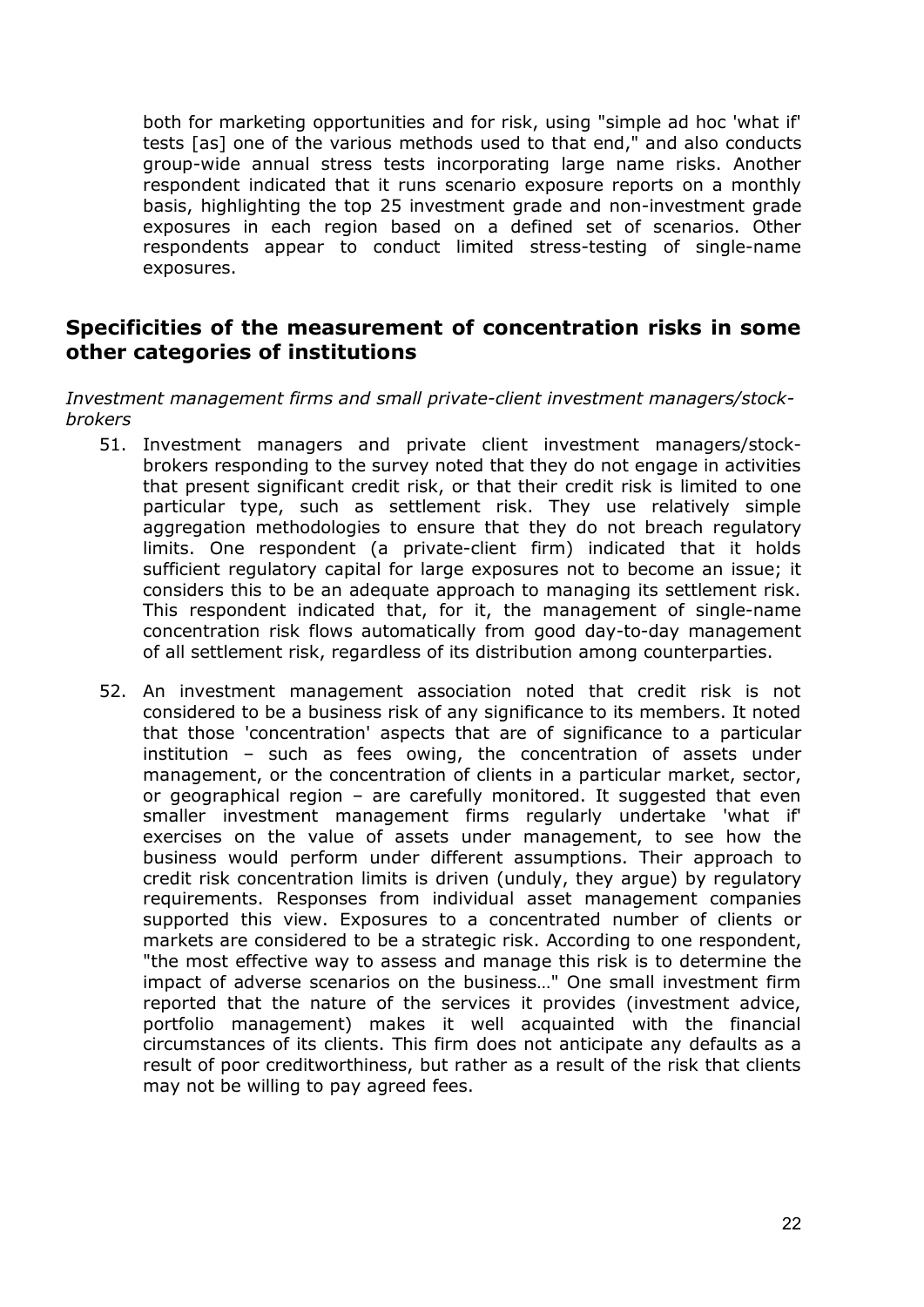#### <span id="page-22-0"></span>*Energy commodities traders and other small trading firms*

- 53. An association of energy commodities traders reported that its members usually calculate exposures daily, on the basis of settlement, for all physical and financial derivatives (forwards, futures, and options) on the commodity 'electricity.' This calculation covers aggregate mark-to-market exposure (usually future exposure, and sometimes also potential future exposure), claims after delivery, and additional factors which capture future market developments. Single-name concentration risk and counterparty limits are adjusted daily. Counterparty limits are based on internal and external credit ratings, collateral, and trade volume. Stress testing is not commonly used in managing concentration risk. Only a few association members evaluate future risks, usually using Monte Carlo simulation (best practice). There is generally no specific internal risk measurement. Most of the association members manage concentration risks indirectly in their calculation of counterparty limits. Some firms – for example, companies which provide only physical energy services – do not have any internal risk management. On the whole, risk measurement methodologies for securities financing transactions are not of great concern to the members of the association.
- 54. One small trading bank (a commodities trader), which is no longer subject to prudential supervision, has adopted an approach to measuring and managing concentration risks which is not linked to the current national regulatory regime but which meets internal risk management strategies. It has implemented a system of absolute limits on company and group-level exposures. Limits are based on internal and external ratings and the size of the counterparty (not on trade volume). If a limit is breached, a collateral call follows immediately and must be paid within one day. The trading bank calculates for each counterparty the CEE (credit exposure equivalent), PFE (potential future exposure), and a close-out scenario, using proper calculated volatilities. It defines singlename concentration risk as the risk associated with little or no diversification in the portfolio. However, the limits are related to individual counterparties. In addition, it calculates CVAR with a holding period of one year and a confidence level of 95 percent for the exposure and 99 percent for the default. The amount at risk is defined as 'exposure minus collateral.' It is calculated daily on a settlement basis by aggregating mark-to-market exposures (current exposure) and claims after delivery. For products whose future exposures may fluctuate, the trading bank calculates CVAR with a holding period of one year and a confidence level of 95 percent for the exposure and 99 percent for the default respectively a Pre-Settlement Exposure (PSE) which is equivalent to a CEE (Credit Equivalent Exposure) respectively a PFE (Potential Future Exposure).

#### <span id="page-22-1"></span>*Factoring companies*

- 55. One response was received from a large internationally active factoring agency. This company evaluates counterparty risk both at the level of the clients and at the level of the debtors (the clients of the factoring company's clients).
- 56. The risk derives from losses exceeding the financing structure of the company, after taking into consideration any guarantees received from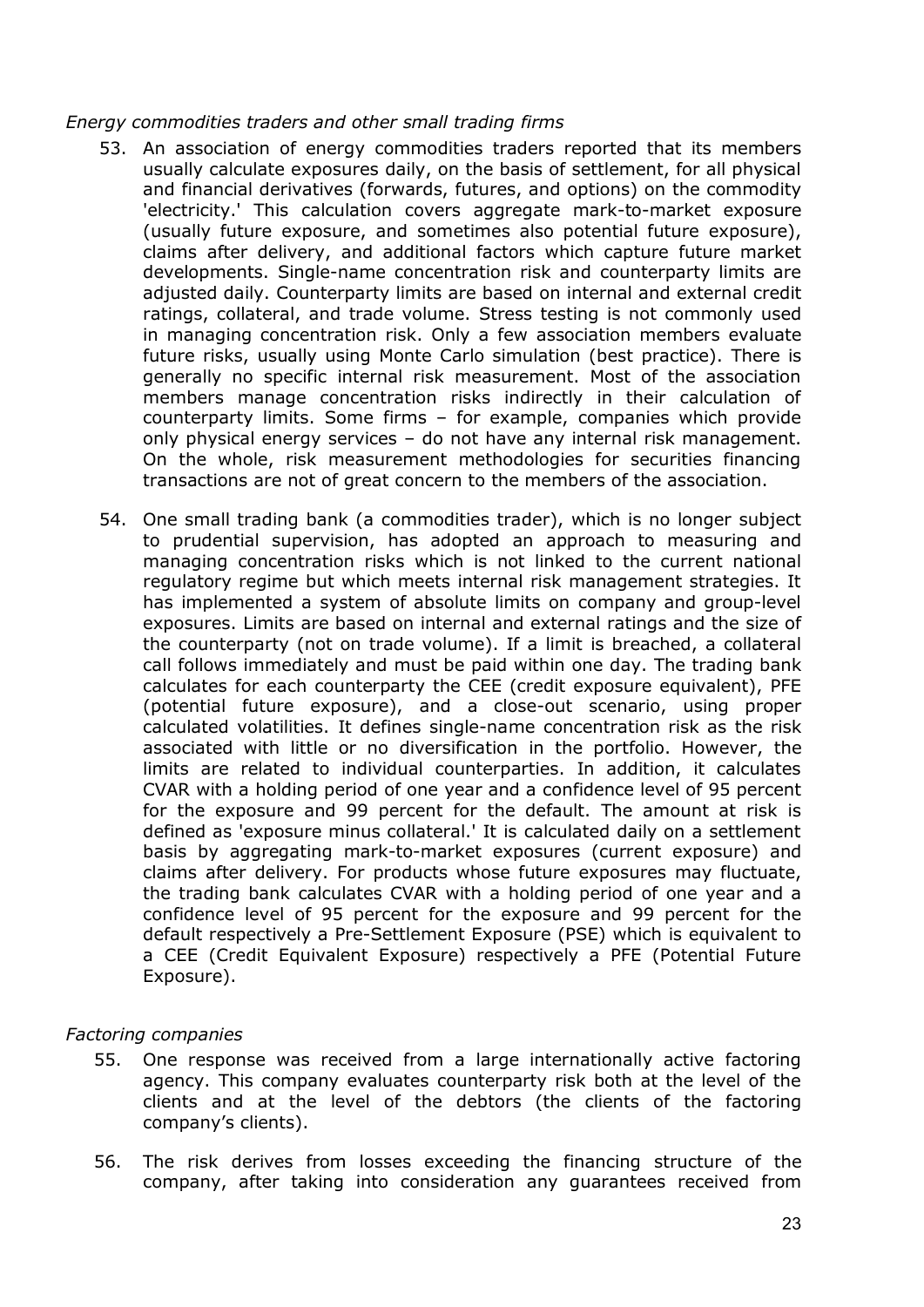credit insurance or other external counterparties. It also includes the financial impact on profit and losses.

- 57. Client risk is addressed, with the risk being mitigated by the type of contract: a non-recourse contract will focus more on debtor risk while a recourse contract will focus on both the debtor and the client.
- 58. In factoring, special emphasis is placed on the relationship between the client and the debtor. If the client relies on a single debtor, the risk of fraud increases.
- 59. Since factoring is a short-term activity (less than 90 days), the company does not use stress scenarios based on economic cycles. No models are used; each exposure to a counterparty is treated on a case-by-case basis.

# <span id="page-23-0"></span>**Part 2. Approaches to the measurement and management of 'other' (sectoral, geographic) concentration risk.**

## <span id="page-23-1"></span>*1. How is 'other concentration risk' conceptualised?*

- 60. In general, 'other concentration risk' is understood to refer to the risk arising from a group of exposures that share the same underlying risk factors (exposures in the same sector, same geographical region, etc.). A deterioration in the common risk factors could influence the ability of all of the various counterparties to service their debt, resulting in large aggregate losses that threaten the solvency of the institution.
- 61. However, there are subtle differences in meaning, as well as significant differences in wording, from one institution to the next. For example,
	- ÿ Some institutions specified that the impact must be ¨significant¨ in order for the group of exposures to be considered a concentration risk, while others specify that it must affect the institution's stability.
	- $\triangleright$  A few institutions stressed the possibility of suffering  $\cdot$  unexpected  $\cdot$ losses. They pointed out the importance of the unexpected nature of this risk, and indicated that they would accept a greater concentration in groups or sectors considered strategic for the institution.
	- $\triangleright$  Others institutions stated that they understand concentration to mean the opposite of diversification: i.e., holding a significant proportion of risk in a reduced number of clients, sectors, geographical areas, etc. Concentration is independent of the quality of the portfolio, and implies a higher level of risk than a more diversified portfolio (with the default risk of the individual counterparties held constant).
- 62. Some examples of the wording used by different institutions to describe this concept are: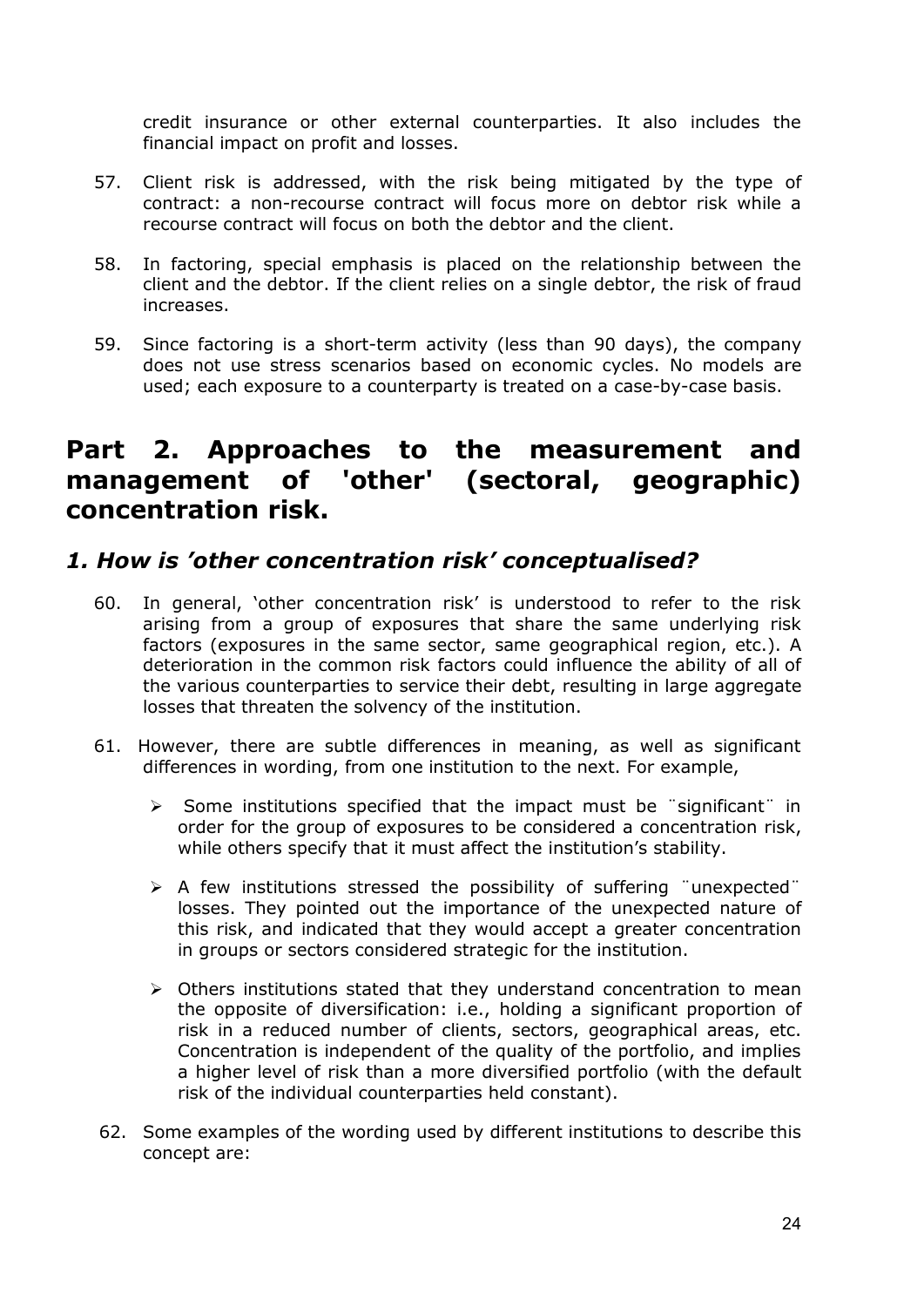- $\triangleright$  "The risk coming from the accumulation of risk in financial instruments with similar characteristics and that can be affected in a similar way for economic changes, legal changes or other type and that can compromise the own funds of the institution. Single-name concentration or other type of concentration increases the impact of a default, and therefore increase the risk of losses."
- $\triangleright$  "The risk of the loss of a significant part of capital as a result of sequential bankruptcies or failure to pay of clients in the same industry or geography over a period of time in response to cyclical industry factors, or country risk events"
- $\triangleright$  "The risk that the proportion and correlation of assets in a particular industry/sector, product, or geography leads to impairment in a given period that is out of line with external expectations leading to a disproportionate reduction in market capitalisation or in extreme cases that is large enough to threaten the institution's health or ability to maintain its core operations."
- 63. Other concentration risk usually focuses on sectoral and geographical dimensions, but some institutions include other factors in their definitions, such as the type of product, residual maturity, the type of guarantee, credit rating, political risk, legal risk, business lines, and financial and economic position of the counterparties. Sometimes the level of concentration of clients' deposits and interbank funding are also included. But, as noted in Part 1, paragraph 1, a number of institutions manage single-name concentration risk alongside the measurement and management of 'other' concentration risk and so there will not always be a distinction between their management and control.

# <span id="page-24-0"></span>*2. How is 'other concentration risk' measured?*

- 64. The survey revealed a dichotomy in the methods used to measure other concentration risks. Larger institutions typically use mathematical models, while smaller institutions consider a combination of the magnitude of the exposures relative to the bank's capital and the level of risk of the sector or country in which the exposures are concentrated. In the context of credit risk measurement the results of the stress test serve as well to identify other concentration risks.
- 65. Creditworthiness is an important factor for all respondents. Credit ratings influence the internal limits set by the institutions, and thus the creditworthiness of the counterparty determines the bank's tolerance to that exposure.
- 66. Institutions use their own estimates of creditworthiness in the retail portfolio, while in the wholesale (corporate) portfolio they rely on external credit ratings for the sector or geographical area. External ratings can be used as inputs to models, to set internal limits on concentrations, or as flags to perform more intensive monitoring.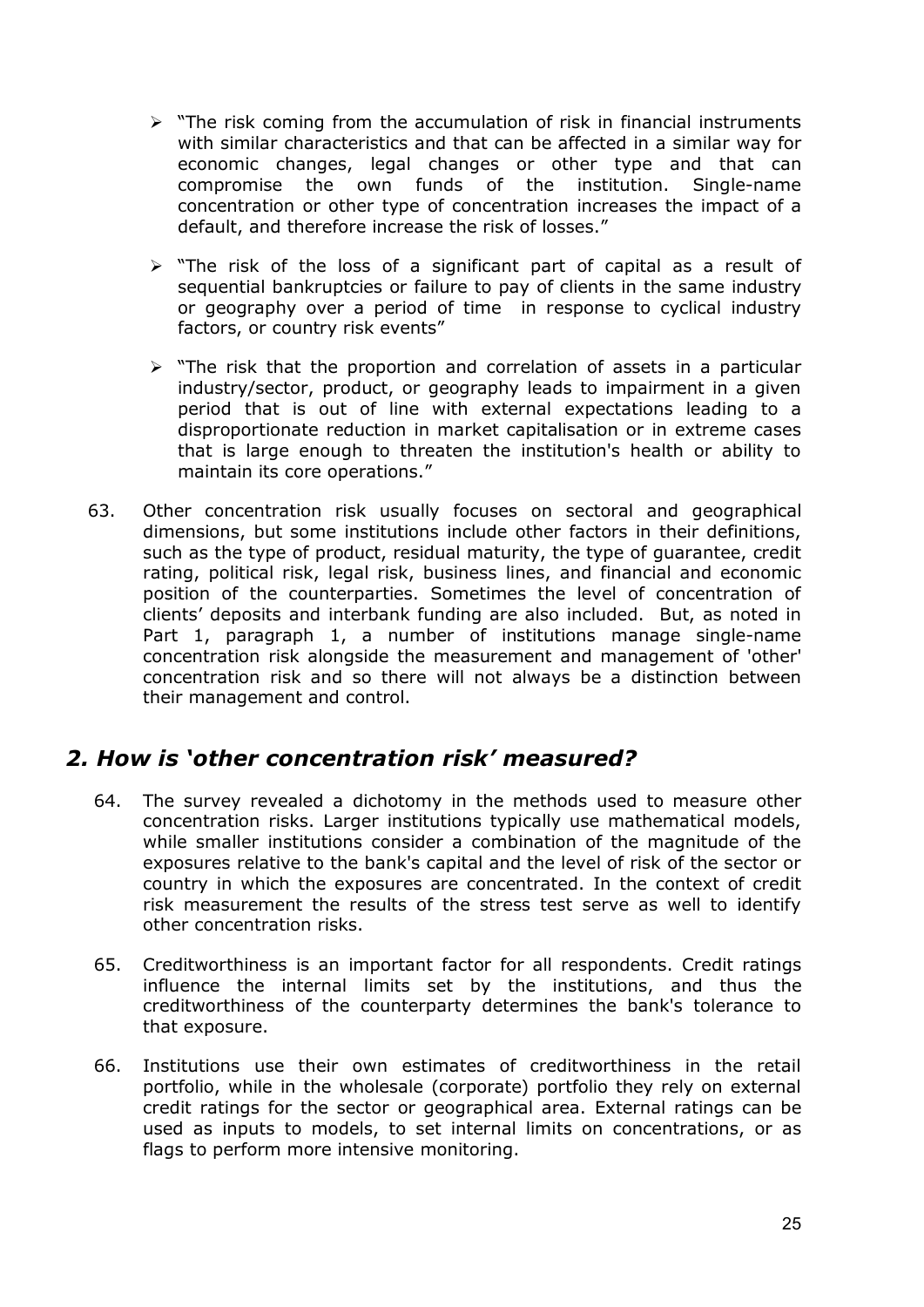#### <span id="page-25-0"></span>**More sophisticated institutions**

- 67. The more sophisticated institutions use methodologies based on internal economic capital models. The methodologies used for sectoral and geographical concentration risk are generally similar to those used for single-name concentration risk, but the focus is on correlations: intrasector, across sectors, and across geographical regions. The models can be used to develop scenario analysis or stress tests. Some institutions stressed the comprehensive character of their approach to concentration risk in contrast with the parcel approach in the regulation. Some institutions perform VaR calculations on all their portfolios, including both credit and market risk.
- 68. One institution indicated that it uses full simulation economic capital as the key reference measure for detecting concentrations. This approach captures the combined effect of exposures, risk profiles, and correlations. The resulting economic capital measures are then combined with absolute exposure amounts.
- 69. The factors included in the modelling include rating or grade profile, trends in profile, maturity band, potential loss, and sector risk, including PD, EL, LGD and economic capital. Other factors include existing relationships, risk adjusted returns on transactions, the degree of correlation within the sector, and the percentage of Tier 1 Capital represented by the sector.
- 70. The parameters of these models are estimated through quantitative (historical data) and qualitative (expert opinion) analysis.
- 71. Many institutions use multifactor internal economic capital models. In most cases, most of the factors are observable, and correlations are estimated from historical series and then corrected by 'experts,' with a conservative bias if the results are not in line with the experts' expectations. In the rest of the cases, the correlations are defined by experts.
- 72. The historical series used in estimation include macroeconomic variables such as Gross Domestic Product and interest rates, and market variables such as stock prices and market indices.
- 73. The loss distribution function is calculated using Monte Carlo simulation of the risk factors, and economic capital is defined as a percentile of that distribution.
- 74. In some countries, a number of institutions have been advised by the same external consultancy in the development of their methodology. Other institutions have developed their economic models internally. One large institution stated that no vendor's model fits its particular needs.
- 75. Some banks stressed that caution is needed in interpreting the results produced by these methodologies, because correlations are usually estimated through proxy variables, and sectors or areas are aggregated according to arbitrary criteria, so that results are subject to 'model risk' or model dependencies. Even if correctly estimated, correlations can be subject to structural breaks as a consequence of economic stress situations,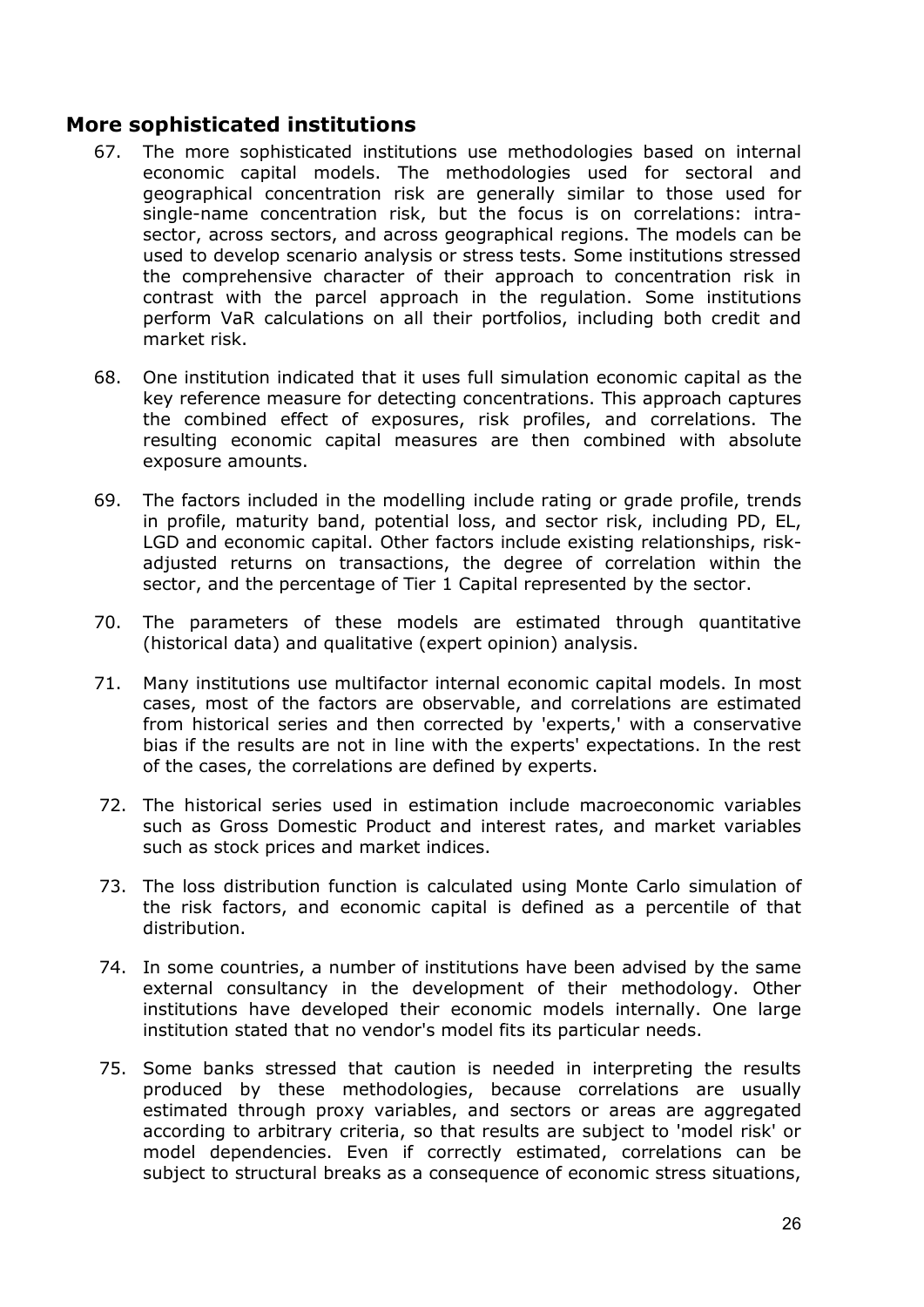thus producing losses that are potentially higher than ex-ante estimated concentration risk. Some banks manage this situation through stress-test analysis, including correlation stressing.

## <span id="page-26-0"></span>**Small** and medium-sized institutions

- 76. Small and medium-sized institutions generally do not use mathematical portfolio models or internal economic capital models to monitor and manage 'other' risk concentrations.
- 77. Some countries made a distinction between local parent institutions and local subsidiaries of EU parent institutions. Where the EU parent institution uses mathematical portfolio models or internal economic capital models, its local subsidiaries generally use them too. These countries also noted that the use of portfolio models by EU parent institutions is likely to become more prevalent following implementation of IRB approach, because the credit risk components (PD, LGD, and EAD) that must be quantified for the IRB model are the same parameters used in portfolio models. Small local parent institutions intend to use pooled data to overcome shortcomings in their internal datasets.
- 78. In measuring other concentration risk, these institutions take into account a combination of the size of the respective exposure relative to the institution capital and the level of risk of the sector or a country. The measured level of risk can be the result of internal analysis or it can be obtained from external sources, such as ratings assigned by international rating agencies.
- 79. One institution reported that it uses different methods to calculate sector concentration risk for retail as opposed to wholesale activity. For retail activity, concentration risk is distinguished by the legal nature of the counterparty, the activity sectors are broader, and the sectors follow the classification established in regulation or law. Concentration risk is calculated as the counterparty risk, without taking personal guarantees or collateral into account. In contrast, for wholesale activity, sector definitions from Bloomberg are used. Geographical concentrations are also obtained differently for the retail as opposed to the wholesale portfolio. In the retail portfolio, exposures are grouped by province or area, and concentrations do not take personal guarantees or shares into account. In the wholesale portfolio, exposures are grouped by country.

# <span id="page-26-1"></span>*3. How is 'other concentration risk' managed?*

- 80. In general, all institutions take 'other' risk concentrations into account in one way or another. There is a broad range of approaches to the measurement and management of this risk, ranging from the least sophisticated, which consists entirely of some form of monitoring, to the most sophisticated, which bases the management of these risks on economic capital models.
- 81. Some institutions explained that other concentration risks are sometimes managed using internal limits defined in terms of capital or assets. The main differences across institutions that declare the use of limits are: First,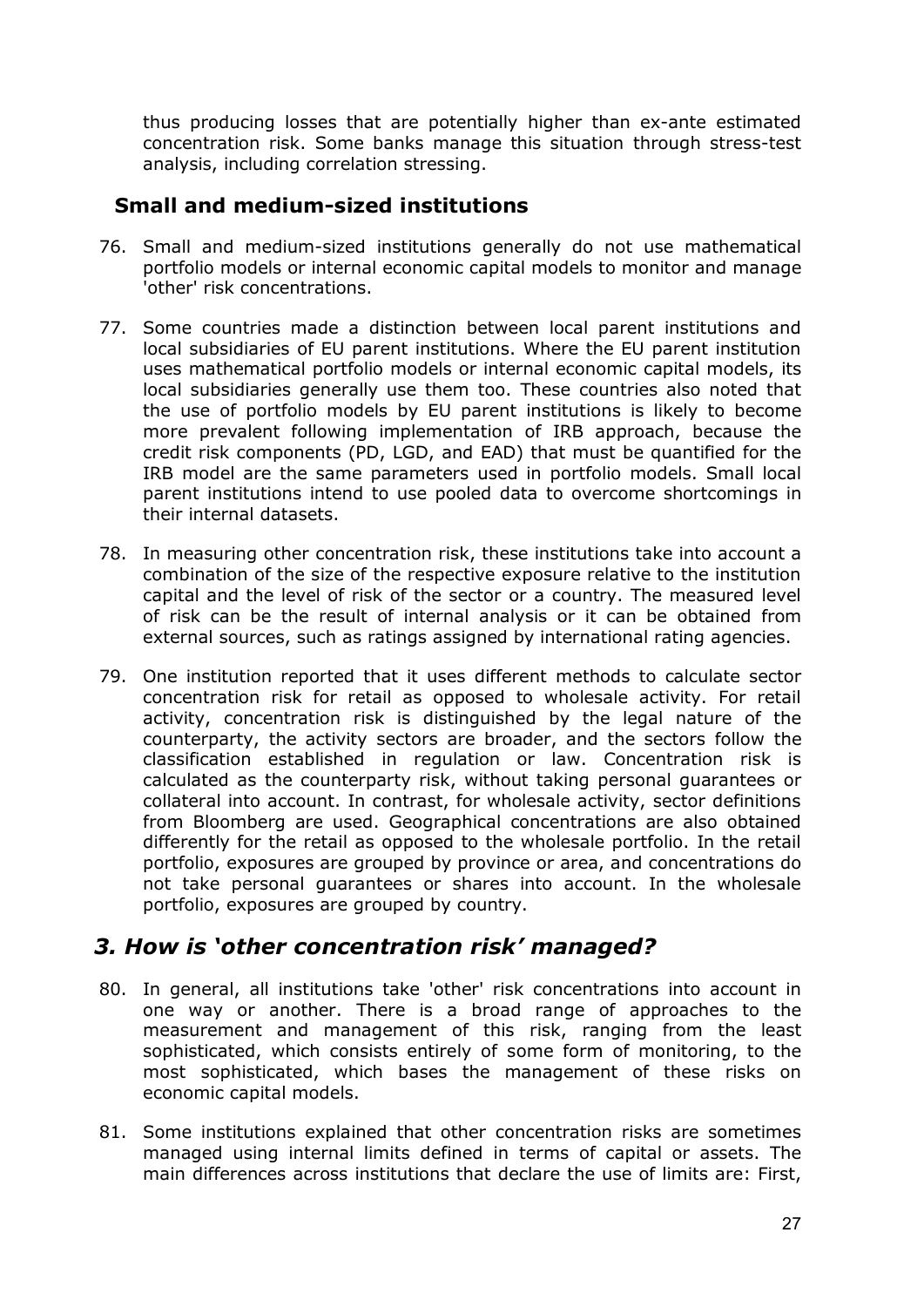in how these limits are derived: from a model, or using a more *ad hoc* approach, and second, on relation to the nature of the limits: hard or soft limits and the corresponding escalation process (e.g.: in some cases, triggers are used to initiate a review of credit risk appetite).

- 82. In general large banks declared that the management of these risks relies more on a close monitoring, regular reporting and a dynamic management based on strategic patterns. Some of the forms of management mentioned by respondents included dynamic credit policy formation, pricing hurdles, capital allocation, and general portfolio diversification. Techniques such as sell-down strategies and scenario planning are also used by several institutions.
- 83. The activity of an institution is an important determinant of its strategy in defining its policy concerning these risks. For example, one institution may deem it appropriate to set internal limits for sector risk but not for country risk, while another institution may do the opposite, depending on their respective profiles. For instance, institutions that are locally-based tend not to have a policy regarding geographical concentration, because they do not conduct international business. Even within an institution the policy largely depend on the specific circumstances in each moment, given the dynamic nature of the risk management.
- 84. Large institutions pointed out that sector or geographical concentration does not necessarily imply a riskier approach given that institutions usually concentrate in which they have more expertise. Increasing diversification by entering in new sectors and markets without the necessary expertise could be a riskier approach than the former.

#### <span id="page-27-0"></span>**More sophisticated institutions**

- 85. The largest institutions use advanced methodologies (portfolio models, concentration risk indicators, stress testing, and scenario analysis) to calculate the capital absorbed for risk management purposes and to set limits on the maximum exposure to each sector or geographical region.
- 86. The measures of expected and unexpected loss, economic capital, and risk adjusted profit and loss generated by these methodologies are also used in the credit granting decision process.
- 87. In addition, the results of these methodologies are used to develop credit policy strategies and to provide detailed reports to the management body to support effective management of credit risk.
- 88. Institutions sometimes do not include the largest exposures in the assessment of sectoral and geographical concentrations because these exposures are managed and monitored separately.
- 89. Sophisticated institutions reported that they have well-developed systems for reviewing, monitoring, and controlling all internal procedures, including economic capital models.
- 90. As an example, one large bank described its approach as follows: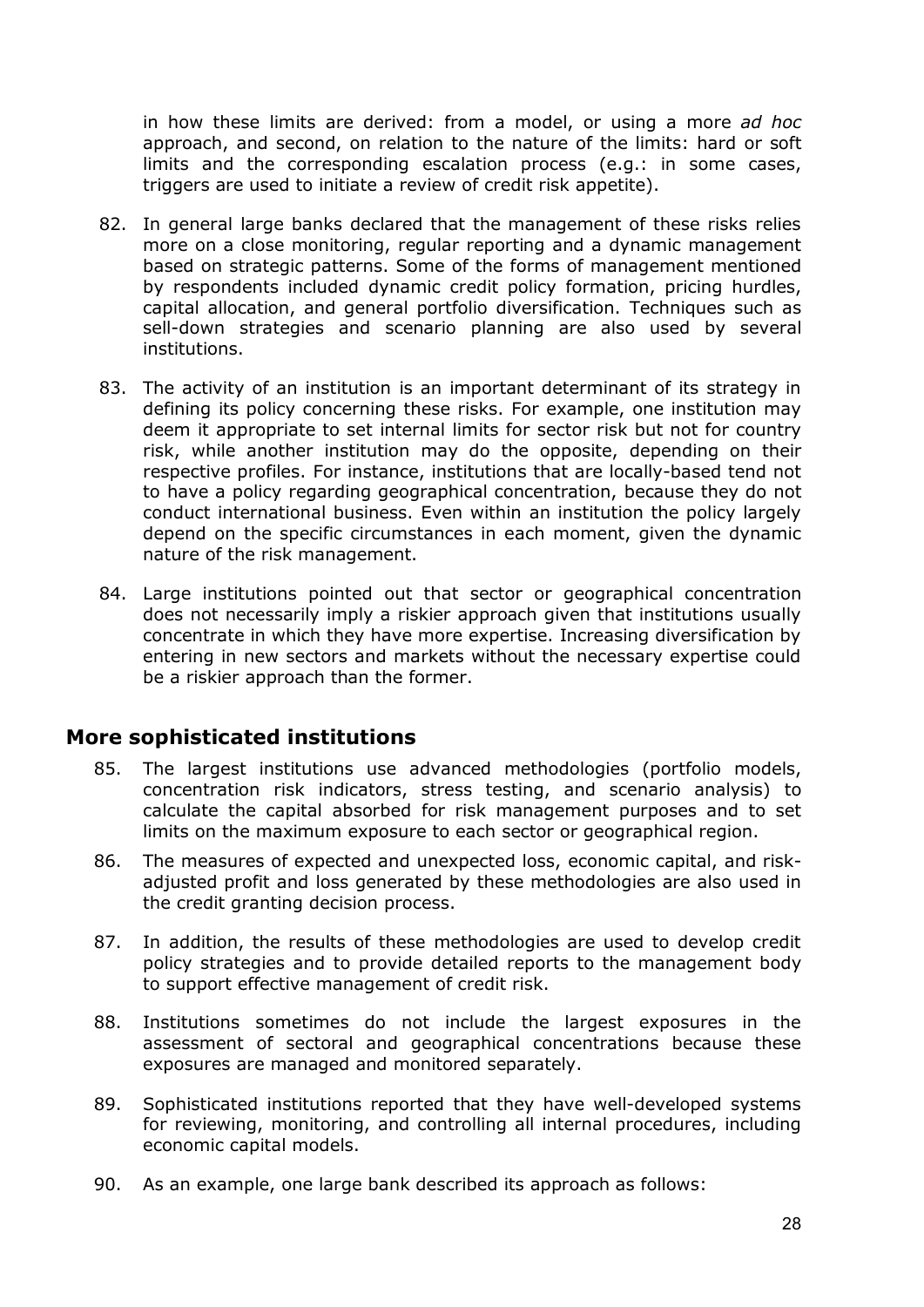- It considers its risk appetite from two perspectives financial volatility (the level of losses it is prepared to sustain at relevant parts of the risk profile); and 'mandate and scale' (additional limits and triggers to ensure that concentrations do not give rise to undue losses).
- · Limits are then set, capping exposure by industry (e.g. property), sector (e.g. private finance), product type (e.g. mezzanine finance), and geographical region.
- Limit parameters are defined in terms of definitions (for example, exposure to all counterparties in a particular industry sector classification), the limit (exposure at default, economic capital, total limits), and the allocation of limits across business units and territories.
- · A variety of factors are considered in setting limits, including overall economic outlook, group strategic constraints on risk appetite, current and forecast exposure, market growth rates, risk/return considerations, the nature of the risk (volatility, term, etc), modelling capability, expertise, external perceptions, etc.
- The institution performs stress tests for issues of particular concern, either in response to requests from senior management or as part of an annual group-wide process. A recent example is an analysis of the impact of high oil prices on the U.S. automotive sector. Stress events are selected on the basis of their potential impact on the institution's portfolio.
- The institution also conducts sector deterioration analysis, which feeds into 'add-ons' to one-year forward-looking expected average losses across the loan book. The institution also measures country transfer risk as a function of aggregate exposure limits, a 'country severity' factor, and a mitigation factor.

#### <span id="page-28-0"></span>**Small** and medium-sized institutions

- 91. Small and medium-sized institutions reported a mix of tools and approaches to addressing other concentration risk, including limits, distribution charts by sectors, reporting and management response, judgemental considerations around high-risk areas, and scenario analyses and stress testing.
- 92. Portfolio effects are sometimes taken into account in the process of approving new loans and other products. One such approach is to assess the impact of new loans on the structure of the institution's overall portfolio, by sector, country, type of product, and other relevant aspects.
- 93. As with single-name concentration risk, many institutions use a limitsbased approach. Limits are defined either as an absolute amount or as a percentage of equity capital, and may be set higher or lower as a function of the creditworthiness of the sectors or geographical areas.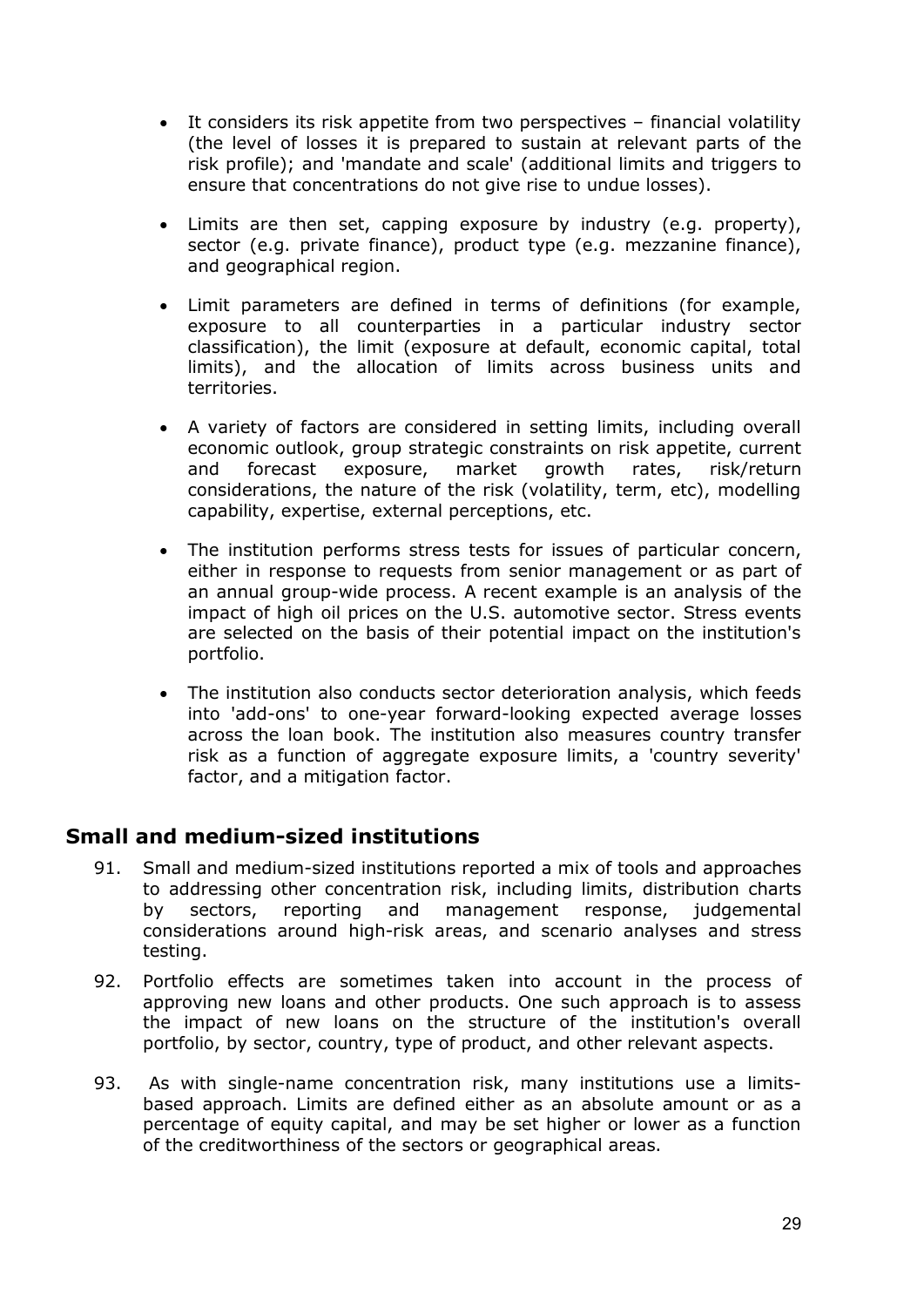- 94. Even the smallest institutions, which do not set explicit internal limits, usually perform some kind of analysis, and regularly monitor the evolution of exposures to sectors and geographical regions that represent a large proportion of their portfolio.
- 95. Some institutions do not set any limits on sectoral or geographical concentrations, but instead manage these risks through a 'severe acceptance policy.' The acceptance policy sets strict standards for risk factors that the institution considers to be important elements of sectoral or geographical concentration risk. Although no limits are applied and thus no 'corrective' measures are taken, frequent monitoring and internal reporting takes place (for example, comparing actual exposures with forecast exposures).
- 96. Some institutions conduct analysis in the sectors in which the institution's activity is most heavily concentrated (e.g., real estate). For example, some institutions specialising in mortgage credit recognise the concentration risk in collateral held in the form of residential or commercial real estate. They monitor trends in the real estate industry continuously in order to have an up-to-date picture of the quality and value of the collateral held.
- 97. Other institutions have specific policies for specific sectors or geographical areas.
- 98. The smallest institutions tend by their nature to be heavily concentrated on a sectoral and geographical basis. Furthermore, the management of sectoral concentrations is sometimes hampered by the small size of the country.
- 99. A significant proportion of local and regional institutions do not have a clear strategy aiming at diversification by sector or geographical region.

#### <span id="page-29-0"></span>**Investment management firms**

- 100. Investment management firms stated that they do not consider concentration risk to be a business risk of any significance to them. They noted that those 'concentration' aspects that are of significance to a particular institution – such as fees owing, concentration of assets under management, or clients in a particular market, sector, or geography – are carefully monitored. Even smaller investment management firms regularly undertake 'what if' exercises on the value of assets under management to determine how the business would perform under different assumptions.
- 101. One large trading firm dealing on its own account (i.e. able to engage its own balance sheet items) indicated that it has a variety of tools and procedures to identify aggregate exposures, using criteria such as product type, industry, region, and country. Exposures are measured against these criteria routinely and are reported weekly, monthly, or quarterly to senior management. The firm maintains a country status list which determines how much business can be done in each market, and Sovereign limits which are reviewed monthly. The firm conducts a weekly review of new exposure generating trades in emerging markets. There is also a High-Risk Country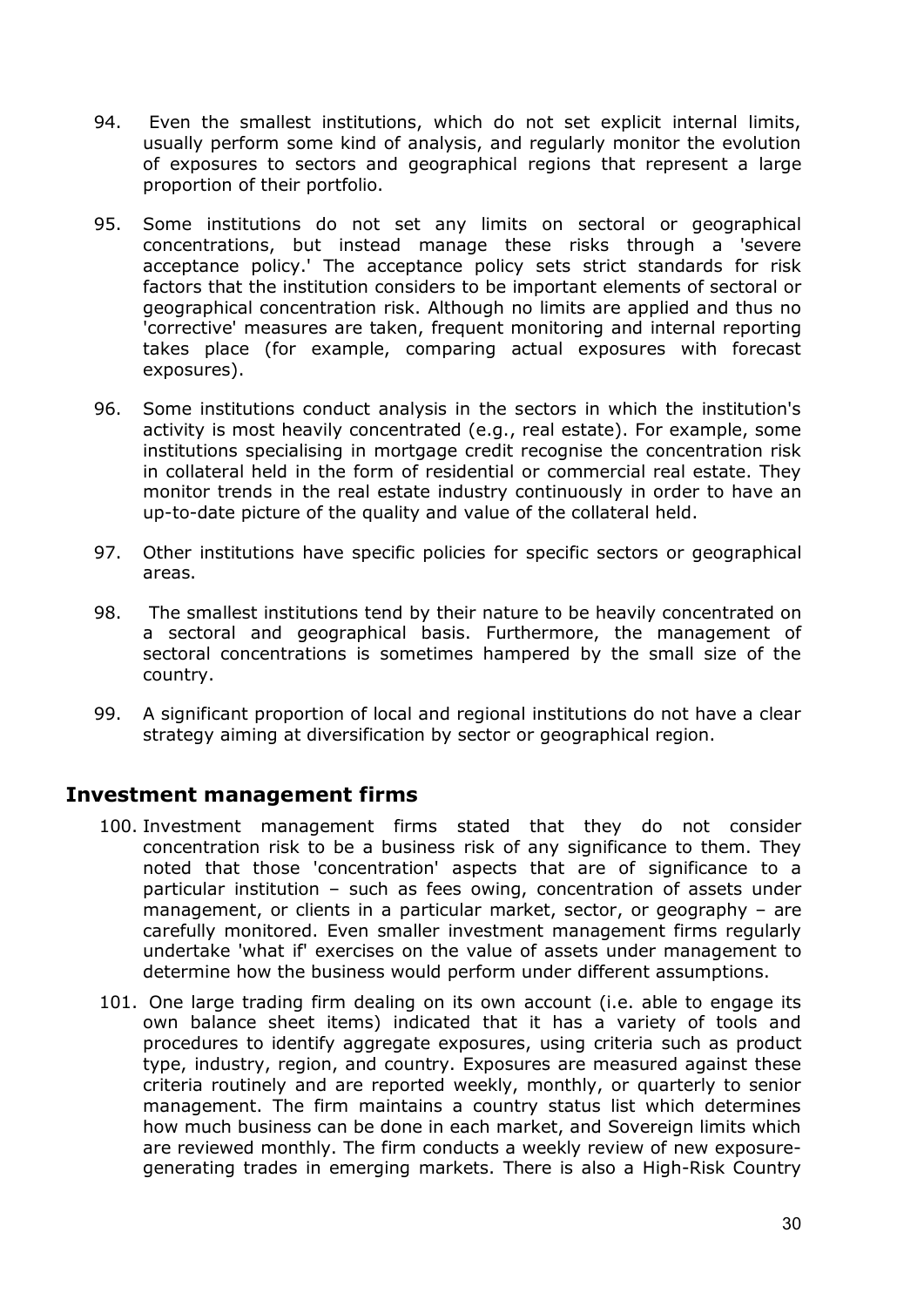List, and all business in these countries must be approved. When a risk concentration is identified (depending on the nature of the risk, the vulnerability of the sector, and the amount of the exposure), management must be notified, and further analysis may be required. Industry concentrations are reported based on pre-determined limits.

## <span id="page-30-0"></span>*4. The measurement and management of sector risk*

- 102. One of the first steps in managing 'other' concentration risk regardless of the sophistication of the measurement tools used – is the definition of the relevant sectors and geographical regions. Institutions that apply economic capital models generally use their own definition of sectors, while less sophisticated institutions usually use the official national statistical classification or some other external standard classification (such as Bloomberg).
- 103. Most institutions reported that they set sectoral limits. Those that do not, generally conduct regular monitoring to ensure that no unduly risky concentrations arise. In sectors to which limits are applied, other rules may also be established to monitor credits, such as diversification rules, average rating, etc.
- 104. Institutions generally carry out sector reviews which assess the risk drivers of the sector, such as economic outlook. Institutions perform regular economic studies and set sectoral limits based on these studies, on historical experience with the sector, and on the business prospects and type of clientele.
- 105. In particular, the value of the limit for a specific sector depends on the ratings of the companies that are already clients within that sector, the institution's current aggregate exposure to the sector, and anticipated developments in the sector. This information is obtained from data provided by sectoral associations and from news reports related to the sector. A specific client is often analysed in comparison to the evolution of its sector or sub-sector.
- 106.Some respondents mentioned that, while they do not have formal sector limits, they monitor exposures to the different sectors on a regular basis. Special attention is paid to sectors identified as 'sensitive,' taking into account the general economic situation in the sector and the risk of correlation between companies in the sector. The definition of sensitive sectors may change over time depending on decisions taken by the group or by the local management or at the request of the local regulator.

# <span id="page-30-1"></span>*5. The measurement and management of geographical risk*

107. Some of the largest institutions analyse geographical concentration by country and international zone, while small and medium-sized institutions focus on regions or provinces. A number of smaller institutions reported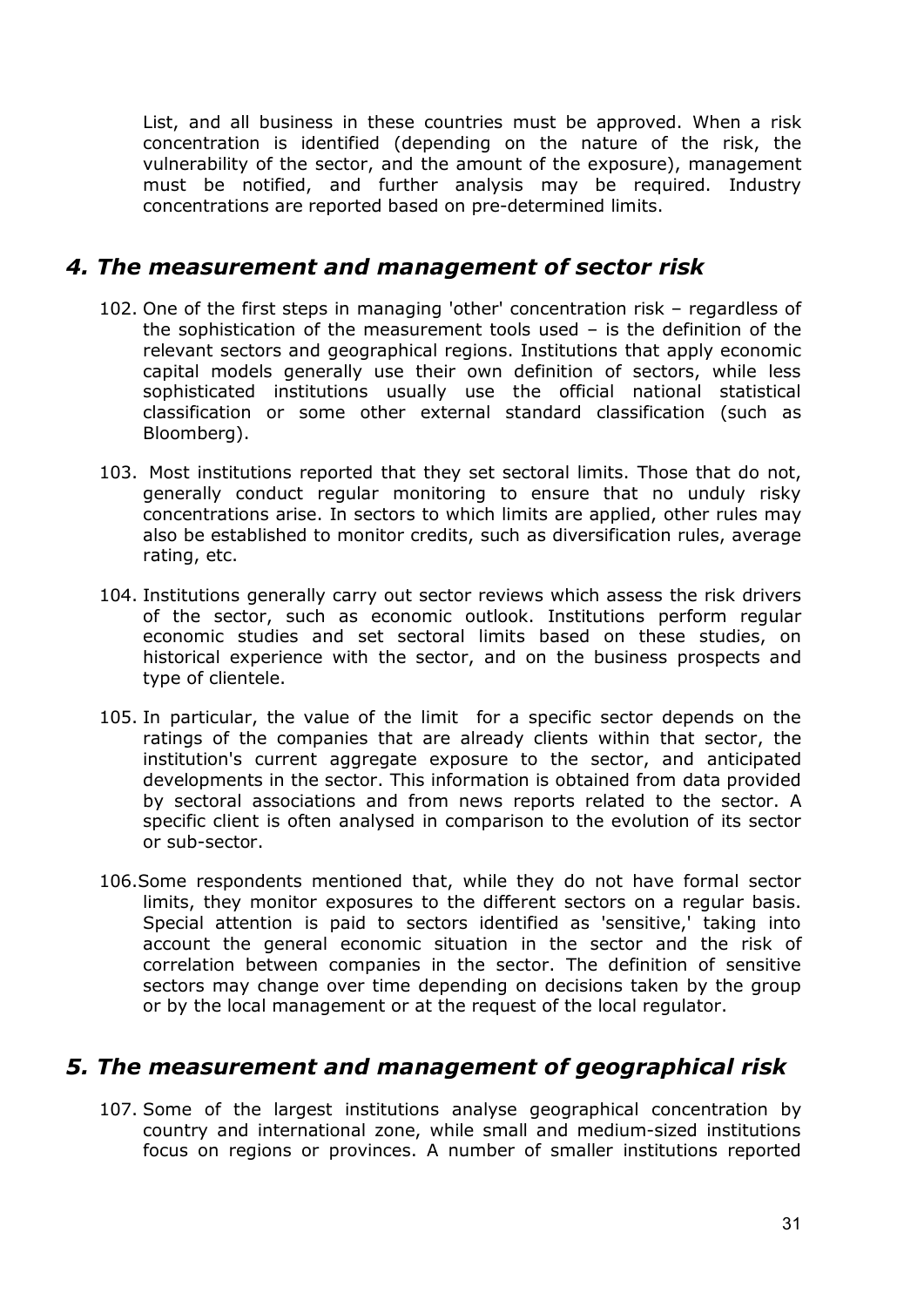that they do have not the same ability as larger institutions to diversify their portfolios, because of their size.

- 108. Most institutions assign country limits or country grades based on fundamental analysis and geopolitical and macroeconomic factors. Limits are reviewed regularly.
- 109. In general, country limits are a function of the rating of the country, its size, and the institution's needs.
- 110. More specifically, when setting limits to foreign countries, many different factors are taken into account, such as the size and the level of economic development in each country, credit ratings issued by major international rating agencies, recent developments, the forecasts of international institutions (e.g. IMF, OECD, and the European Commission), and the institution's total exposure to the region. The capacity of a country to deal with an eventual debt default, whether sovereign or commercial, is usually taken into account, recognising that the State/Central Bank may assume the private sector's debts in certain cases. That capacity depends mainly on the amount of country reserves, interest rates, the exchange rate, and other economic indicators.
- 111. To mitigate exposures to country risk, many exposures to high-risk countries are insured with national export agencies.
- 112. Some institutions that are active in the international market have developed strategies for entering new markets and established quantitative limits to manage country risk. These are monitored regularly. Placements in other countries are strictly controlled in accordance with risk policies.
- 113. Institutions specialising in mortgage lending take geographical concentrations into account at the national level. A few institutions reported that they produce credit reports that include an analysis of the breakdown of the credit portfolio by regional and sectoral categories.
- 114. In some countries, geographic concentration is considered to be of no significance because of the small size of these countries.

#### <span id="page-31-0"></span>*6. Stress tests*

- 115. The most sophisticated institutions conduct stress tests of 'other' concentration risk using economic capital models. Less sophisticated institutions also take different scenarios into account in their analysis, but using simpler methods. Some institutions pointed out that stress test is a tool adopted to help manage a whole broad spectrum of risks, and is not always used for a specific risk such concentration risk.
- 116. Only the largest institutions have incorporated stress testing into their regular analysis of sector concentration. At these institutions, stress-testing is an increasingly important part of the process of identifying and managing sector concentration risk. Stress scenarios are defined for each sector, and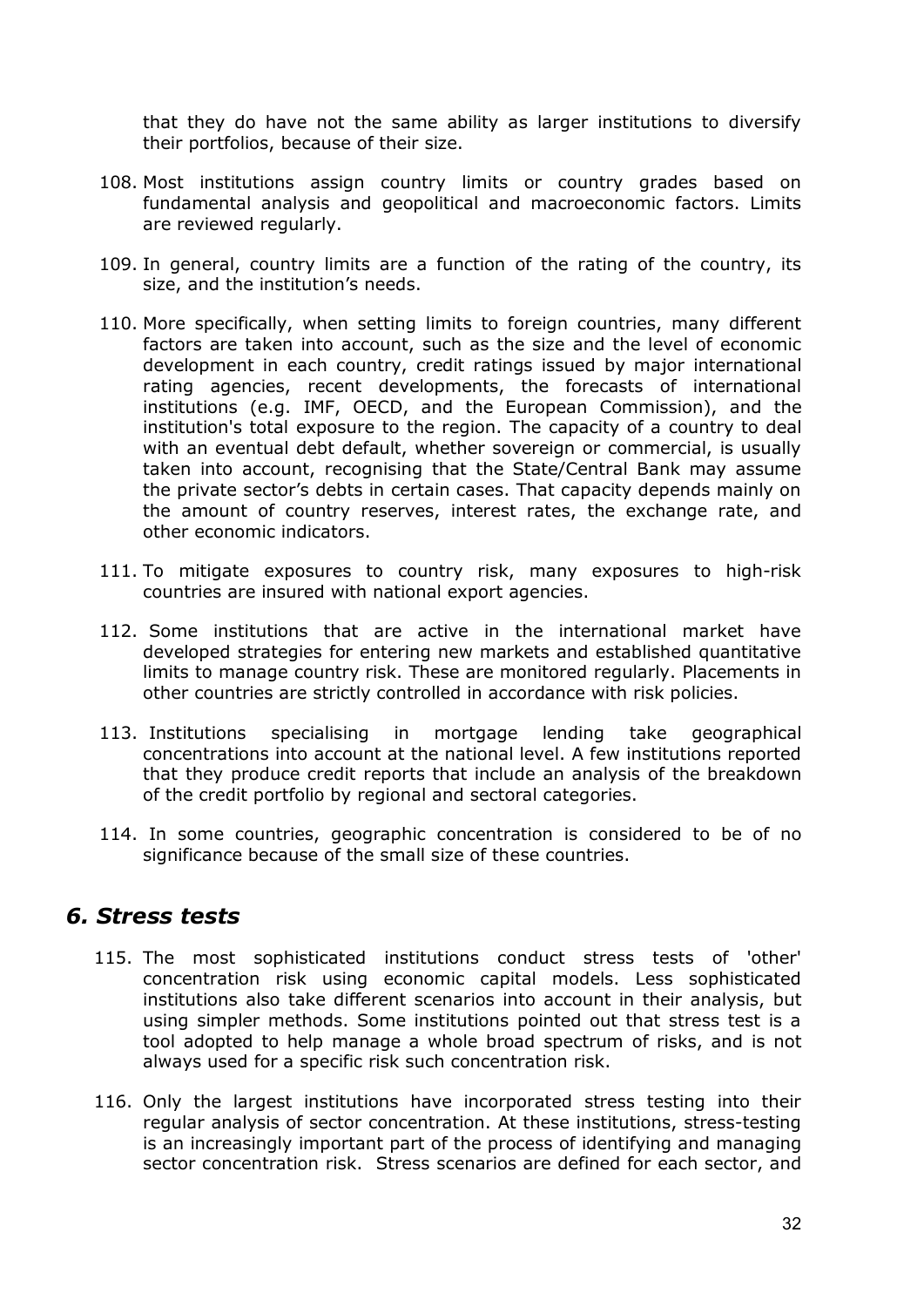the sensitivity of the portfolio to these scenarios is measured in terms of the degradation in the rating of the counterparties.

- 117. Stress-testing at these institutions generally looks at potential loss over a one-year time horizon based on reasonably plausible events (i.e., not tail events). A variety of scenarios are used. Parameters that are stressed can include foreign exchange rates, interest rates, equity prices, and credit spreads. Specific emerging market crisis scenarios are used to assess concentration risk in emerging markets, generating scenario exposure limits at the country and regional level. These stress tests take into account inter sector correlations. Other scenarios assess the impact of macroeconomic recessions on the group's portfolio. Scenario exposure reports are run on a regular basis, highlighting the top investment-grade and non-investmentgrade exposures in each region based on a defined set of scenarios.
- 118. Smaller institutions tend to conduct stress testing of industry sectors on an *ad hoc* rather than a regular basis (for example, how would an avian flu epidemic affect the institution's credit portfolio in the agricultural sector?).
- 119. Some small institutions reported pilot programs for monitoring changes in required capital or provisions according to stress test results. If the required increase in capital or provisions is not considered acceptable by senior management, the institution must either reduce its exposure to the sectors or geographical regions concerned, or the collateral for those exposures must be increased.
- 120. One investment institution reported that it conducts selective stress-testing on portfolios deemed to offer particular risk ('of gapping'). Particular country portfolios, selected on a risk basis, are stress-tested weekly. Testing focuses on specific portfolios, such as FX bond spreads/prices and equity indices. Stress testing of mortgage and loan portfolios is also undertaken. Additional stress-testing procedures are being developed.

# <span id="page-32-0"></span>**Part 3. Exposure calculations: includes (for trading book** and non-trading book) off-balance-sheet **items, derivative exposures, security finance** transactions, structured transactions, intra-day and  $setlement$  exposures, and 'look-through' **approaches**

- 121. Nearly all institutions define exposures in conformity with the large exposure provisions of EU banking directives (Article 106 of Directive 2006/48/EC and Annex I of Directive 2006/49/EC): i.e., as on and off balance sheet items (banking book) and settlement and delivery risk (trading book).
- 122. However, institutions have different approaches to calculating the value of exposures: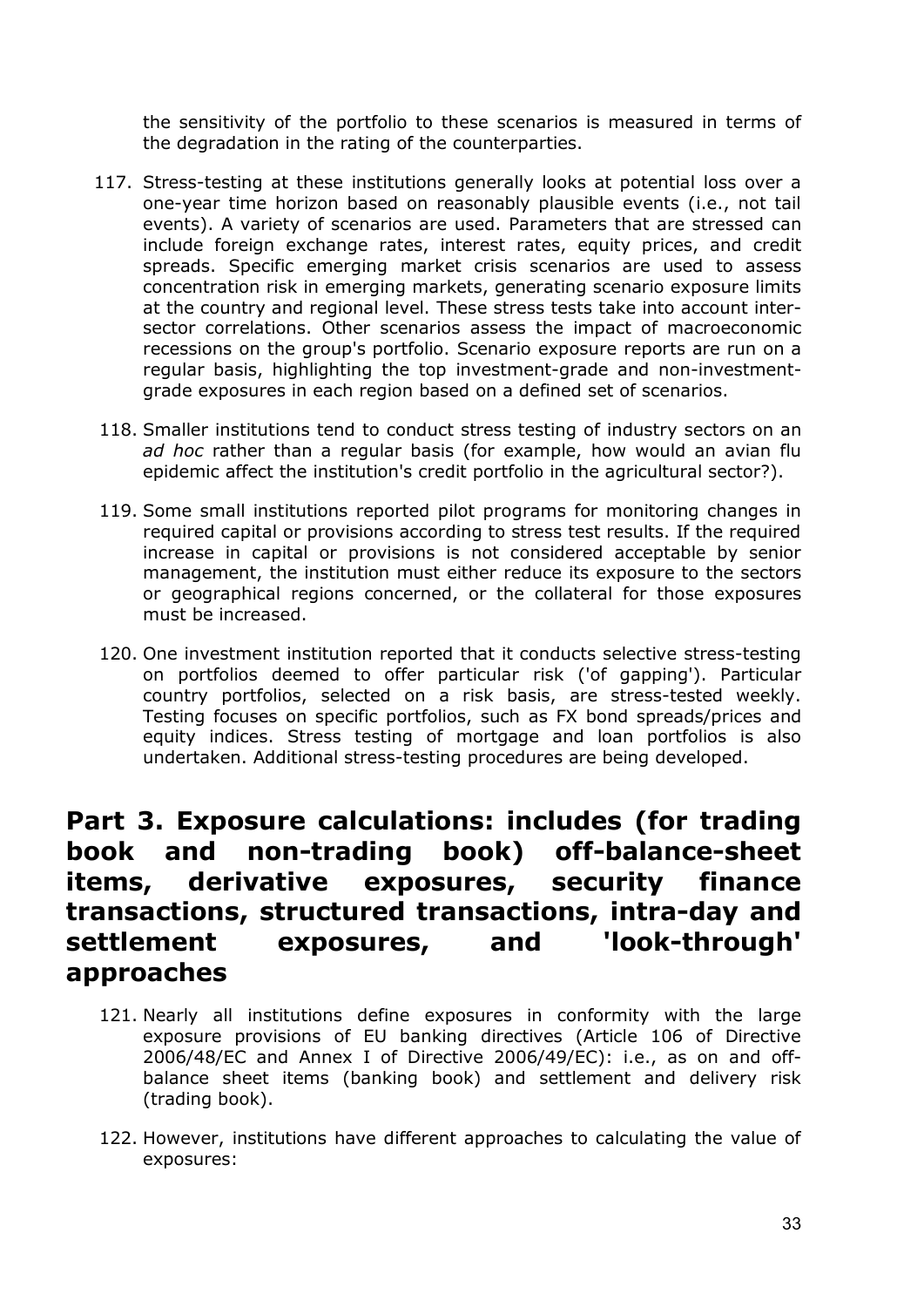- 123. Some institutions particularly smaller ones use a regulatory approach that is completely consistent with the large exposure provisions of the Directives. They use book value for on balance-sheet items and nominal value for off balance-sheet items. For traded off-balance-sheet items, the value is determined by applying one of the methods mentioned in Annex III of Directive 2006/48/EC. Exposures in the trading book are calculated in accordance with Annex I of Directive 2006/49/EC.
- 124. However, many respondents mostly large and medium-sized institutions use more sophisticated approaches based on internal VaR models.
- 125. Most of these respondents reported that the amount at risk is the exposure at default (EAD).
- 126. One large respondent uses a matrix of weighting factors for each type of risk. The matrix is based on an internal statistical survey and a mathematical model. Exposure is calculated using EAD for 'classic' credit risks and expected positive exposure (or adequate approximations) for other risks.
- 127.Another institution defines EAD as the sum of utilised exposure and the portion of the unutilised exposure that is expected to be utilised in the event of default. The latter is calculated using loan equivalent factors (LEF).
- 128.One respondent applies the conversion factors specified in the Basel II Accord issued in June 2004.
- 129. Another institution calculates the amount at risk as the estimated loss in event of default of the counterparty (debtor or issuer). The amount at risk within its group is commonly measured as a percentage of the initial notional exposure.
- 130. According to an association of energy commodities traders, the calculation of exposures usually covers claims after delivery and future exposure, and sometimes covers potential future exposure as well.
- 131. Some institutions consider the exposure amount of funded and unfunded facilities (e.g. loans, revolving current accounts, and guarantees) to be the commitment (e.g. approved limit) or the outstanding amount, whichever is the higher, taking into account the value of recognised credit risk mitigants account.
- 132. Some respondents indicated imminent changes in their exposure calculation methods in the context of CRD implementation.

## <span id="page-33-0"></span>1. On-balance-sheet items

133. Only a few respondents described how they calculate the value of onbalance-sheet exposures.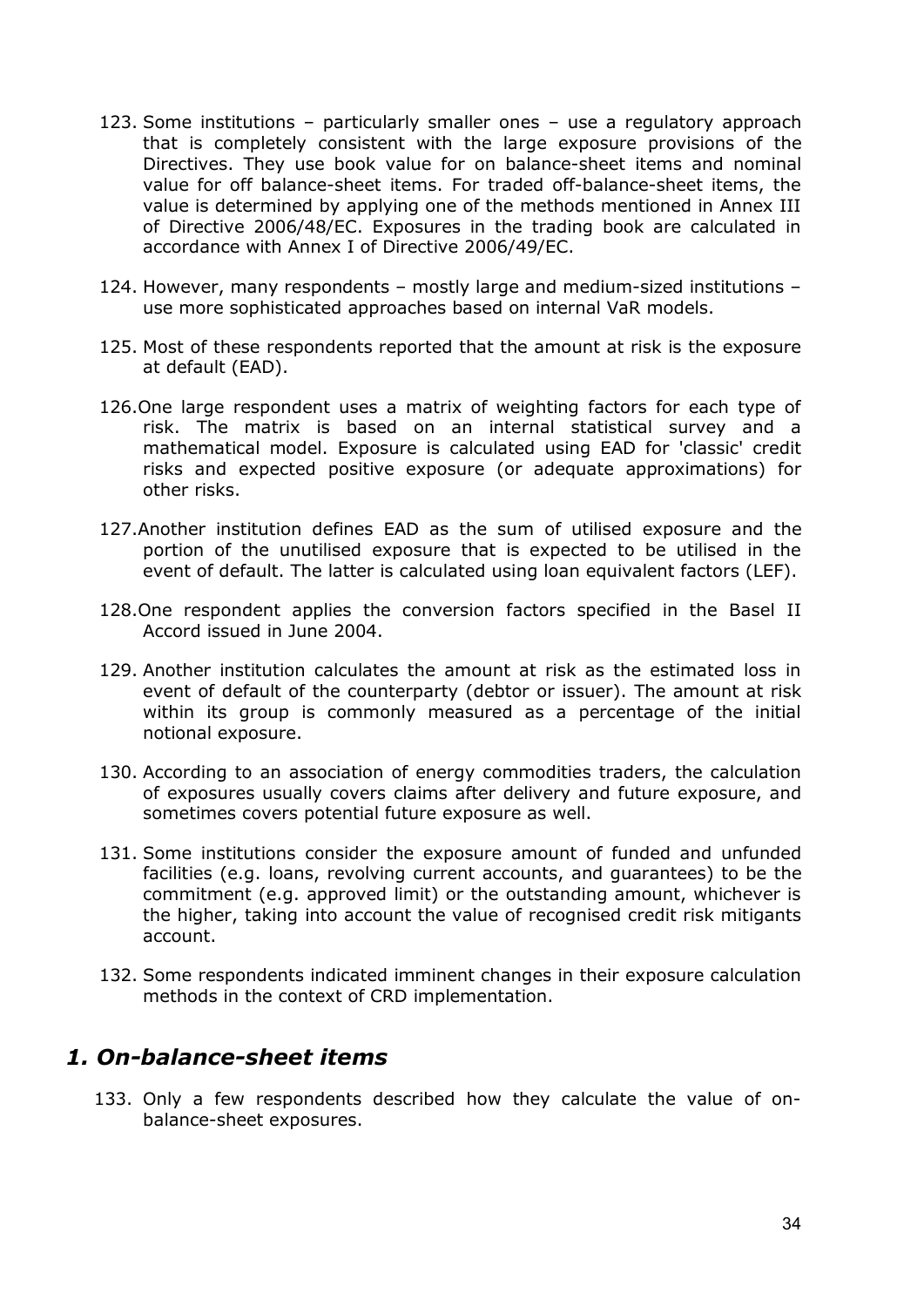- 134. Most of the respondents that provided information on this point use the balance-sheet value. Some use exposure net of value adjustments. Two institutions reported that they use the nominal value of the exposure.
- 135. One large bank reported that it scales bond transactions according to their maturity, and applies risk factors to the exposure based on the maturity of the instrument.
- 136. Another respondent stated that it uses current outstanding debt for residential mortgage lending.

### <span id="page-34-0"></span>2. Off-balance-sheet items

- 137. Again, only a few respondents described how they calculate the value of off-balance-sheet exposures.
- 138. Some of these institutions apply the nominal amount of claims, without applying conversion factors.
- 139. In one country, most large banks transform undrawn lines and other off balance sheet items into cash equivalent exposures through a system of internally estimated credit conversion factors.
- 140. One large bank uses 50 percent of the undrawn facility.
- 141. Some institutions measure the exposure of guarantees as the face value of the guarantee, or less if there is a permanent diminution of the underlying obligation.
- 142. One country reported that off balance-sheet items are accounted at the potential loss in case of contingent assets.
- 143. Respondents that have signed an ISDA Credit Support Annex with a counterparty – a class of institution that generally includes only well rated, highly sophisticated banks - derive the credit risk associated with offbalance-sheet exposures from a netting transaction based on a mark-tomarket valuation.

## <span id="page-34-1"></span>*3. Derivatives*

- 144. Although there are some commonalities for example, the calculation of future exposures using sophisticated internal models by most large and  $median\text{-}sized$  institutions  $-$  the calculation of derivatives exposures appears to vary throughout the EU.
- 145. Nevertheless some respondents use the mark-to-market approach according to Annex III of Directive 2006/48/EC for calculating derivatives.
- 146. In principle, some large banks use the regulatory mark-to market approach. However in some specific cases (more complex or exotic products) these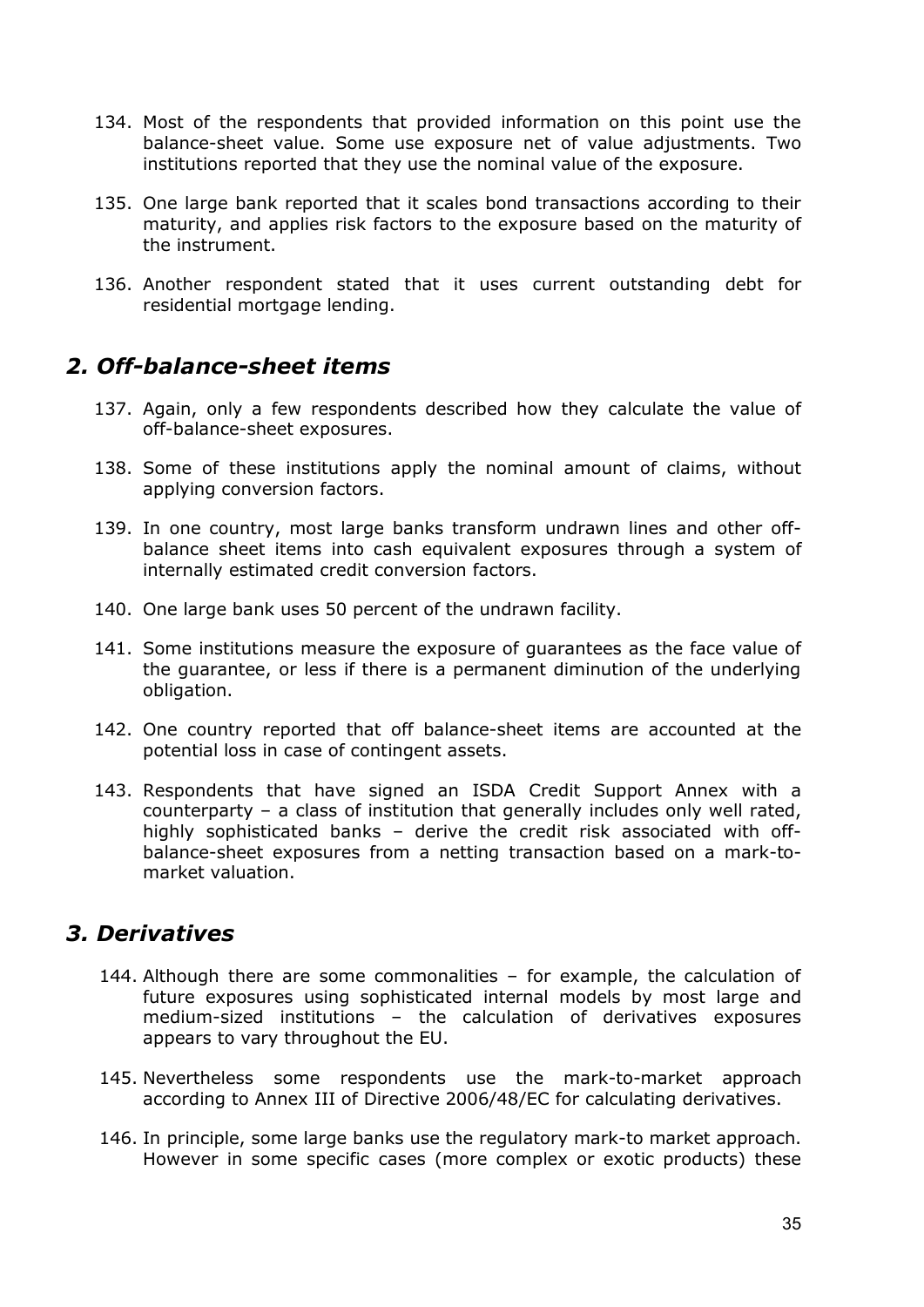banks also use an internal methodology (e.g., Peak Potential Future Exposures with a 95 percent confidence interval).

- 147. One large bank reported that it arrives at the exposure value of derivatives by discounting the nominal value of the contract by a percentage ranging from 10 percent to 20 percent according to the type of contract.
- 148. One country reported that derivatives are considered either on a mark-tomarket plus add-on basis, or at nominal value.
- 149. Some institutions calculate the exposure value of derivatives using a so called Expected Positive Exposure (EPE) method. Some use a more conservative loan-equivalent exposure method for measuring future exposures; this method is considered conceptually the same as EPE. There are also institutions that adjust EPE upwards to take into account counterparty credit quality and/or concentration risk.
- 150. Other institutions measure replacement risks on derivatives using a credit VaR model and a confidence interval. One country reported that replacement risks for derivatives are measured as credit VaR and current average risk.
- 151. Many respondents adopt a simulation/modelling approach to arrive at a Potential Future Exposure (PFE)/mark-to-market through time value. Different confidence intervals are used, often with more than one interval being calculated. Another respondent indicated that it uses current mark to-market and potential future exposure (PFE).
- 152. One large institution reported that for wholesale the exposure is calculated with the following formula: the sum of market value or zero (whichever is greater) plus potential future exposure, multiplied by the risk weight of the counterparty. There is no netting with additional guarantees, collateral, credit derivatives, etc.
- 153. One respondent indicated that the group estimates exposures at the 95 percent confidence level using a Monte Carlo simulation model, including the effects of netting and collateral and correlations among risk factors. Some institutions reported that they apply the same modelling methodology for both setting limits and calculating economic capital, and for portfolios of derivatives that these methods are based on Monte Carlo simulations. Where Monte Carlo based models are not currently being used, institutions mentioned their intention to move to them in the near future. Less elaborate modelling is employed for funding transactions; these include historical simulations, variance-covariance, and marked-to-market plus add-ons.
- 154. One small securities trading bank (a commodities dealer) calculates the mark-to-market exposure taking into account forward prices. It calculates a presettlement exposure (PSE) which is equivalent to a credit equivalent exposure (CEE) respectively a potential future exposure. It then calculates the actual settlement exposure, which covers the amounts invoiced and the amounts receivable and payable. It also calculates future settlement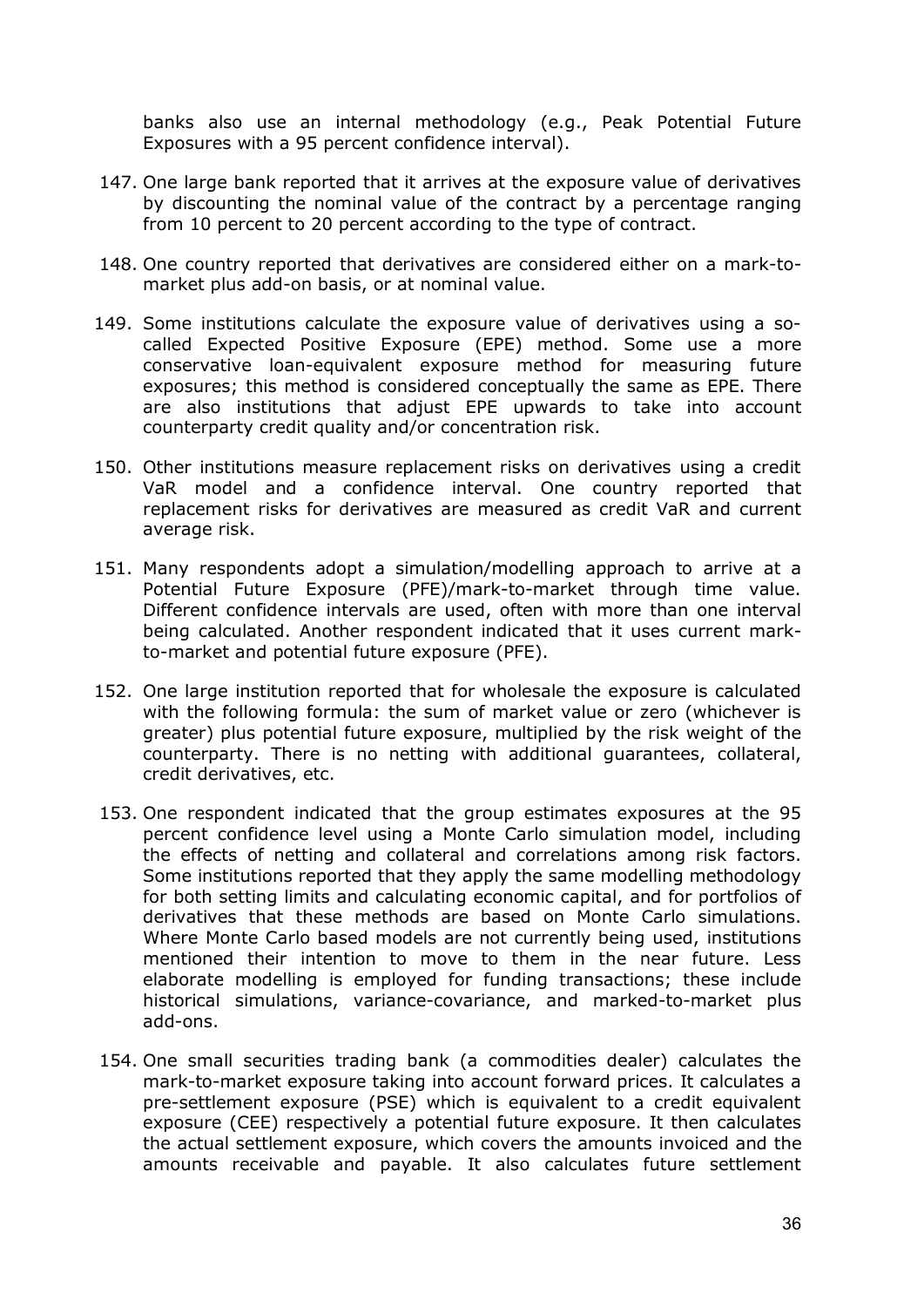exposure which is equal to future expected cash flows. It does not calculate expected positive exposure.

155. One respondent reported that unsecured exposures were generally measured on a time-to-maturity basis, while the time horizon for collateralised positions would reflect the nature of the margining agreement in place. Where daily margining applies, the liquidation period varies between 1 and 15 days, and is shorter for securities financing trades (typically between 1 and 5 days) than for collateralised derivatives trades (generally approximately 10 days).

## <span id="page-36-0"></span>*4. Securities financing transactions*

- 156. A variety of approaches are used to calculate the exposure value of securities financing transactions. Some countries reported that institutions use net exposures: the value of the security minus the appropriate security specific haircut. A larger number of institutions use more sophisticated approaches: in most cases, VaR methodologies.
- 157. One large bank uses the notional amount multiplied by a fixed risk weight .
- 158. Some banks use a fair value (mark-to-market) approach: exposure equals the current fair value of transactions in the bank's favour plus an instrument-specific add-on for potential exposure from future market movements. When it is not possible to establish the current market price of the underlying securities, the nominal value is used.
- 159. Other institutions consider the underlying assets, with conservative weightings using haircuts and margin calls.
- 160. Some institutions that are part of international banking groups use an EPE method.
- 161. One large bank uses a 'peak exposure' method for securities financing transactions. This approach is based on Monte Carlo simulation, using several scenarios for each exposure up to its maturity. The value of 'peak exposure' in a specified scenario is the value of the exposure in the scenario estimated at a high percentile.
- 162. Institutions in one country use a variety approaches to calculate the exposure value for repo-style transactions (and, in some cases, for margin lending). One respondent uses a VaR methodology to simulate changes in value and collateral. Another uses a PFE methodology using simulated exposures based on underlying market risk factors. Another measures exposure net of collateral using Potential Credit Exposure (PCE); the 'relatedness' between the counterparty and asset is a component of the exposure calculation under certain circumstances. PCE is calculated as the sum of the worst-case increase in the price of the securities calculated with 99 percent confidence over the risk interval, plus the margin call threshold, plus the margin given to the counterparty (if any). Another respondent measures exposures for securities financing transactions based on the 95<sup>th</sup>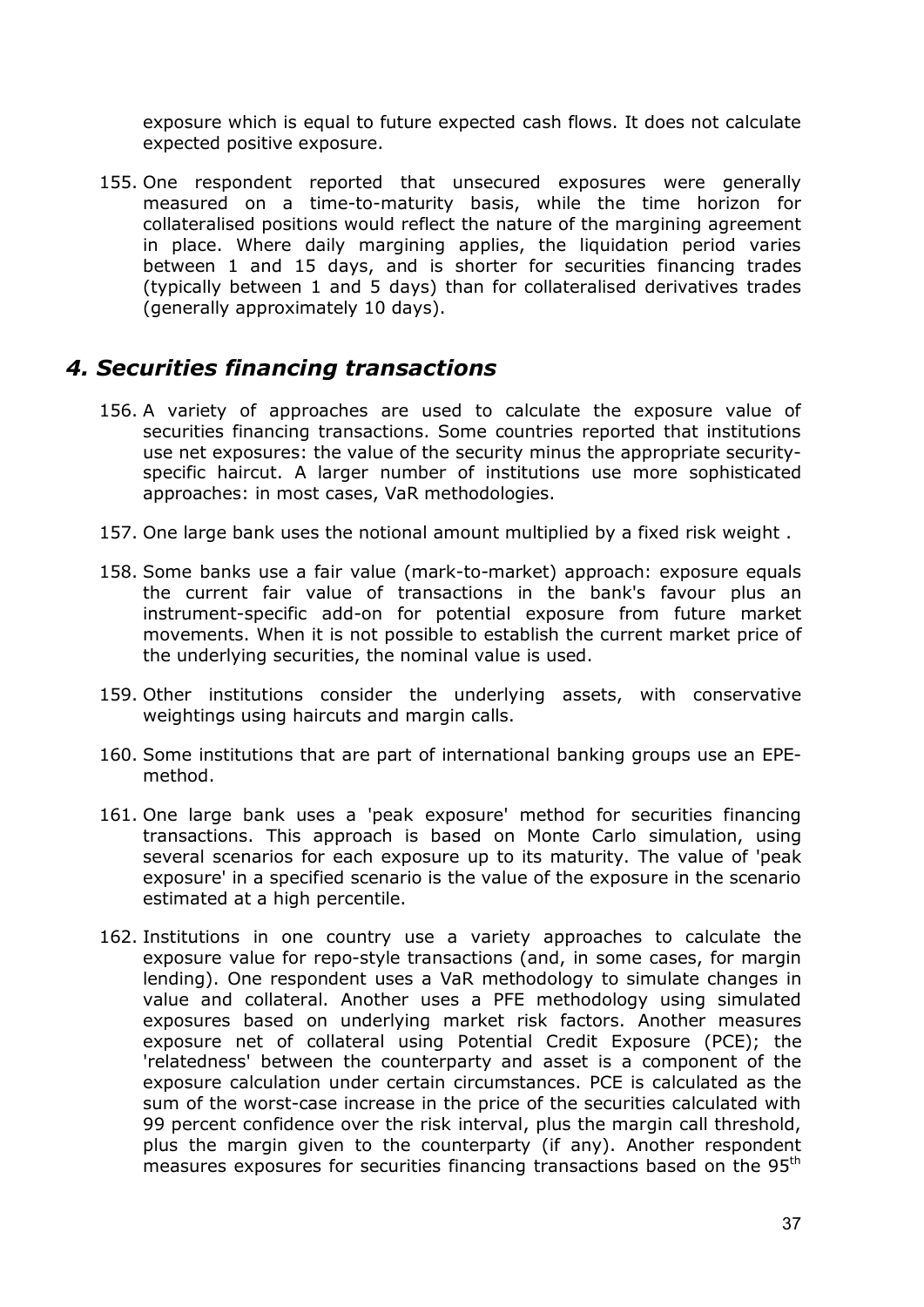percentile stress of the underlying bond. One respondent uses a VaR-based approach for hedge fund clients and a mark-to-market plus add-on approach for non-hedge fund clients (for margin lending it uses a VaRbased approach). Another reported that it uses a mark-to-market plus addon approach.

## <span id="page-37-0"></span>**5. Intra-day exposures**

- 163. Only a few institutions reported on their approach to intra-day exposures. Most of the respondents value intra-day exposures at 100 percent of their nominal value.
- 164. One respondent limits intra-day exposures, but does not include them in his economic capital calculations. Another stated that it takes intra-day limits into account as supplemental information but does not defined them as part of total risk.
- 165. One country reported that its respondents have adopted a variety of approaches to intra-day exposures, which they did not clearly explain. One respondent indicated that these exposures, while tightly managed, are excluded from single-name limits.

### <span id="page-37-1"></span>*6. Settlement exposures*

- 166. Respondents reported a variety of approaches settlement exposures, which they did not always explain clearly. Some respondents, from three different countries, use Monte Carlo simulations; others measure settlement exposures on a gross/net basis; other approaches differ from institution to institution. The following paragraphs provide additional detail on some of the approaches used.
- 167. One institution uses a Monte Carlo simulation for counterparty portfolios with different currency pairs and at least one currency option. For portfolios that do not contain options, settlement exposure is measured by simple aggregation of the notional amounts.
- 168. Some institutions measure settlement exposures on a gross/net basis to reflect legal documentation and by balance sheet or nominal value.
- 169. One country reported the following approaches: some respondents define the amount at risk as the potential loss of having to strike a trade in the market to replace a trade with a counterparty that has failed. One respondent indicated that exposure value is calculated for 'free of payment' settlement exposures, and since the FX portfolio is the largest driver of risk daily, settlement limits are also established. Another indicated that 'regular way' cash trading was not monitored actively except for extended settlement, while for 'free of payment' settlement exposures, the notional amount of the payment needs to be pre-approved.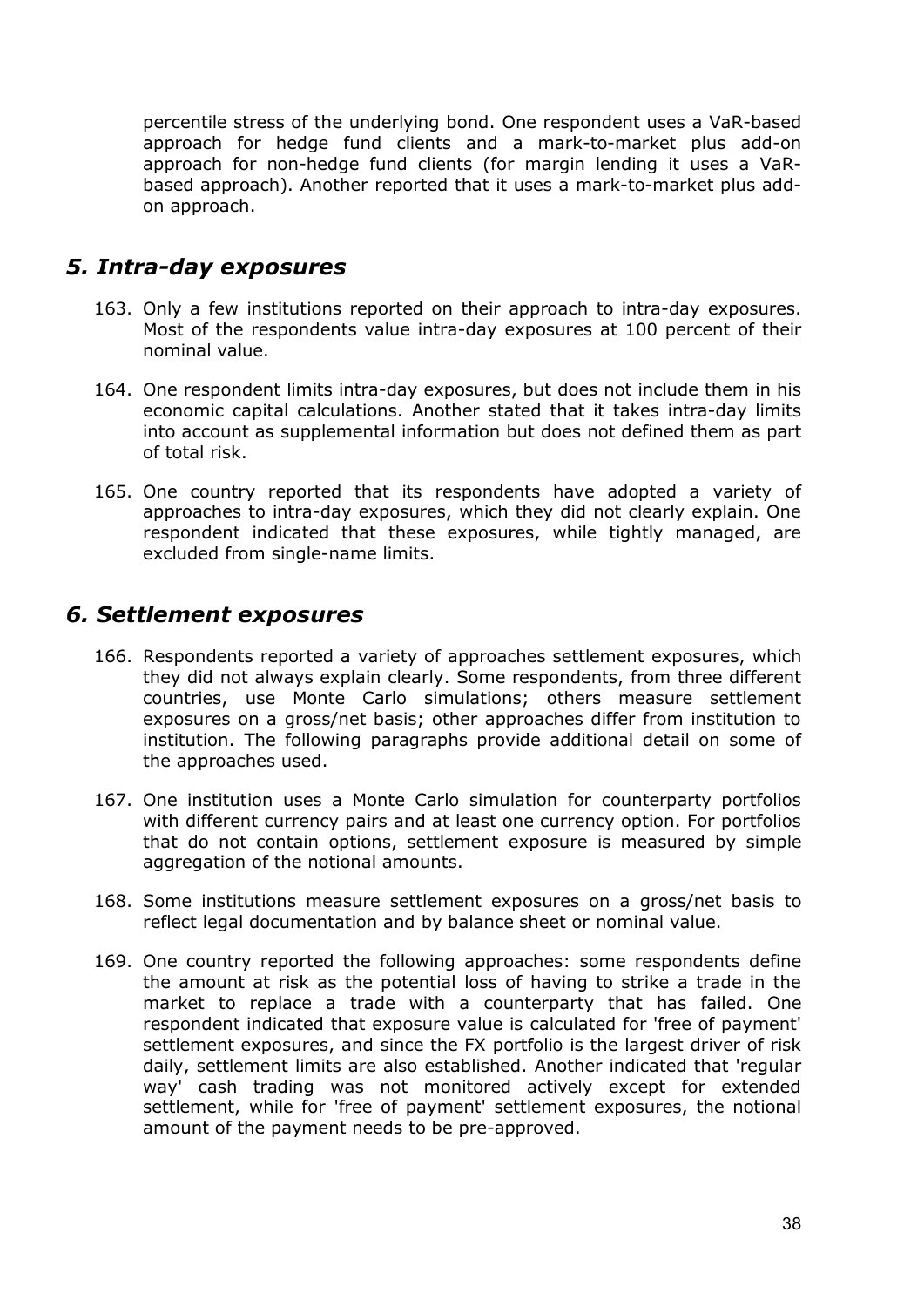- 170. One institution reported that it measures settlement exposure as the amount due from a counterparty during settlement after payment by the institution, and that it measures settlement risk as the settlement exposure multiplied by Default Probability multiplied by Loss Given Default (LGD).
- 171. One private-client investment manager/stock-broker indicated that settlement risk is the only exposure class relevant to its business.
- 172. Only a few respondents limit settlement exposures but do not include them in the calculation of economic capital. One institution does not consider settlement exposures in total exposure, although they are monitored for banking counterparties.

### <span id="page-38-0"></span>*7. Structured transactions, look-through approach*

- 173. In broad terms, half of the institutions surveyed use a look-through approach for structured transactions some of the time. In particular, large respondents reported that with regard to structured transactions work is done up-front and the look-through approach is used on a case-by-case basis depending on the information they get to look through the structure. Above all it is difficult to form a clear view of industry practices, because the approaches used differ considerably.
- 174. One medium-sized bank stated that it does not usually take positions in entities consisting of underlying assets or instruments, but in the rare cases that it does take small positions, it adopts a look-through approach. Other institutions, in particular, small ones, reported that structured transactions do not play an important part in their business.
- 175. One medium-sized portfolio manager reported that it uses a look-through approach whenever possible. However, the lack of information on the underlying entity often makes a look-through approach impossible, or possible only with a large investment in IT-infrastructure.
- 176. According to one respondent the number, volume, and variety of complex transactions prevent institutions from developing definitive set of rules. Furthermore, upfront approaches to managing associated concentration risks, embedded in the transaction approval process, seek to understand the structure and the underlying assets, and to assess the economic substance using credit risk models (often economic capital models).
- 177. One country reported that special purpose entities (SPEs) are generally considered like single-name entities; this also holds for specialised lending operations. In these cases, it is crucial to assess the effect of problems spreading to the promoters of the vehicle. Only large banks deeply involved in the business of credit derivatives use a look-through approach.
- 178. Another country reported that its respondents have adopted different approaches to exposures to entities or products consisting of underlying assets or items. One respondent indicated that it assesses and reports exposures to ring-fenced SPEs on a 'stand-alone' basis unless it feels that a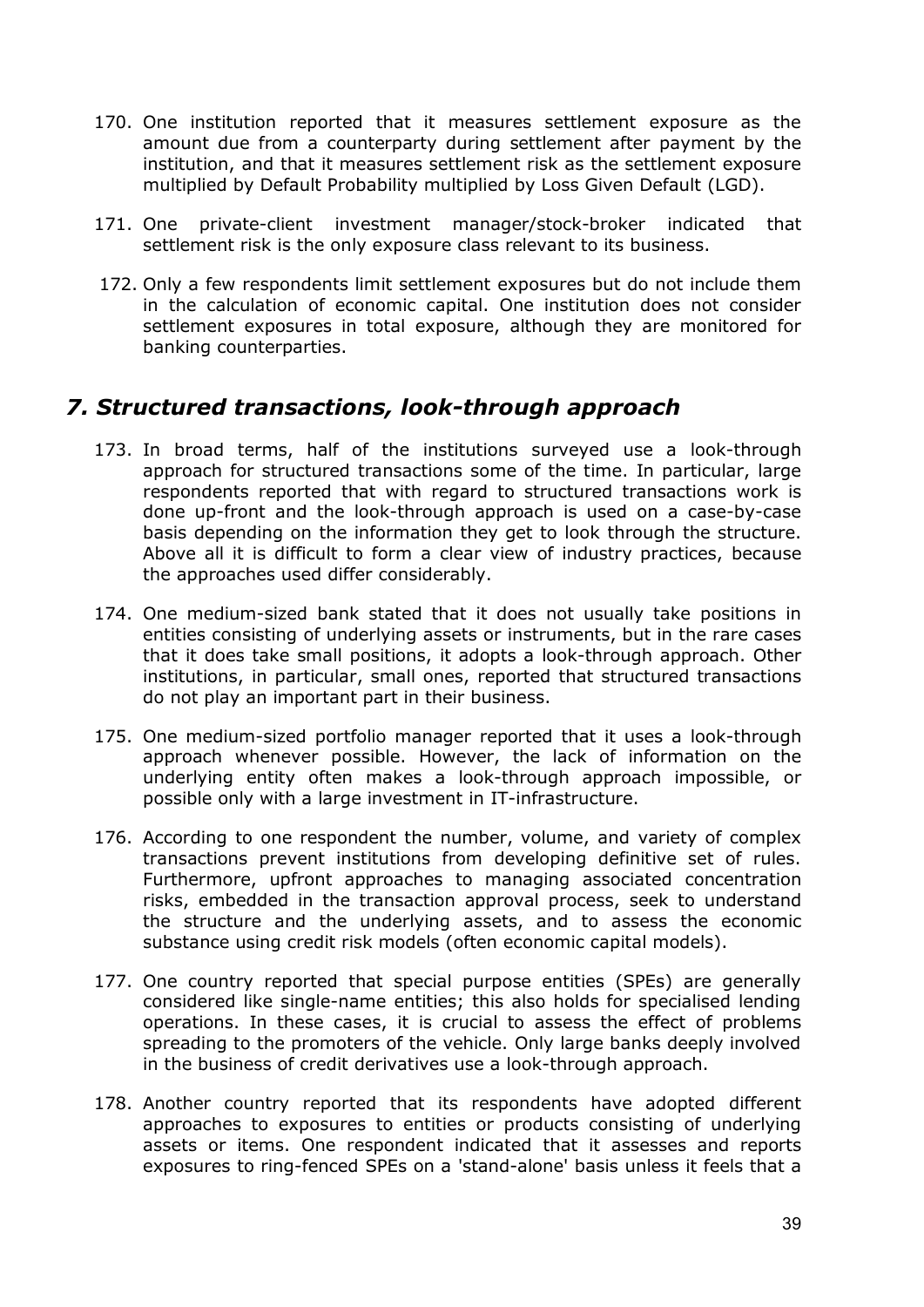look-through approach should be adopted. The examples of look-through given by this respondent involved look-through to a third party, for example where the SPE is owned and consolidated by the seller of the assets, or where there is recourse to a third party. Another respondent indicated that it is necessary to look beyond the structure to identify the counterparties to whom the institution is taking an exposure. This is based on past experience as reflected in group policies; where group policies are not applicable, a case-by-case approach is used. Another respondent indicated that it has adopted a two fold approach: treating the SPE as a stand-alone entity in the credit system, but also capturing exposures to underlying reference names. A different approach is adopted for mutual funds, separating out the asset manager from the group to which it belongs "with the indirect principals set up as entities under the agent." Another respondent links the SPE to the issuer of the bond held in the SPE. Another stated that "structured products are disaggregated and treated according to component parts."

- 179. Some institutions measure the two most junior tranches in securitisations as the double of their respective amounts provided that the institution can identify the counterparties for the transferred assets, and up to the limit of the exposure vis-à-vis those entities that existed before the securitisation operation.
- 180. The respondents in one country treat structured transactions on a case-bycase basis; transactions are disaggregated and measured according to their component parts.
- 181. Some banks include such exposures in the calculation of concentration risk to any participant, either on a proportional basis (when the management of the entity is considered self-governing) or on a full basis (when the participant has a significant influence over the management of the entity).
- 182. One country reported that credit default swaps (in cases where the institution is the seller of protection) are valued at their notional amount, while equities (almost exclusively in the trading book) are valued at their market value.
- 183. In calculating the value of the exposure, consideration is given, where applicable, to the underlying assets or counterparties, the structure of the vehicle, external ratings, trustees, fund managers and loan originators.
- 184. According to one respondent, credit derivatives are netted with bonds issued by the same counterparty.

# <span id="page-39-0"></span>**Part 4. 'Connected' counterparties**

185. Most institutions responding to the survey measure and manage concentration risks on the basis of connected counterparties. Some respondents – mostly smaller institutions – do not consider connected counterparties.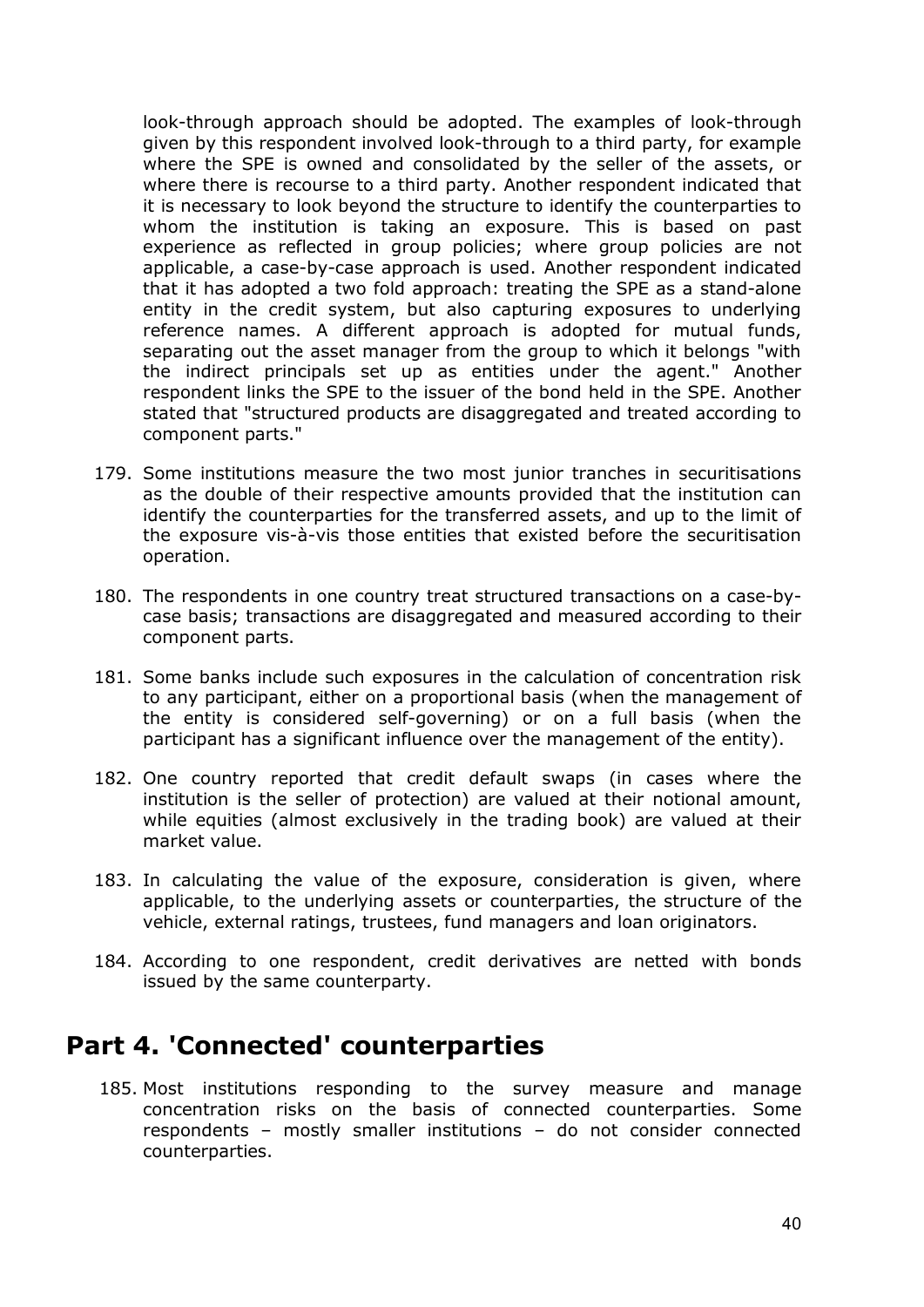## <span id="page-40-0"></span>*1. How do institutions define 'connectedness' of counterparties?*

186. Nearly all institutions use a definition of connected counterparties that incorporates the definition of 'group of connected clients' in Article 4, Paragraph 45 of Directive 2006/48/EC. Many institutions use a broader definition of connectedness.

### *2. How do institutions determine connectedness?*

- 187. The methods used to determine whether two counterparties are connected vary across institutions.
- 188. Connectedness is often determined on the basis of common/legal direct or indirect ownership, management control, or financial dependencies. In broad terms, 50 percent or greater ownership implies connectedness. Furthermore, many institutions consider two parties or clients to be connected if one of them has some form of influence over the other. A mutual relationship is often not required.
- 189. One small portfolio manager takes into account any financial, legal, management quality, or product relationship (product liability) when determining connectedness.
- 190. One country reported that connectedness is subjective and may include multiple aspects, such as companies with a significant share of their assets invested in another entity, significant financing dependency, family links between significant shareholders, or the management of legally independent companies which otherwise appear to be unrelated.
- 191. In another country, all banks and banking groups define 'economic group' as two or more entities which are connected to each other by a legal relationship, an economic relationship, or both. Some banks do not consider economic relationships when the nominal amount of the exposure is below a threshold amount.
- 192. Many respondents, of all sizes, determine connectedness on a case-by-case basis, on the basis of business dependencies (for example, customer supplier relationships), joint management, joint collateral, financial soundness, vested real power, or economic or other risk-based interdependences. In particular, one respondent indicated that 'Financial soundness' was a key concept because the financial standing of one company might affect another.
- 193. One country cited as a further specific example of connected clients the individual entities of a housing association and the housing association itself.
- 194. One country noted the problems posed when the connectedness of corporate counterparties is extensive and increasing; within the context of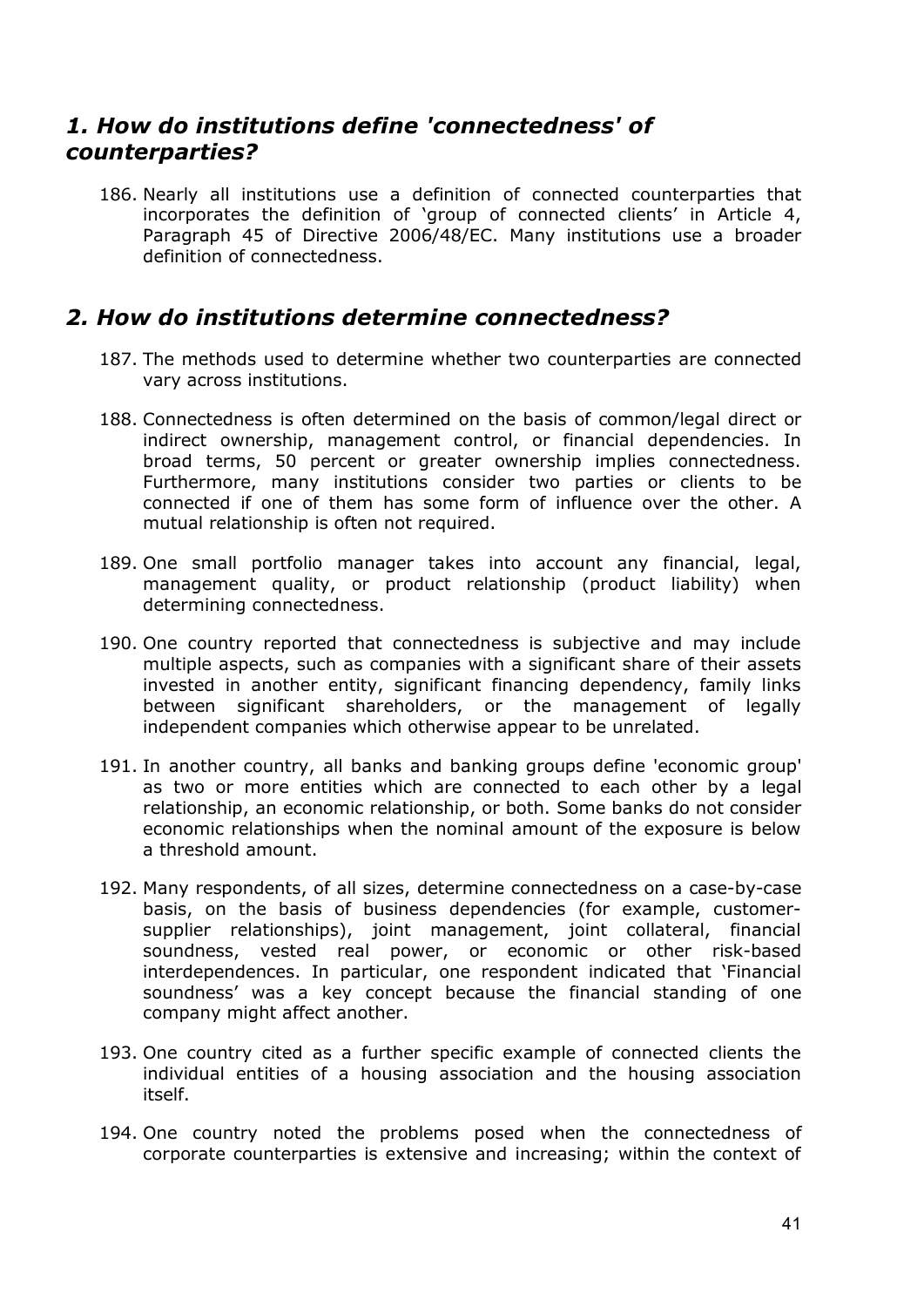that country's economy, this makes identification of connected clients challenging.

195. In some cases, respondents find it difficult to determine economic connectedness. Difficulties arise, for example, when one counterparty has less than majority share ownership in another entity but exercises significant influence over the other's strategy or key appointments. In such cases, banks commonly look beyond legal structures in order to determine whether control is exercised.

## <span id="page-41-0"></span>*3. What procedures do institutions use to monitor connectedness?*

- 196. The connectedness of counterparties is generally assessed on a regular basis, either at the time of the annual review or when the institution is notified by the client of changes to structures or arrangements. Some large institutions reported that connectedness is often monitored as an integrated part of the rating process.
- 197. In some circumstances, connectedness is monitored by an independent data-management team, whose responsibilities include managing and documenting linkages between entities.
- 198. It is standard procedure in most banks, when counterparties are considered to be connected, to aggregate credit exposures to those counterparties. In these cases, applications for credit limits to all connected counterparties are aggregated by a bank's controlling unit for exposure assessment and approval. Some large banks reported that they would not consider it appropriate to model dependencies inside groups of connected clients.
- 199. Some institutions are aware of the importance of the quality of the databases containing information on links between counterparties. Such data may be gathered from external databases or from information gathered when the application file is introduced.
- 200. In one country, banks and banking groups that are implementing the IRB Approach under the CRD are developing databases of economic groups and connected clients. These banks are paying more attention than in the past to the definition, management, and monitoring of maps of connected clients. They are obtaining data from several external databases maintained by local Chambers of Commerce and by specialised data providers, along with information received from a national bank network or from news reports.
- 201. Some banks turn to the company register or to the client itself for information when they suspect that one client is connected to another. Other banks consult the information that institutions are required to provide to central credit registers.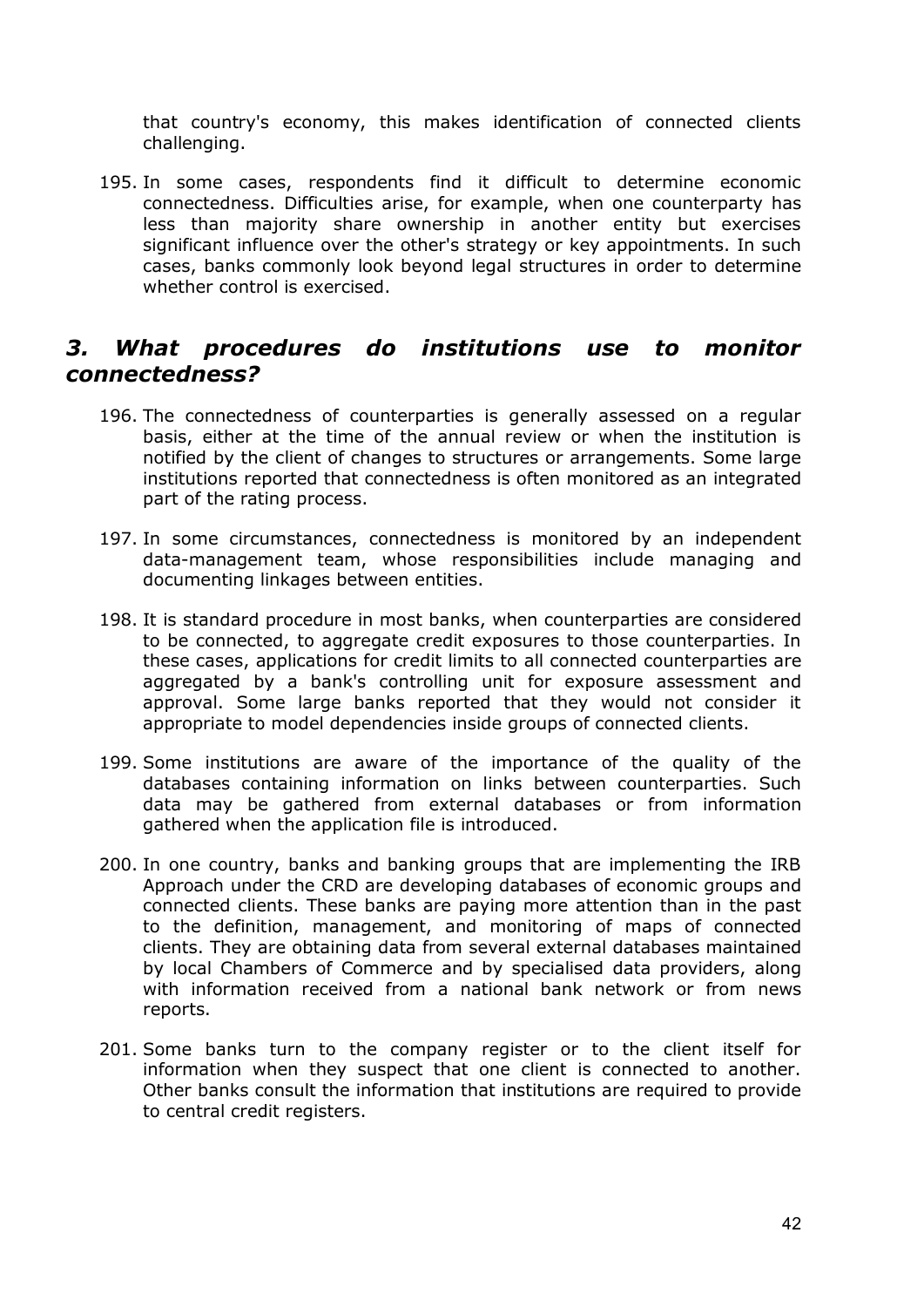# <span id="page-42-0"></span>**Part 5: Group-level issues**

#### <span id="page-42-1"></span>*1. Measurement and management of concentration risks within the group*

- 202. Most institutions measure and manage concentration risks both at group and at single-entity level, where applicable. However, large banks, in particular, reported that it would be common practice to manage and set limits only at group level. These limits are often allocated to different business lines and legal entities. At many large institutions, policies for measuring and managing concentration risks are determined by the head of the group.
- 203. Some respondents reported that internal limits are also set at the subgroup level. Respondents from one country have allocated different sublimits to different business units, legal entities, and/or business lines and portfolios.
- 204. Institutions in another country tend to establish risk and control management at group level. However, if the group has subsidiaries in markets that differ strikingly from the group's main markets (for example, a European group with subsidiaries in Africa), or if IT systems do not cover the entire group, there may be exceptions.
- 205. Many banks which are part of banking groups apply concentration risk measurement and management policies dictated by the parent bank, but set limits at the individual entity level as well. All members of the group must provide the parent bank with data about their exposures to all of their clients on a regular basis. They must also provide the parent bank with data on credit grades, customers' performance, etc. Upper limits are established for exposures to a particular client or group of connected clients, based on criteria relating to the client's overall ability to service the given level of debt. Established limits are then applied to all members of the banking group. The same methodologies for establishing limits are enforced throughout the entire group.
- 206. One group adopts a Large Credit Exposure Policy (LCEP), which sets exposure constraints for customer groups such as corporates, banks, governments, countries, and industry sectors. Each operational member of the group must also create its own LCEP in line with that of the group. Any member of the group wishing to provide facilities must approve limits in line with group policy. The aggregate of the limits made available by each group member creates the group's concentration, which is applicable at the single counterparty, country, and industry level.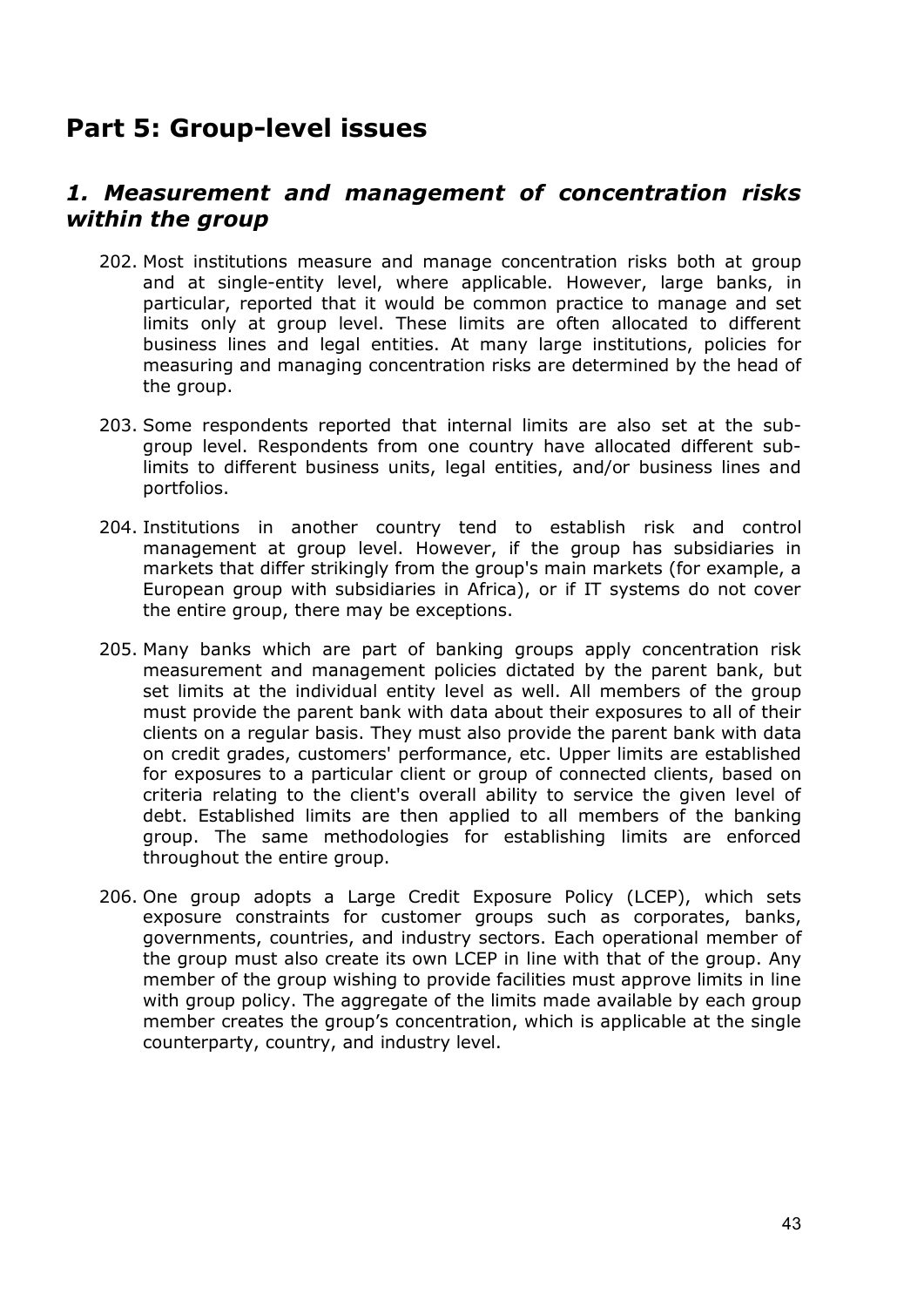## <span id="page-43-0"></span>*2. Approaches taken by institutions to intra group exposures*

- 207. In broad terms, half of the respondents reported that they include intragroup exposures in their measurement and management of concentration risks. Some of these institutions include intra-group exposures in almost the same way as for other concentration risks. Large groups, in particular, do not appear to set limits on intra-group exposures as part of their credit risk management. Instead, they manage intra-group exposures as part of their overall management of resource allocation within the group.
- 208. A significant number of institutions do not find it necessary to consider intra-group exposures at all, as long as the group as a whole is viable. Others do not consider intra-group exposures if the borrowing and lending entities are both included in the scope of consolidation.
- 209. Some institutions monitor intra-group exposures but do not subject them to limits or capital allocation.
- 210. One respondent reported that it sets special intra-group limits according (mainly) to the business needs of a given entity within the group.
- 211. In many institutions, intra-group exposures commonly lie outside the scope of the credit risk function. They are often the responsibility of corporate treasury, which liaises with financial accounting on compliance with regulatory limits. Many respondents consider there to be minimal default risk in intra-group exposures, and therefore see limited need for active management. They do not consider the risk to be purely, or even primarily, a credit risk, because the banks control both sides of the transaction. One respondent indicated that economic capital calculations are made at the group level and thus ignore intra-group exposures. One large bank discussed in detail the inappropriateness of distinctions between domestic and cross-border intra-group exposures.
- 212. Some institutions reported that they sometimes take cross border intragroup exposures into accounted in estimating country risk.

# <span id="page-43-1"></span>**Part 6. Credit risk mitigation**

- 213. Many respondents reported that credit risk mitigation (CRM) is integral to determining exposure amounts for risk management purposes. CRM techniques are generally used to reduce exposures for risk measurement, monitoring and management purposes. Techniques are often applied where exposure without these techniques would be significantly above the firms' credit risk appetite. The sophistication of the methods used varies depending on the size of the institution.
- 214. The more sophisticated institutions typically those planning to use the IRB approach – use a wider range of eligible collateral. These institutions review the level of credit risk associated with the counterparty or the structure of the facility and consider credit risk mitigation accordingly.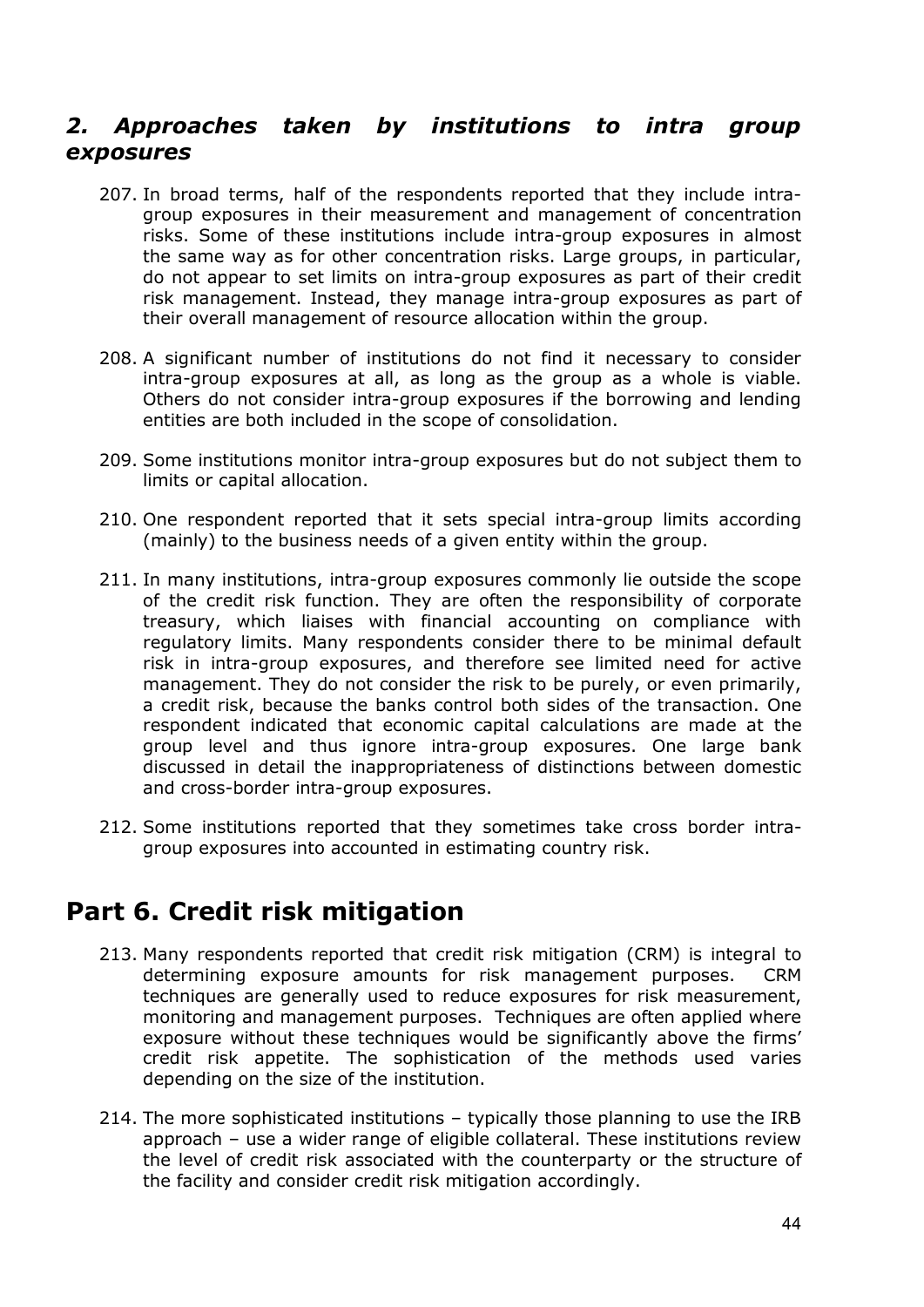- 215. Institutions place significant importance on legal certainty and enforceability, to ensure that the institution's ability to take possession of and sell a mitigant can withstand any legal challenge.
- 216. Some larger and more sophisticated institutions indicated that, apart from counterparty risk for OTC derivatives, collateral does not reduce the exposure, but rather the LGD. These institutions may consider any type of collateral, provided that the applicable credit committee has validated and justified its relevancy, its compliance with internal procedures and credit and rating policies, and its valuation into LGD.
- 217. Several countries reported that their smaller institutions did not take CRM into account when calculating exposures. Those that do take CRM into account tend to use only the collateral outlined in the LE regulatory regime.
- 218. Most respondents indicated that CRM is specified in the institution's credit and concentration risk policies. CRM is often assessed as part of the credit approval process, and agreed and documented post-approval. The main consideration for banks when taking mitigation is that the mitigant will deliver the expected level of reduction to potential losses if and when required (for example, the sale proceeds of a property will be sufficient to cover the outstanding balance on a mortgage, even allowing for a downturn in property values and the need for a forced sale).
- 219. Funded and unfunded mitigants may include:
	- · Cash and pledged deposits
	- · Financial assets
	- · Physical assets
	- · Receivables
	- · Guarantees
	- · Credit derivatives
	- · Netting
	- · Insurance
	- · Letters of credit
	- · Repurchase agreements
- 220. The industry (those larger institutions) indicated that netting arrangements are a key method for reducing exposures and an area which is evolving.
- 221. The larger institutions also indicated that this area of CRM is constantly evolving and that their preference would be to expand the eligible financial collateral while at the same time maintaining flexibility due to the ongoing emergence of new credit risk mitigating products.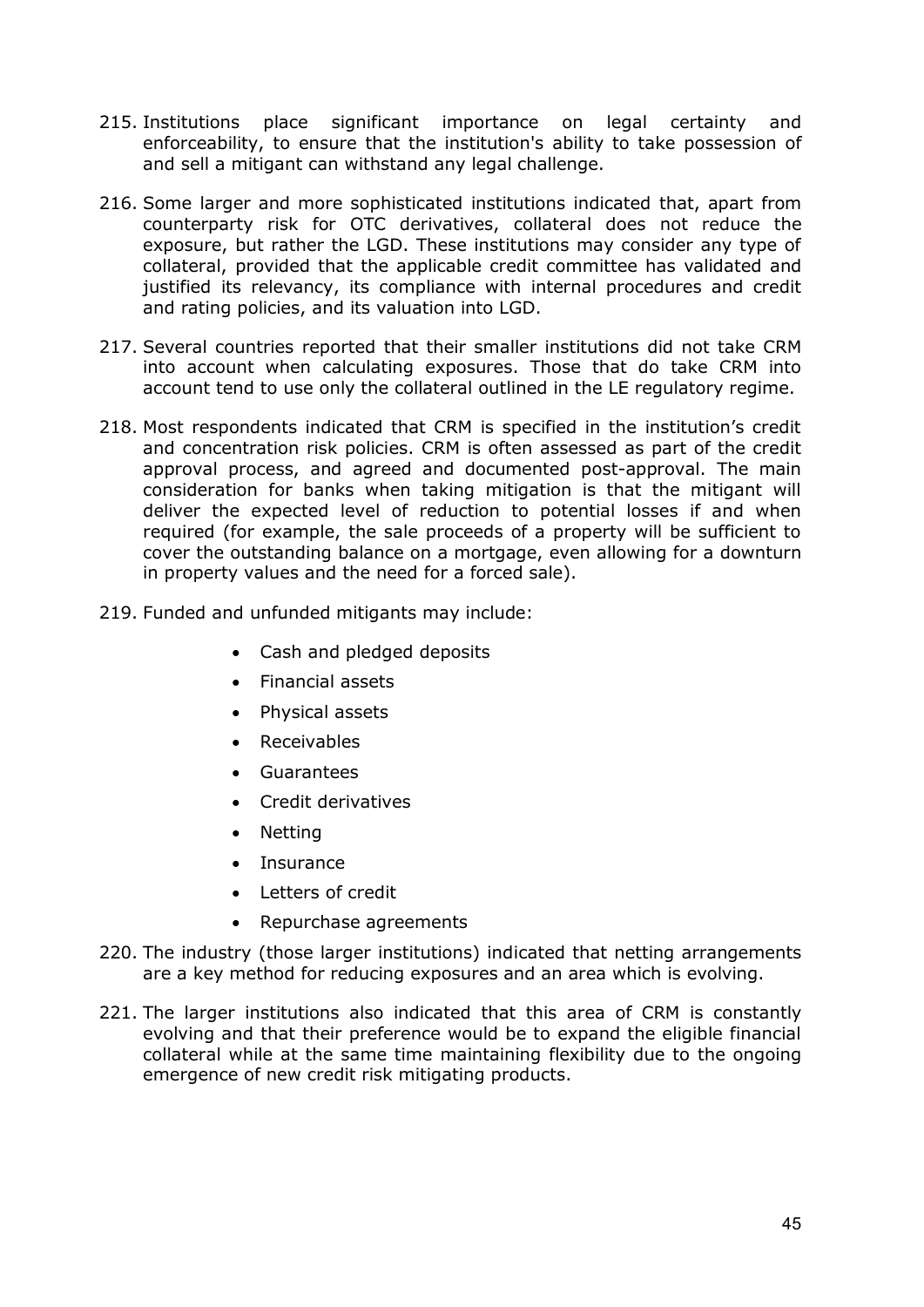# <span id="page-45-0"></span>*1. Collateral*

- 222. The types of collateral recognised in large exposure calculations include cash, government bonds, financial collateral, US mortgage agency paper, receivables, and physical assets. Many respondents noted a preference for very liquid assets, with some indicating a developing use of other assets. Respondents appear willing to recognise collateral for internal purposes that may not be recognised for regulatory purposes. Where the collateral is acceptable and the appropriate documentation is in place, banks usually deduct the value of the collateral from the exposure. Collateral asset values must be independent from the counterparty risk and liquid in order to be considered suitable for reducing single-name concentration risk.
- 223. One respondent noted that non-cash collateral or collateral that is not highly liquid (such as liens on real estate assets, assignment of receivables, etc.) generally may not be used to reduce single-name concentration risk but may still provide additional comfort.
- 224. Commodities trading firms indicated that they use the following CRM techniques: bank guarantees, netting (close-out netting, payment/delivery netting), letter of comfort, and cash collateral.
- 225. Respondents generally have policies and procedures to address issues such as acceptable collateral, legal risk and uncertainty, the value of the mitigant not being fully realisable, etc.

# <span id="page-45-1"></span>*2. Haircuts*

226. In more sophisticated institutions – typically those planning to use the IRB approach  $-$  there is no systematic distinction in terms of CRM-calculation between large exposures and other exposures. Most banks document the types of acceptable mitigants (in the case of many smaller institutions, only collateral and guarantees listed as part of the LE regime). A few of smaller institutions do not recognise any credit risk mitigation methods. The extent to which haircuts are applied and the arrangements for perfecting legal certainty and enforceability are usually included in internal policies and procedures. Haircuts are applied based on the expected future value, which is sometimes determined by a model. The extent of haircuts is based on past experience, expectations of future movements, and the level of credit risk appetite. For example, a credit policy may specify a maximum loan-toproperty-value of 80 percent, but this may be increased to 85 percent when property prices are increasing and expected to continue to do so.

# <span id="page-45-2"></span>3. Top-slicing

227. Some respondents in one country noted that although the practice of applying a limited amount of collateral to reduce an exposure below a specified limit was not supported by that country's regulation, they felt it is nonetheless a legitimate and effective risk-management tool.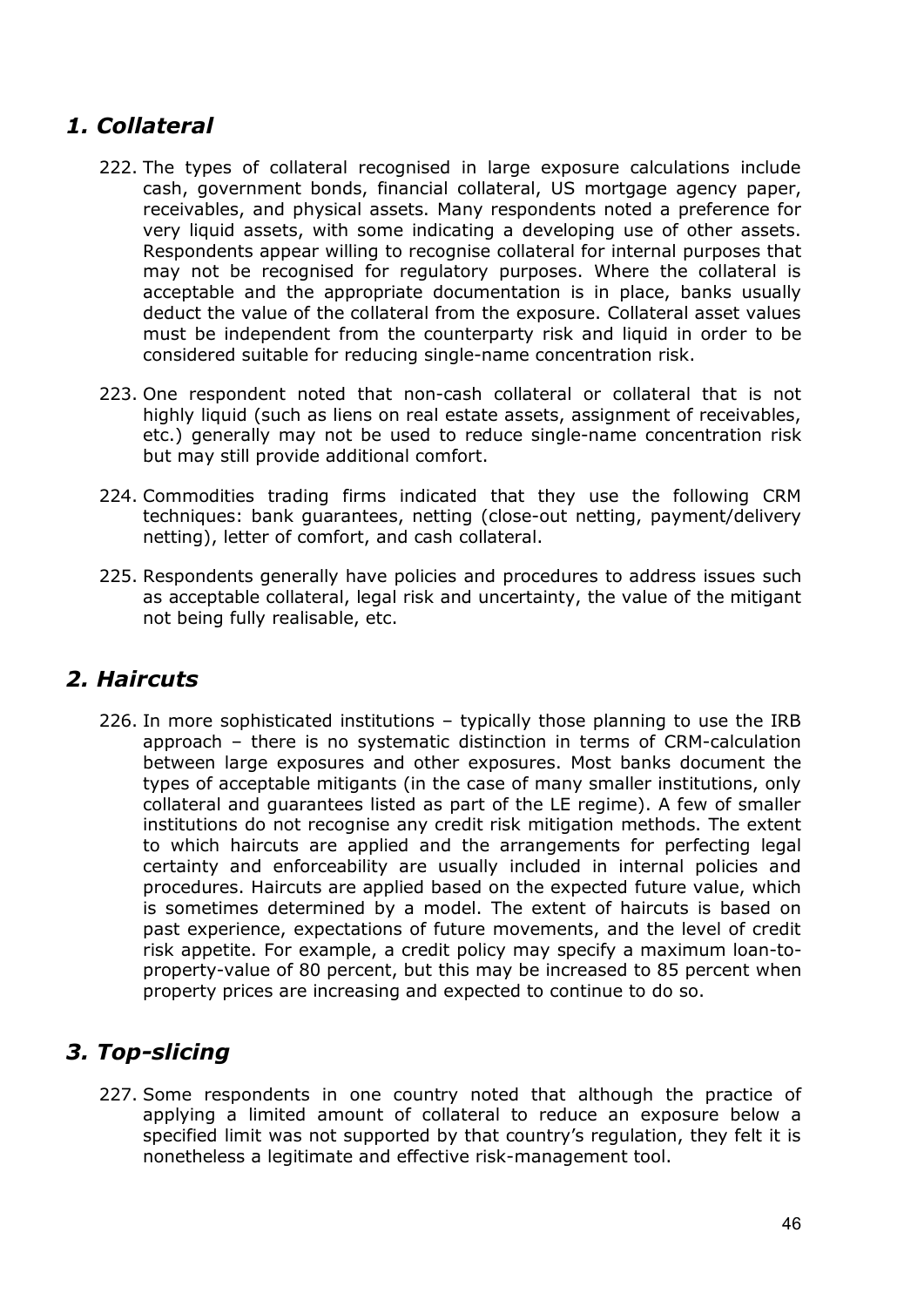# <span id="page-46-0"></span>*4. Netting*

- 228. Netting agreements are used to reduce credit exposure and are based on the existence of a legal agreement and positive legal opinion around the enforceability of that agreement, Substantial due diligence is usually conducted to confirm the legal enforceability. Where an opinion exists, then positive and negative exposures can be offset for all transactions covered by the relevant agreement.
- 229. In nearly all reported cases, derivatives exposures are calculated on a net basis, i.e. the impact of netting, collateral agreements, and/or purchased protection is included as part of the exposure simulation.
- 230. Netting is applied both to mark-to-market transactions and to collateral. Where more than one transaction falls within the scope of a close-out netting agreement, it is common industry practice to net mark-to-market values against counterparties.
- 231. The approach to collateral and netting for OTC derivatives and repo-style transactions is detailed in Part 3 of this report. Many institutions have a policy of encouraging bilateral and multilateral netting agreements for their derivatives and repo-style transactions. Respondents emphasised that the key component in such arrangements is the legal enforceability of the netting agreement.
- 232. One respondent indicated that where a close-out netting agreement is in place, it nets positions with a counterparty, using mark-to-market values. Credit-equivalent exposure is calculated for the netting set, taking into account market risk portfolio effects on the set of trades.

## <span id="page-46-1"></span>*5. Unfunded credit protection*

- 233. Most respondents use unfunded credit protection to manage and mitigate credit risk, mainly in the form of guarantees. Larger, more sophisticated banks tend also to use credit derivatives (including in particular credit default swaps and total return swaps). They use a 'substitution approach' (PD-adjustment) for unfunded protection, as opposed to funded protection, which reduces LGD.
- 234. Some institutions assign the rating of the collateral provider to the secured exposure, rather than the rating of the obligor, effectively transferring the risk of the secured portion of the exposure to the collateral provider.
- 235. One respondent noted that where the guarantee was from an entity in the same group as the counterparty, then the exposure, although considered guaranteed, would still be recorded against the primary counterparty. Another respondent indicated that in some cases the exposure amount would be multiplied by a risk factor less than 1 to reflect 'double default' effects. This risk factor varies by obligor rating and tenor.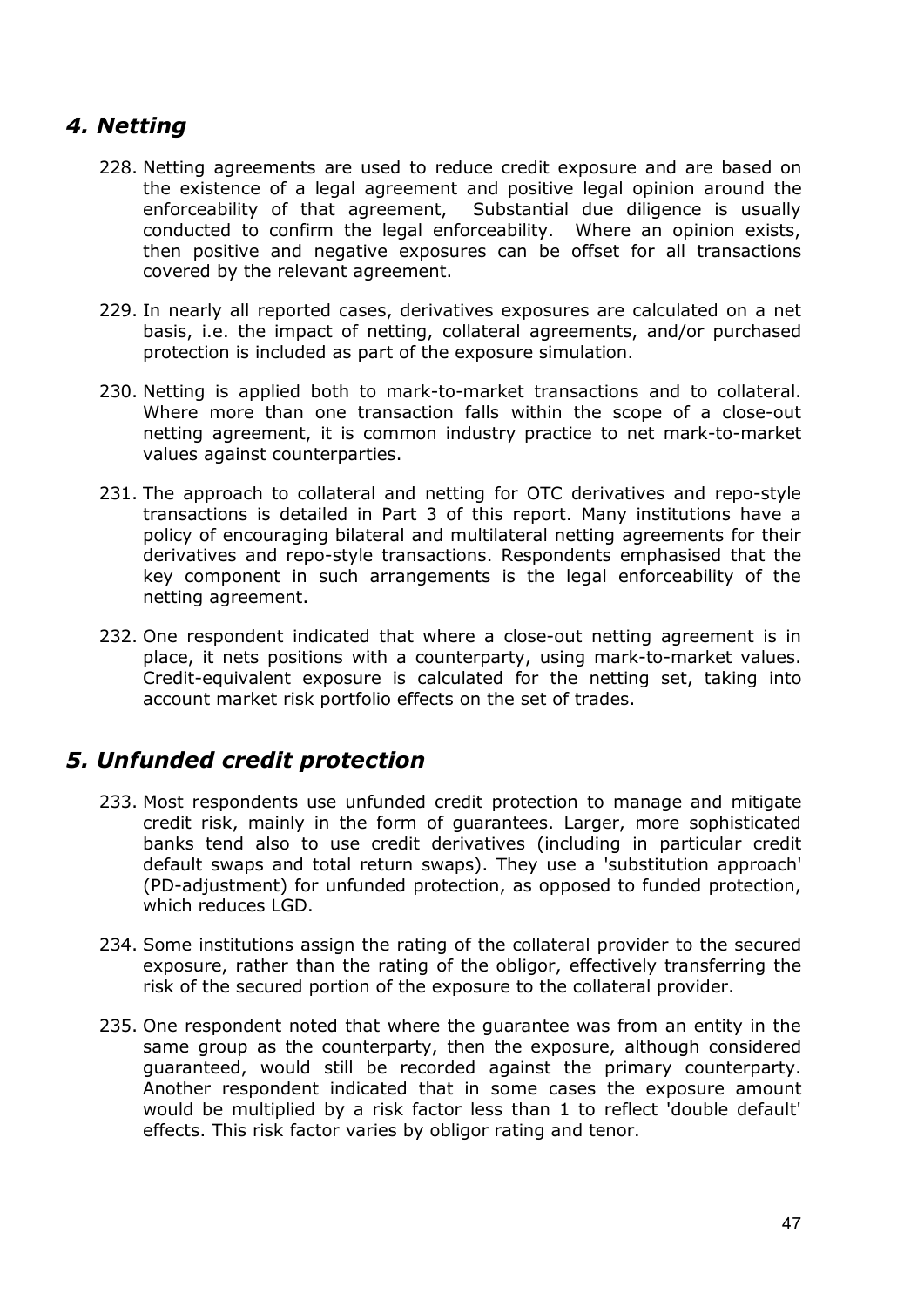236. Many respondents have policies relating to the nature of the guarantee and the creditworthiness of the guarantor: for example, in order to be recognised, a guarantor must be rated more highly than the counterparty, and an insurer must be rated A- or better internally.

# <span id="page-47-0"></span>*6. Other types of collateral*

237. One respondent noted that it uses 'break clauses' to reduce the 'credit equivalent amount' of a trade by reducing its tenor (duration). Another respondent mentioned the use of securitisation. The use of off-setting trades was also mentioned, as well as the selling of loans in the secondary market.

#### <span id="page-47-1"></span>**Private client investment manager and stock broker**

238. One respondent involved in private investment management and brokerage activities stated that, due to the nature of its business, its only credit risk is settlement risk. It defines the amount at risk as the potential loss of having to strike a trade in the market to replace a trade with a counterparty that has failed. Time horizons of their settlement exposures are normally only a few days. When the settlement horizon exceeds ten days, the respondent mitigates the increased client-side risk by requiring cash or securities from the client.

#### <span id="page-47-2"></span>**Investment management firms**

239. Responses from investment management firms indicated that, fees owed may be collected by direct debit and client agreements. Client agreements frequently have clauses directing custodians to settle management fees before the client's assets are returned. If disputes arise over fees, there is often a clause requiring the amounts to be put in an escrow account pending resolution.

#### <span id="page-47-3"></span>**Factoring companies**

240. In the factoring industry, insurance policies are of increasing importance. When certain specified conditions are met, they result in an effective transfer of counterparty risk for the portfolio from the debtors to the insurer.

## <span id="page-47-4"></span>*7. Indirect concentration risk*

- 241. Indirect concentration risk is single-name or other concentration risk arising from indirect exposures to the issuers of collateral or the providers of unfunded credit protection. The treatment of indirect concentration risk varies widely across institutions. In general, only larger institutions measure and monitor indirect concentration risk.
- 242. Some institutions treat indirect concentrations in the same way as direct exposures: the credit quality of the guarantor has to be assessed and the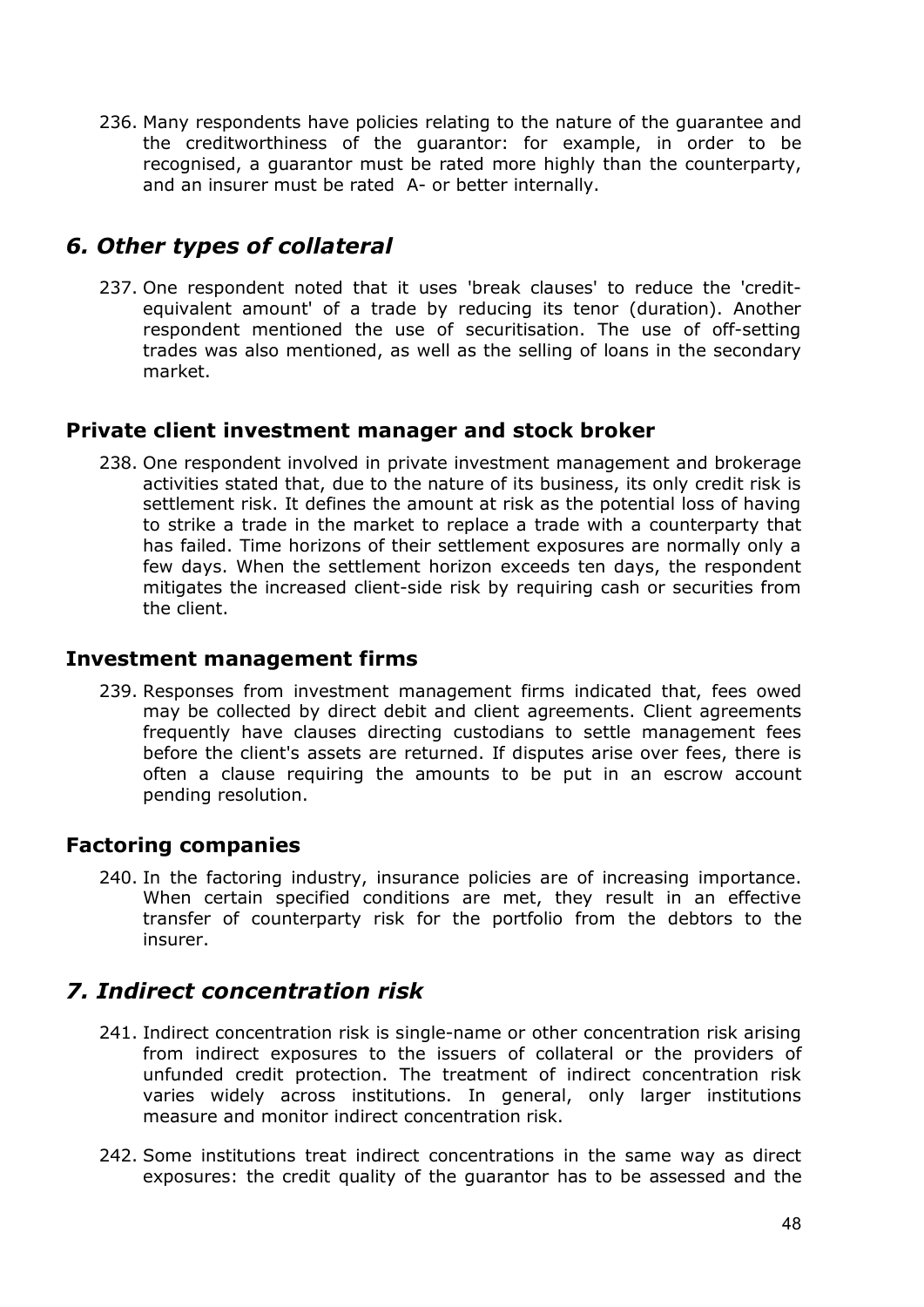risk reflected in the risk weight, capital should be charged, and there is a limit for the guarantor as there is for the obligor. Other institutions do not take indirect risk into account at all. A few smaller institutions indicated that a guarantee will be treated as an exposure to the guarantor only if this was the only reason the exposure was approved.

- 243. Several small to medium-sized institutions noted that it is difficult for internal systems to identify indirect concentrations. Some respondents that do not take indirect concentration risk into account indicated that their collateral typically takes the form of cash or high-quality government securities and therefore indirect concentration is not an issue.
- 244. One respondent argued strongly against the incorporation of indirect risk. This respondent noted that, while transferring concentration risk from the obligor to the issuer of the pledged collateral could give rise to a concentration risk on the issuer, there would have to be a double default for the risk actually to materialise.

# <span id="page-48-0"></span>**Part 7. Governance and reporting**

- 245. Almost all institutions apply ceilings or limits, which for smaller institutions tend to be identical to regulatory limits. Most respondents indicated that they have policies and procedures that require committee review and/or delegated authority approved by the Board of Directors prior to granting loans that could breach large exposure limits - particularly single-name limits.
- 246. Some larger institutions indicated that they have escalating processes to ensure authority to approve extensions and breaches of soft limits. The requirement for rapid response is reflected in their governance frameworks. They emphasized that it is not always about limits  $-$  it is about proper governance procedures.
- 247. The creditworthiness of the counterparty is often taken into account, but not always (particularly at smaller institutions). Several respondents indicated that this process is automated, thereby indicating at the outset what level of management approval is needed for the extension of credit. Thus, single-name concentration appears to be fully integrated into the credit decision process at larger institutions. Larger institutions also tend to have a clearly defined delegation of functions on credit issues, clearly defined internal limits (whether 'soft' or 'hard'), and clear policies for ongoing monitoring and reporting of limits and internal audit review of the largest exposures. Many large institutions reported that the unit in charge of monitoring, controlling, and reporting credit operations and credit risks is independent of business and operating units. Compliance is monitored on a regular basis. For some exposures, such as overdrafts, monitoring may be performed daily or even more frequently.
- 248. Key sectors are identified for management and monitoring. Portfolio triggers or caps are set for industry sectors. Triggers may be used to initiate a review of credit appetite. Caps indicating where further business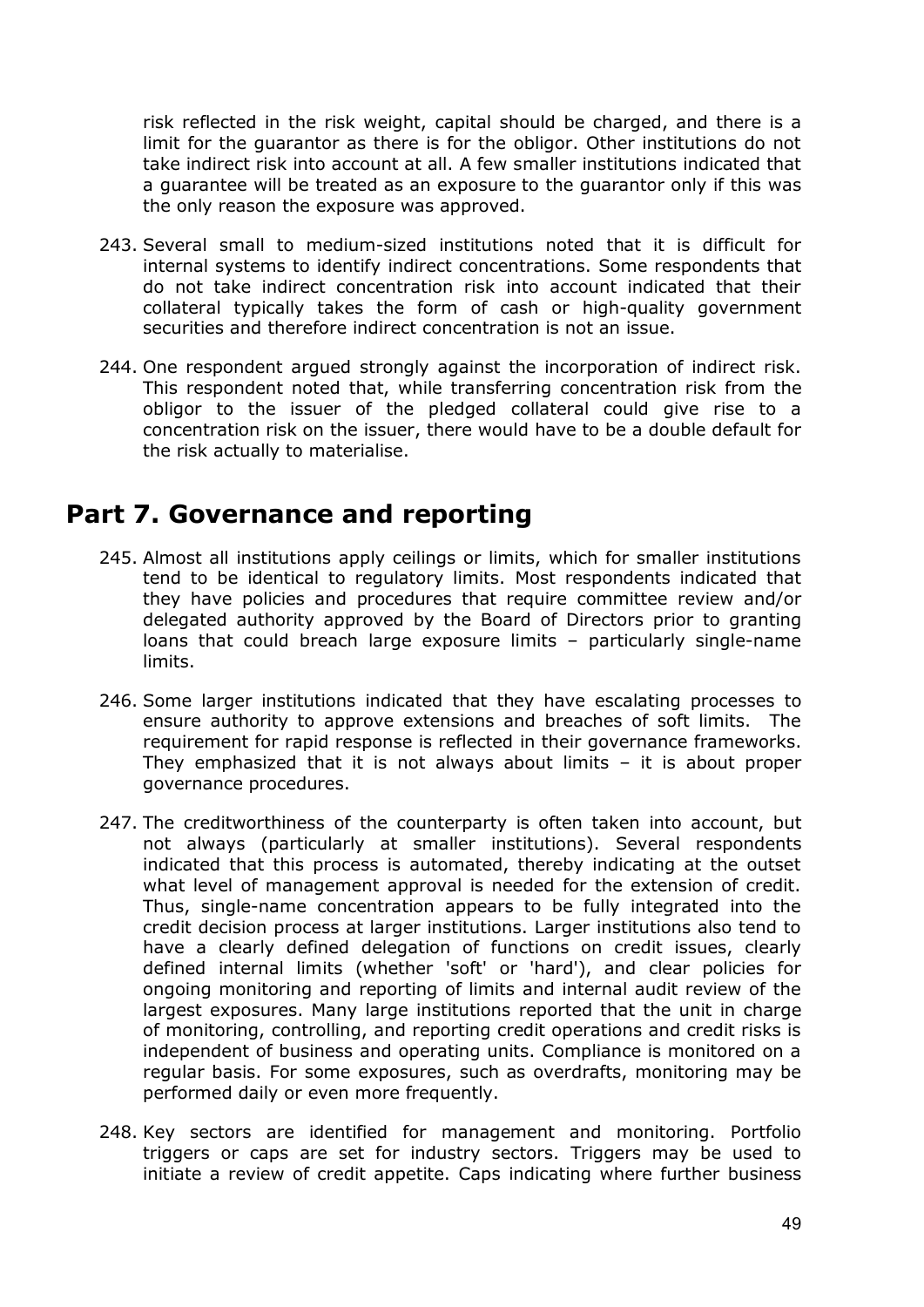generally should not be undertaken are typically set by an executive management committee. Reports are produced on a regular basis – usually monthly. In addition, exception reports are provided to senior management. Portfolio reports are also produced.

249. While institutions (particularly small and medium-sized ones) often base their internal limits on regulatory requirements, they often have additional 'soft' limits which they use as monitoring triggers. Larger institutions often set limits that are significantly tighter than those specified in the LE regulatory regime. The following governance practices were reported:

### <span id="page-49-0"></span>*1. Individual counterparty exposures*

- 250. Large and medium-sized institutions tend to have formal policies and procedures for monitoring and reporting large exposures and concentration risks. Limits are usually set by an executive body. Larger institutions indicated that corporate customers usually have an account officer who monitors the customer's financial position and analyzes financial developments to determine their potential impact on exposures. Smaller institutions indicated that they adhere closely to the regulatory guidelines for these purposes, with at least one indicating that it uses an 'early warning system' based on the periodic verification of certain indicators to monitor the evolution of large exposures and intervene in the event of deterioration.
- 251. One bank indicated that counterparty and country risk limits are monitored and managed by the credit department and elevated to senior management on an exception basis.

## <span id="page-49-1"></span>*2. Connected clients*

252. Connected clients can be reviewed anywhere from annually (for smaller institutions) to daily (for larger institutions). Risk committees often carry out cross-business line assessments of concentrations within the group portfolio.

## <span id="page-49-2"></span>*3. Sector and geographic concentrations*

- 253. Particularly at smaller institutions, there are few formal approaches to monitoring sectoral or geographic concentrations.
- 254. Limits are often set by a designated credit committee and updated periodically to reflect sectoral risk profiles. Several respondents indicated that they have 'concentration committees' that monitor the portfolio in order to detect concentrations and reduce the institution's vulnerability to large unanticipated credit losses. Some institutions indicated that sector upgrades or downgrades may prompt an immediate reduction or increase in concentration limits.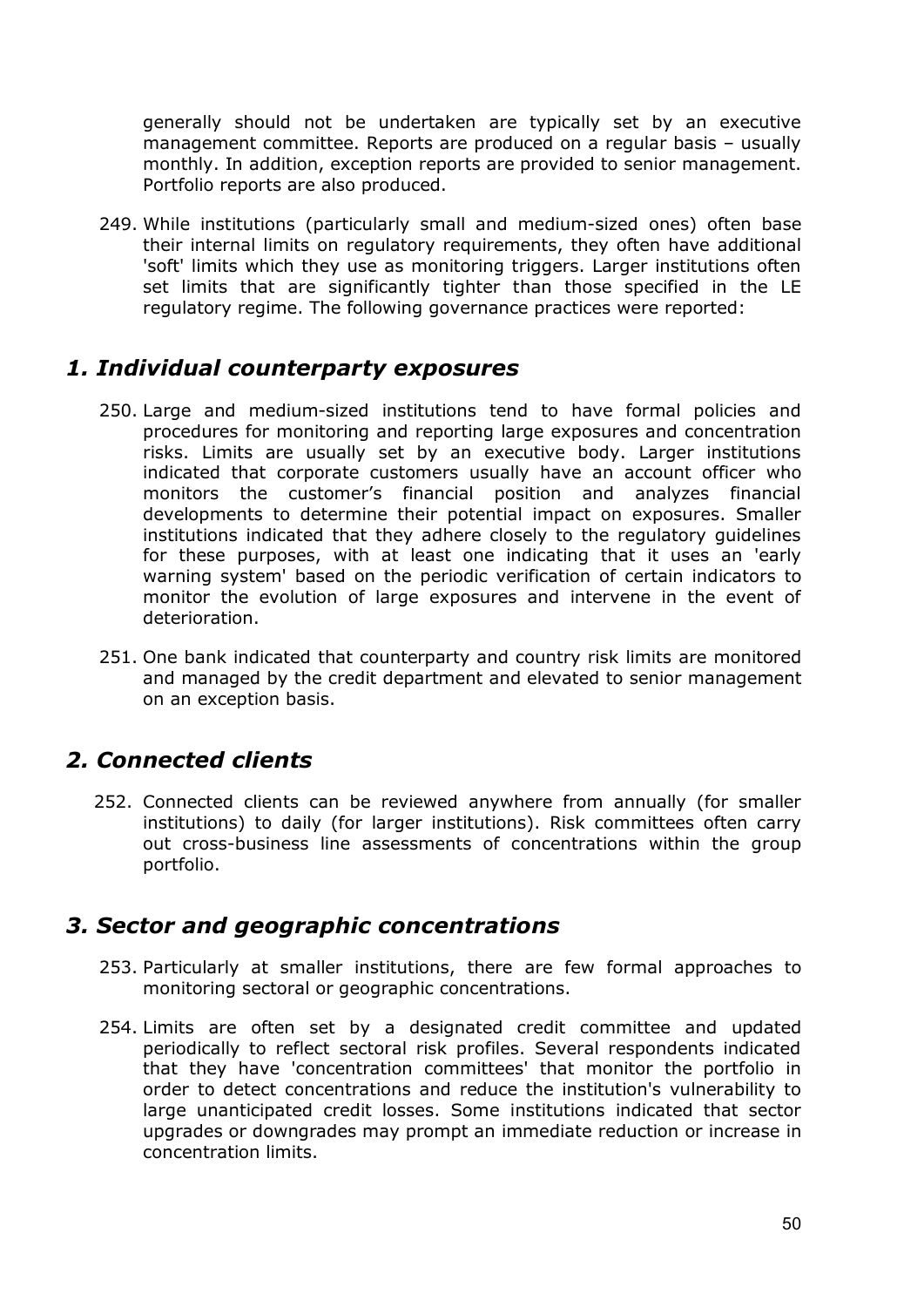255. Sectoral and geographic limits are usually set by the executive committee level or its designee. Country risk appetite may be lowered by a country risk advisory forum on a case-by-case basis.

# <span id="page-50-0"></span>*4. Breaches of internal limits*

- 256. Most respondents indicated that breaches of internal limits be reported immediately to whatever level of committee or management is designated by the institution. In some larger institutions, responsible delegates can approve breaches up to pre-determined limits. Breaches above those limits tend to require presentation to the Board of Directors or a specified executive committee.
- 257. One medium-sized institution indicated that when limits are exceeded, the executive board decides on and initiates the further measures to be taken.
- 258. Another respondent indicated that single-name limits are approved in a 'concentration meeting' which brings together senior managers of the corporate investment bank and the risk division. For top names, the concentration limit must be validated by the 'large exposures committee' which brings together the Chairman and/or the General Manager, the senior managers of the business units, and the risk division. Country and industry sector limits are 'hard' limits. Actual exposures can exceed target singlename concentration risk limits, in which case the over-concentration is managed over time.
- 259. One large bank reported that it sets and reviews limits annually as part of its risk appetite. Recommendations are developed within the risk function and agreed at senior group risk committee level. The institution monitors individual name limits and country risk on an ongoing basis. Monthly monitoring of other limits is considered sufficient unless activities are close to the limit. Senior management reviews any approved exemptions on a monthly basis.
- 260. Another large bank indicated that its counterparty and country risk limits are monitored and managed by the credit department and elevated to senior management on an exception basis. Breaches of limits are raised to different levels in the organisation, depending on the threshold breached. Monitoring frequency is influenced by speed of trading/change in exposures and portfolio credit quality.
- 261. One large bank indicated that single-name concentrations for substantial exposures are managed by a series of credit committees with increasing levels of authority, culminating in a top-level committee which usually comprises main board members. The bank has policies and procedures for the review and approval (or denial) of loans which will or may breach limits. Some decisions are automated (for example, regarding credit card limits). Triggers may be used to initiate a review of credit appetite. Caps indicating where further business generally should not be undertaken are set by a group executive management committee.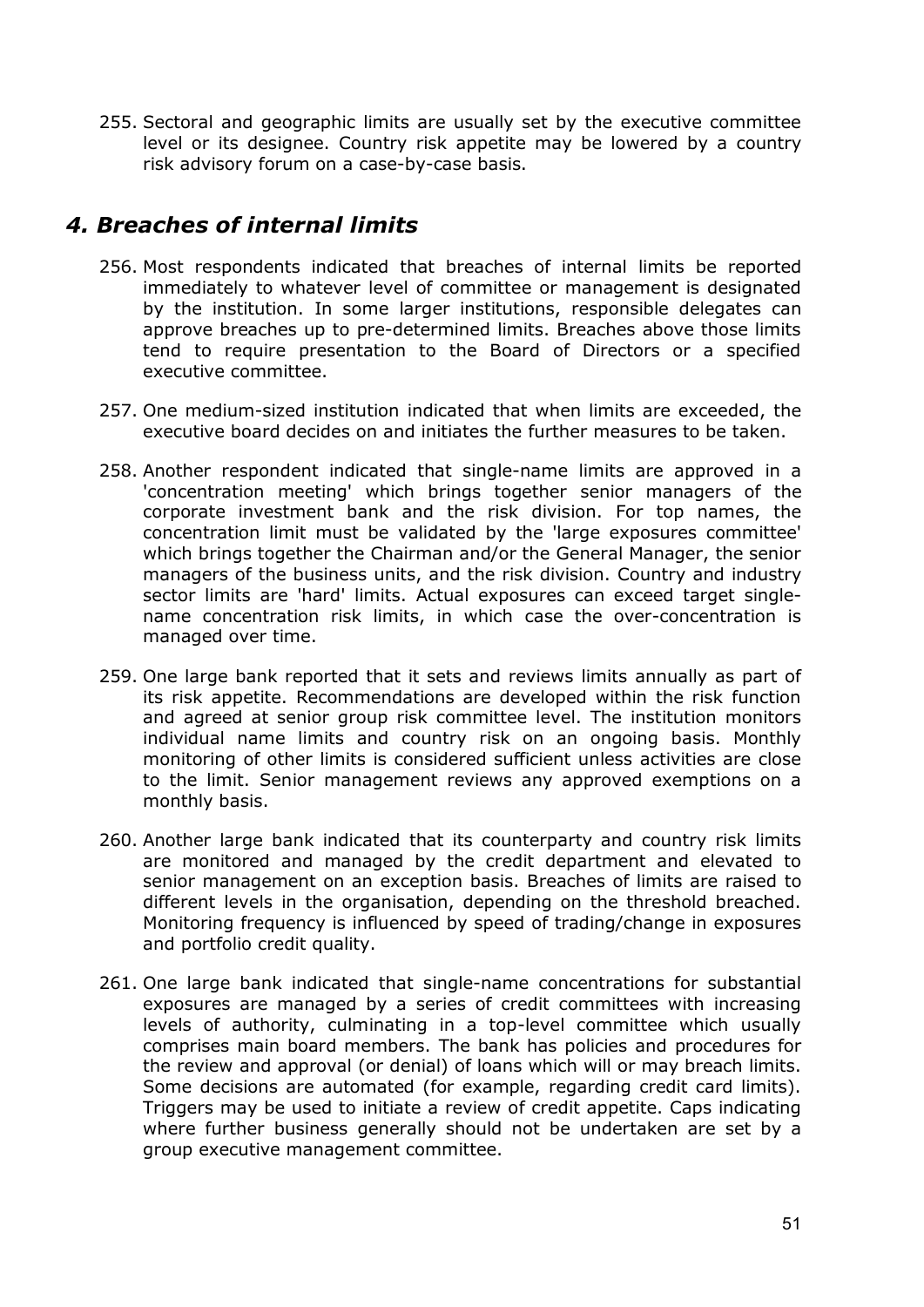- 262. One respondent uses a structure which it calls 'individual credit authority' as the primary method for authorizing the extension and approval of credit to counterparties, issuers, and countries. Credit authority is derived from a credit risk framework and is granted only to experienced credit analysts who are independent of the business units and have demonstrated knowledge of risk management, including product risk and counterparty analysis. The global head of credit has primary responsibility for defining and approving changes to all of the credit authority levels and the respective limits, with the exception of certain matters which must go to a global risk oversight committee.
- 263. Some respondents emphasised the more intensive monitoring of any exposures which exceed the internally defined 'large exposure' criterion. One respondent indicated that it monitors exposures that exceed two percent of capital; another indicated that it monitors exposures over  $\epsilon$ 30 million on a quarterly basis. Other variations were noted; for example, in one country, large exposure is defined as ten percent of total capital, and all exposures above this level are reported and monitored.

## <span id="page-51-0"></span>*5. Reporting practices*

- 264. Counterparty exposures are reported to the management hierarchy on a regular basis: weekly, monthly, quarterly, or, for smaller institutions, according to regulatory requirements. The reporting requirements tend to be accelerated in the event of breaches of internal limits. The frequency can vary according to the type and level of the exposure and the speed of business.
- 265. Some larger institutions conduct monitor exposures at least quarterly, and often an audit committee examines the larger counterparty exposures, country and sector exposures, and exposures that have changed significantly or defaulted.
- 266. A few institutions stated that large exposures related to market risks were reported weekly, while those relating to credit risk may be reported less frequently (monthly).
- 267. The information supplied to internal review and monitoring committees varies in detail and sophistication. At some institutions, reports include VaR analysis. It is common practice for any excesses to be monitored closely and reported to senior management. At some institutions, the internal audit function is also involved in monitoring large exposures.
- 268. Reporting information can include lists of the 10, 20 or 50 largest exposures by single name. Large exposures may also be reported by sector, product, and type of security. At one institution, a report on large exposures is provided twice monthly to the chair of the board of directors, the CEO, and other key managers. Another institution uses an 'early warning system' based on internal indicators to pre-empt any deterioration.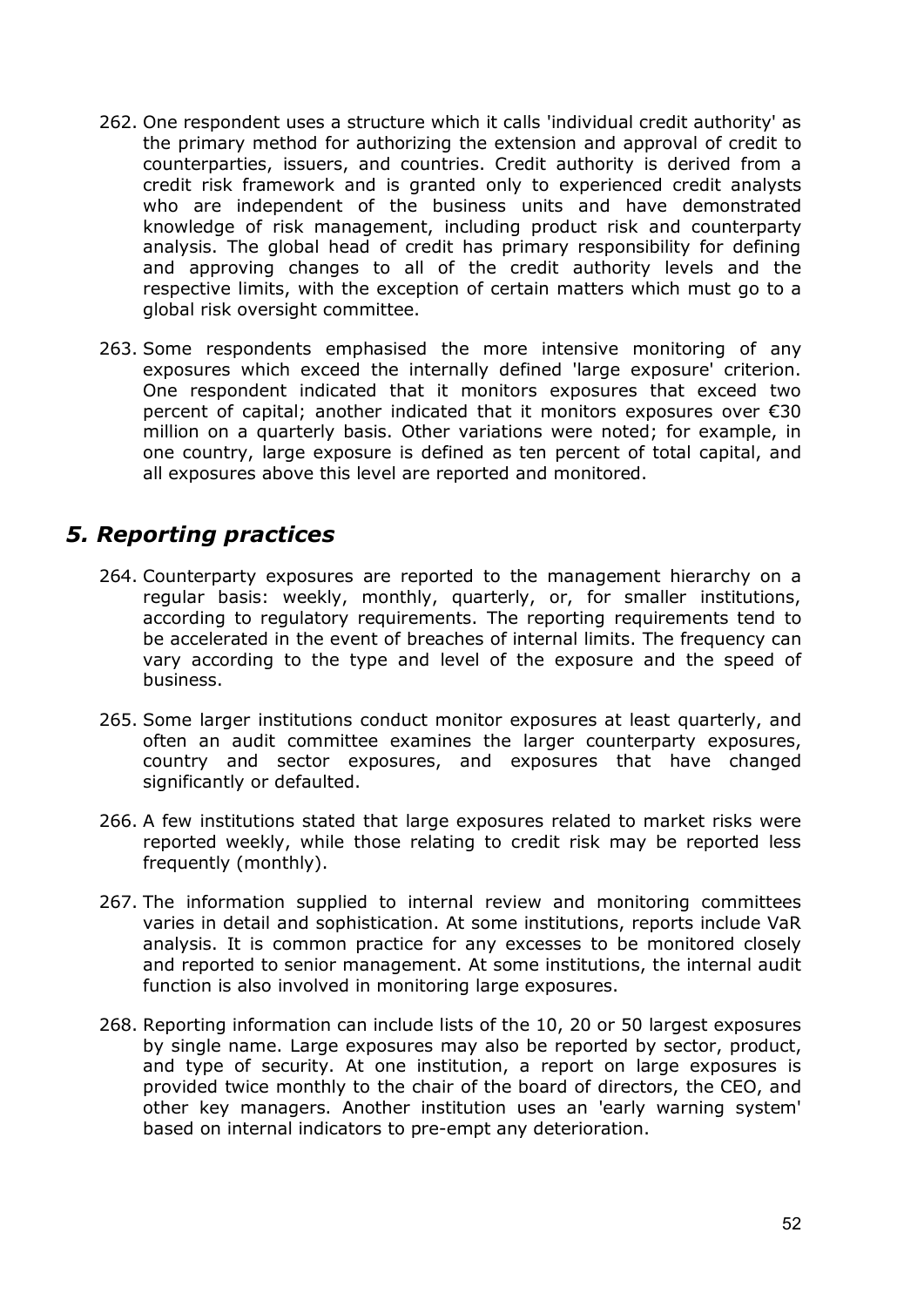## <span id="page-52-0"></span>*6. Risk strategies in general*

- 269. Most large institutions responding to the survey indicated that their board or executive committee approves risk management strategy annually, outlining risk appetite and credit risk strategies for the year.
- 270. Credit risk policies cover portfolio composition, diversification, and customer selection, as well as the use of collateral and covenants. Larger institutions may have a risk management department that prepares a corporate risk analysis for the executive board. These reports review and analyse general compliance with credit risk policies, and analyse the amount, distribution, and quality of exposures.

# <span id="page-52-1"></span>**Part 8: Regulatory environment**

- 271. There appears to be a general consensus among banking groups and larger institutions that the risk weights for the large exposures regime should be tied to the risk weights used in the capital regime, and, in particular, should take into account counterparty creditworthiness and transaction maturity.
- 272. A distinction might be made between larger more advanced banks using the IRB approach and smaller banks using the Standardised approach.
- 273. Particularly at larger institutions, there appears to be a gap between the measurement, management, and reporting of concentration risks for internal purposes, and the limits and reporting requirements contained in the CRD and national regulations. This gap renders the current regime, as one group put it, as "out-of-date, inflexible and not risk-sensitive". The industry's approach tends to favour a more sophisticated, risk-sensitive approach.
- 274. For example, several respondents indicated the need to address the treatment of derivatives and other modern financial instruments in the LE regulatory regime, with one country association mentioning that the need for updating the LE regime in this area was "urgent."
- 275. Some respondents questioned the need for a LE regime in a Pillar 2 environment, arguing that concentration risks are identified and captured in Pillar 2.
- 276. Other institutions noted that the IRB approach factors in large exposures and other concentrations. Institutions that plan to use the IRB approach, along with several banking federations, felt that a new and more unified approach to exposure and concentration issues was needed, and that this approach should be aligned with the principles of the CRD.
- 277. There was a general sense of the industry that intra-group exposure limits are unduly constraining, given that risk management is conducted at the group level.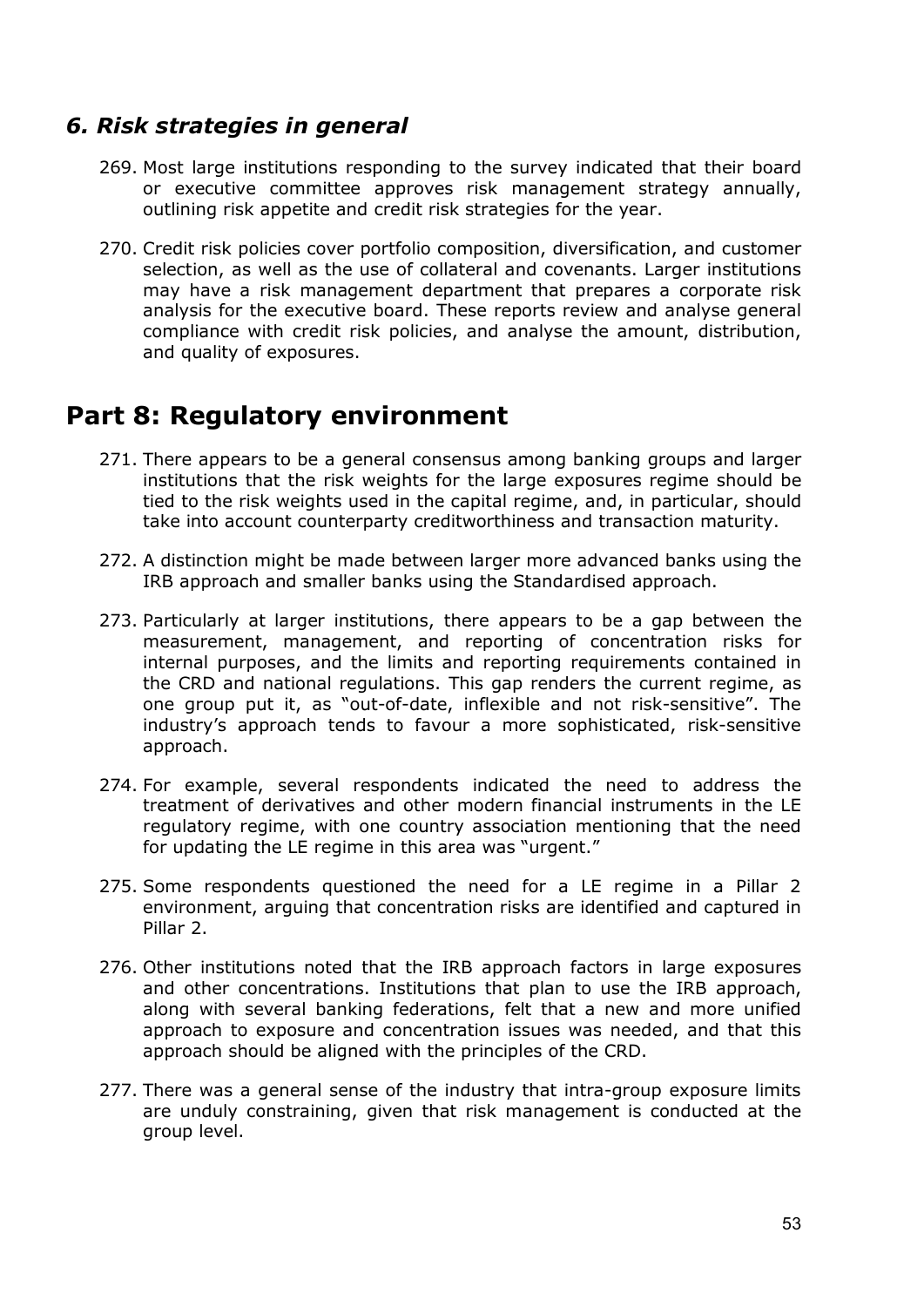- 278. Many institutions and banking federations advocated more streamlined reporting requirements in national jurisdictions, as a matter of both regulatory burden and competitive equity.
- 279. There was a general sense of a lack of harmonization across the EU, in the LE regime generally, and concerning intra-group exposures and the handling of limit breaches in particular.
- 280. One large financial conglomerate asked that banks be allowed to apply the standardised approach to exposures for purposes of determining large exposures during the transition period to Basel II and as an interim procedure until such time as the LE regime is updated.

## <span id="page-53-0"></span>*1. Effectiveness of the LE regime*

- 281. Most smaller respondents indicated that they feel the current regulatory regime is sufficient and that they rely on it for their monitoring of large exposures. Some felt that the current regime achieves a good trade-off between the cost of compliance and the level of risk, and that the current limits are satisfactory from both a prudential and a level playing field perspective. Several institutions consider it successful in preventing major problems for banks, and relatively simple to apply.
- 282. Some respondents mainly larger institutions indicated that they would prefer the LE regime to be more closely aligned with the new capital regime, and in particular for it to incorporate the risk weights derived from internal ratings in the IRB approach. However, several of these respondents also indicated they would prefer that authorities wait for a few years – until after the CRD has been fully implemented – before making any changes to the LE rules.
- 283. Several very large, sophisticated institutions indicated they do not really use the LE regime. They rely instead on their own internal limits (which are generally much stricter than those in the LE regime) and they often combined them with concentration risk determinations.
- 284. Some larger institutions believe their approaches to single-name concentration risk to be more risk sensitive than the regulatory regime – for example, in the use of other mandate and scale limits to cap exposure to particular industries, products, and geographical regions).
- 285. Several institutions and industry associations commented that the LE regime is almost entirely based on single-name concentrations, and fails to address other elements of concentration risk such as geographic or sectoral risk. However, the industry is generally opposed to extending the current regime to regulate other concentration risks.
- 286. A number of institutions stated that the inflexible nature of the LE limits conflicts with their internal risk standards. They pointed out that the regulatory limits are binding in areas considered relatively low-risk (such as intra-group exposures), yet are not binding in areas where risk is higher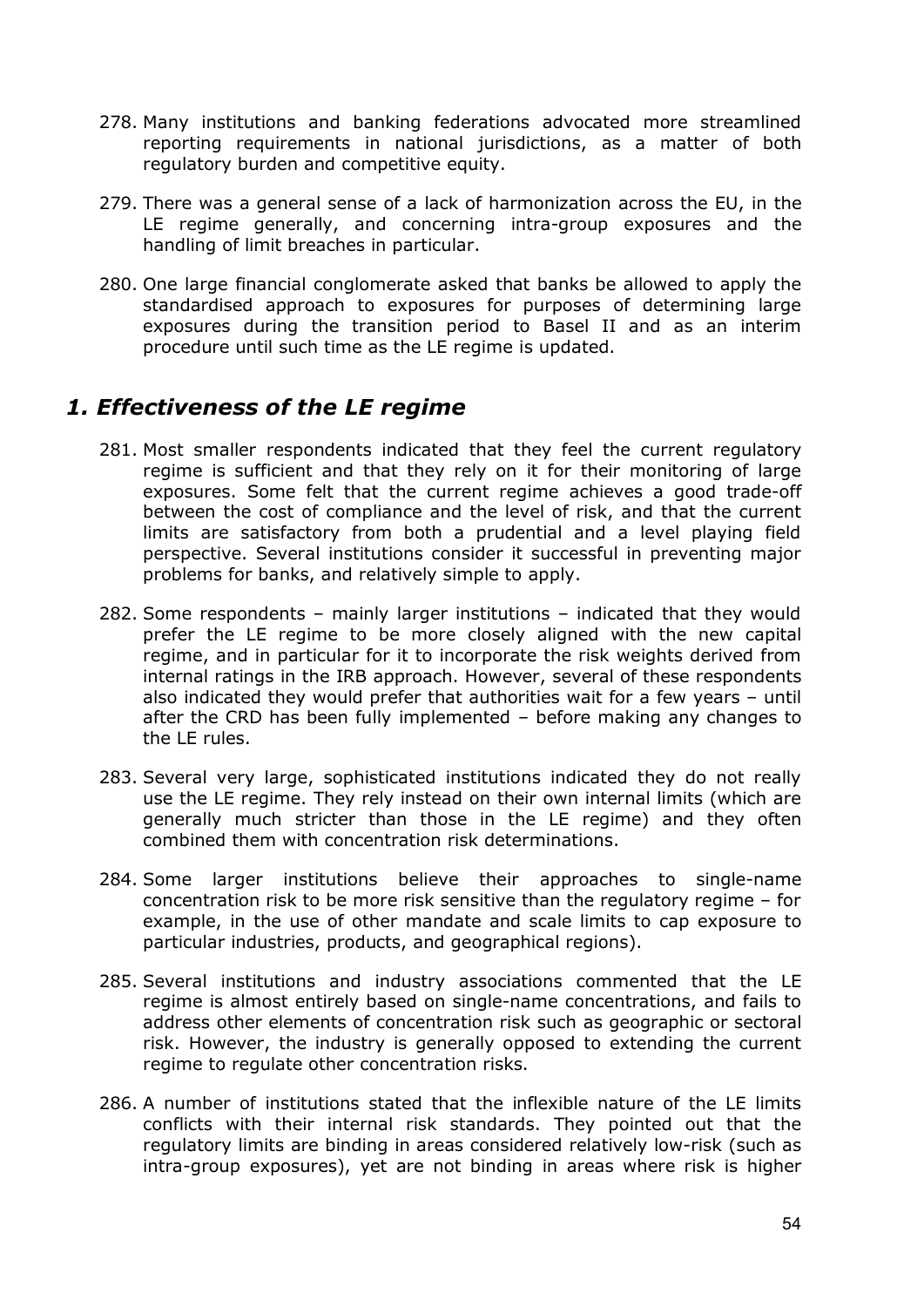(such as emerging market risk). Furthermore, the constant monitoring and maintenance of the limits and the frequent need to use capital and/or collateral to remain within the regulatory constraints increases operational costs. Furthermore, the limits result in a capital/collateral allocation that is not risk-sensitive, and therefore does not represent an efficient use of scarce resources. In many sectors, the regime constrains commercially viable business or increases the cost of doing business.

- 287. At least two institutions argued that the 25 percent hard limit is too high and that it could lead to an unacceptable single counterparty concentration in the absence of significant mitigants. They view the 25 percent limit as a minimum standard and noted that their own internal approaches, based on LGD, escalate exposures to a senior level earlier than the LE regime.
- 288. Some larger institutions suggested that regulators might want to take into account concerns about the LE regime at both the micro-prudential and macro-prudential levels. At the micro-prudential level, large banks benefit from natural diversification and are unlikely to acquire single-name exposures of a size that could threaten solvency; this is not the case for small firms. The respondents considered that it would therefore be unwise for the regulator to adopt a 'one size fits all' approach. At the macroprudential level, they noted that LE rules can raise systemic issues.
- 289. One respondent stressed the need to move towards more cross-sectoral consistency i.e. to make the large exposure regime in the banking sector and concentration risks in the insurance sector more aligned.

## <span id="page-54-0"></span>*2. Appropriateness of applicability of LE regime to certain groups*

#### <span id="page-54-1"></span>**Investment management firms**

- 290. There was a general consensus among investment advisors, institutions with trading book activities, and fund operators that the LE regime does not recognise the distinctive risk characteristics of these businesses.
- 291. In particular, private equity firms and investment management firms questioned the appropriateness of applying the LE regime to their business models due to their fundamentally different financial business model. Their 'exposures' take the form of accrued fees. In the case of small start-up companies with only a few customers, accrued fees to a handful of clients can require a capital level well beyond the economic capital needed to operate such firms.
- 292. The responses from investment management firms strongly opposed the application of the current LE regime to their businesses. They argued that the following characteristics of the investment management business should be recognised:
	- a. Client assets are segregated from the firm's assets and are often held by an independent custodian. Investment management firms are permitted to undertake only a limited number of activities, and are not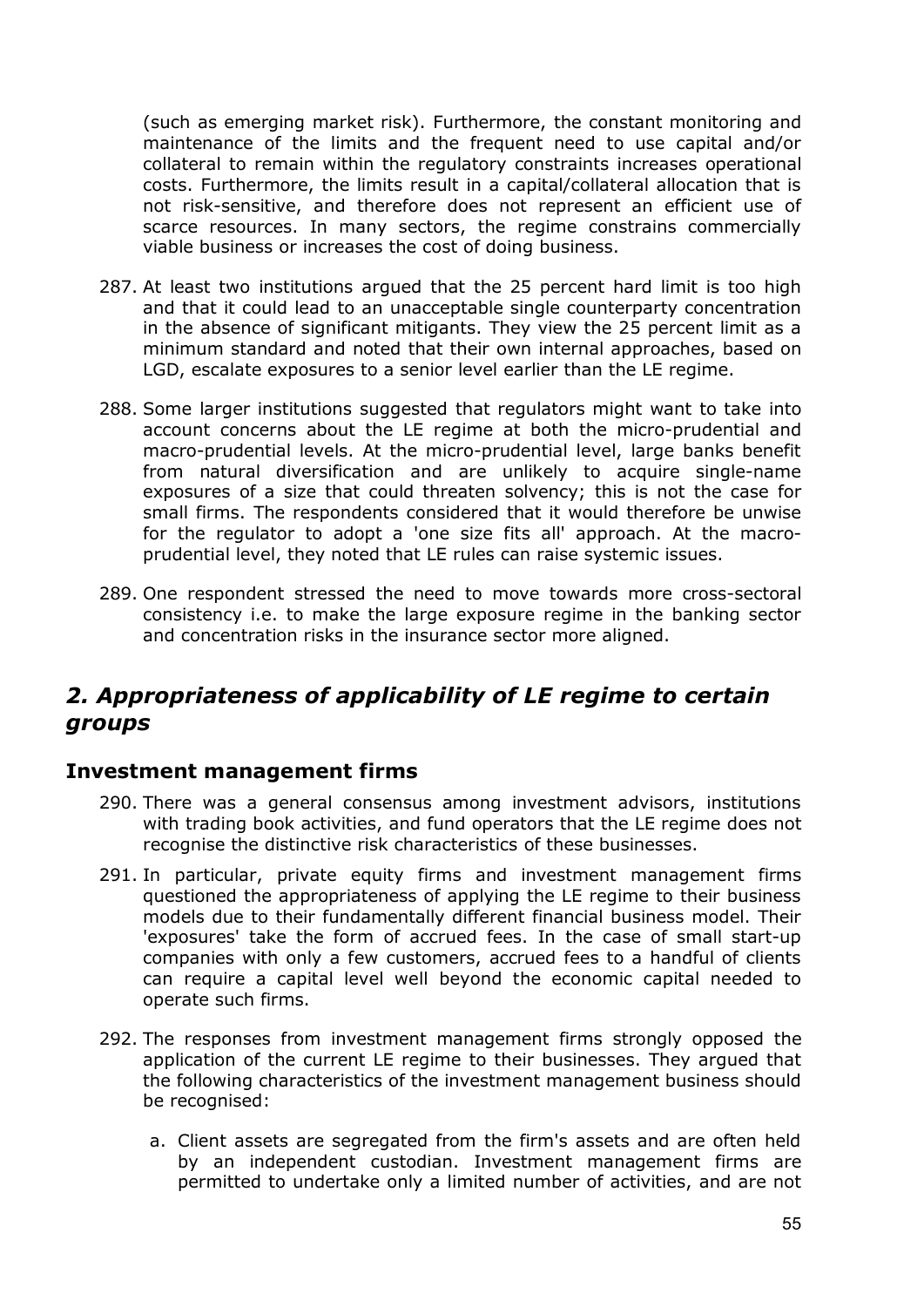permitted to underwrite securities or to deal on their own account. Funds generally consist of diversified, highly-rated investments.

b. Unpaid fees may qualify as large exposures, but has the effect of punishing success, since the better the investment has performed, the larger the fee, and therefore the larger the exposure. One investment management firm noted that it is very unlikely that a client would not pay the fees due where the investment manager has a discretionary investment mandate, because the fees are paid out of the managed assets.

#### <span id="page-55-0"></span>**Energy trading firms**

293. A group representing energy trading firms questioned whether the LE regime should apply to them. They noted that their exposures result from common invoicing practices combined with an industry structure that is characterized by a few very large customers and counterparties on the wholesale level.

#### <span id="page-55-1"></span>**Commodity trading firms**

294. One small commodity trading firm considers the regulatory framework for credit risk to be inappropriate for the commodity business.

#### <span id="page-55-2"></span>**Money market funds**

295. Some investment managers, along with their association, argued that exposures to triple-A rated money market funds should be exempt from large exposure limits, in recognition of their inherent diversification, ring fencing, and high quality. They also suggested that there may be some circumstances where a look-through approach is warranted.

#### <span id="page-55-3"></span>**Factoring companies**

- 296. One group recommended that the concentration limits for factoring companies should take into account the following distinctive characteristics of the factoring business:
	- a. The fact that the assets of factoring companies consist of trade credits, the payment of which depends predominantly on the sale of the products in their markets rather than on the solvency of the debtor.
	- b. The short duration of exposures, which allows the factor to alter its risk exposure quickly.
	- c. The structural presence of a second counterparty (transferor or debtor), which creates a structural subdivision into several commercial relationships, independent of the accounting configuration of the exposure.
	- d. The use of mitigation instruments, and insurance in particular.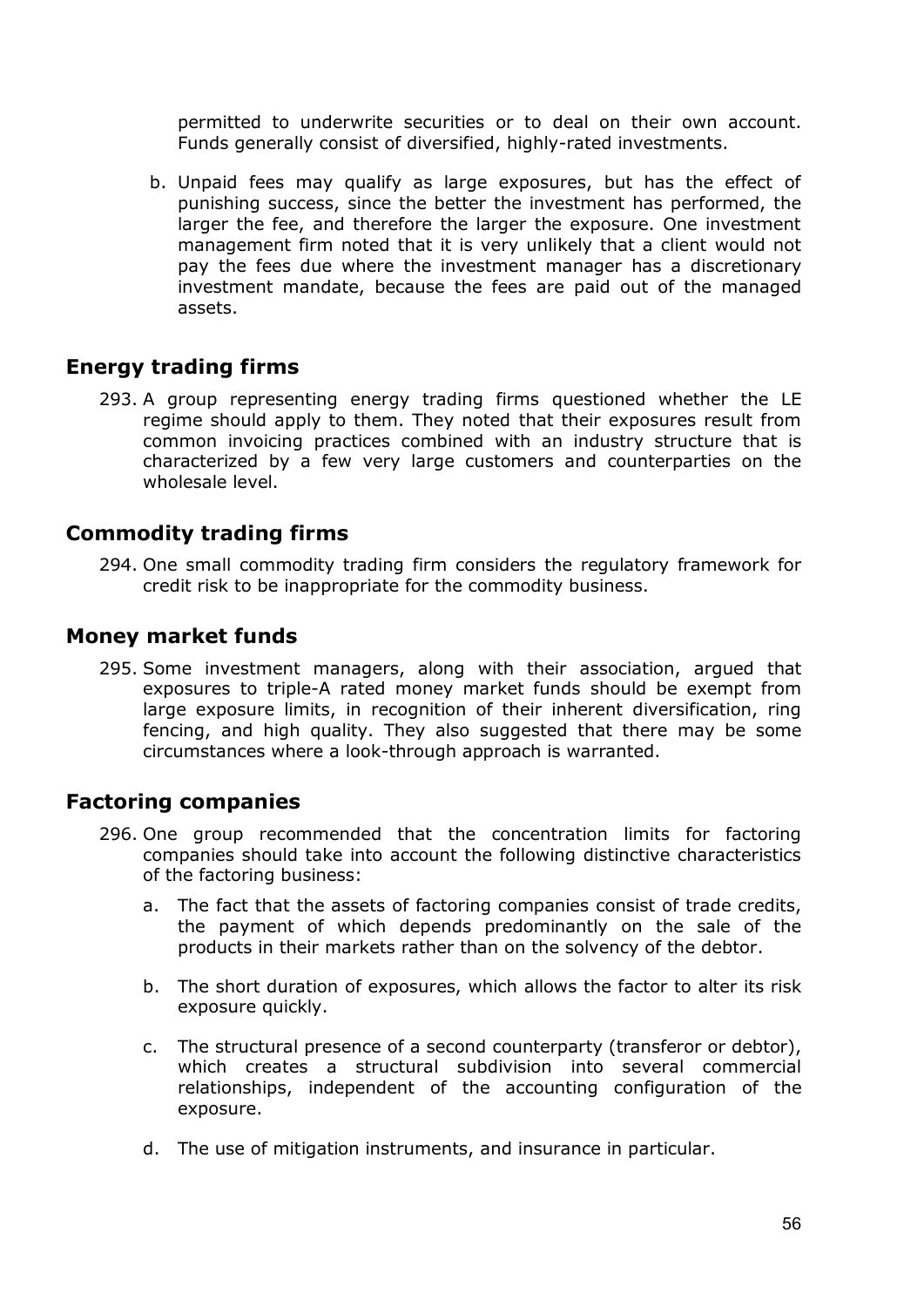## <span id="page-56-0"></span>*3. Application and consistency of the LE regime across different member states*

- 297. A number of respondents noted a lack of harmonisation in LE rules across the European countries in which they operate. For example, national supervisors have implemented different national discretions and have adopted different interpretations of exemptions (such as the weighting of residual versus original maturities). These institutions' regulatory LE procedures are largely manual, in order to cater to the different rules applied in each country. This increases administrative costs and complicates cross-border business.
- 298. Some respondents said that this issue had been highlighted in CEBS' recent survey of supervisory practices, particularly regarding the use of a 'one size fits all' approach to the management of concentration risk. The industry commented that legislators should avoid the relatively easy 'quick fix' of limiting the exemptions in the desire to achieve harmonisation, as this will reduce risk-sensitivity.
- 299. A number of institutions commented that a major difference in the application of LE rules across Europe is the availability of intra-group exemptions.
- 300. Some federations and reporting institutions believe that the decision making requirements for large exposures need to be harmonised internationally, not just within the EU. They suggest that non-EU members of the Basel Committee on Banking Supervision should be included in a stock-taking exercise.
- 301. Some respondents expressed an interest in harmonising how each member state treats breaches of limits, and expressed disappointment that CEBS' supervisory stock-taking exercise did not address this issue specifically.

## <span id="page-56-1"></span>*4. Should the LE regime capture sectoral and geographic concentration risks?*

- 302. The larger institutions reported that they already capture sectoral and geographic correlations in their models. However, they are opposed to formal regulations that set 'hard' sectoral and geographic limits, which they felt might be difficult to harmonise at the European level.
- 303. At least one small institution expressed the view that the LE regime should capture and limit other concentration risks.
- 304. One institution explained its methodology for combining LE and concentration risk exposure calculations, which involves assigning different correlation factors for concentration risk in its calculation of economic capital.
- 305. Other suggestions included that the LE regulatory framework should provide guidelines on effective concentration risk management without setting